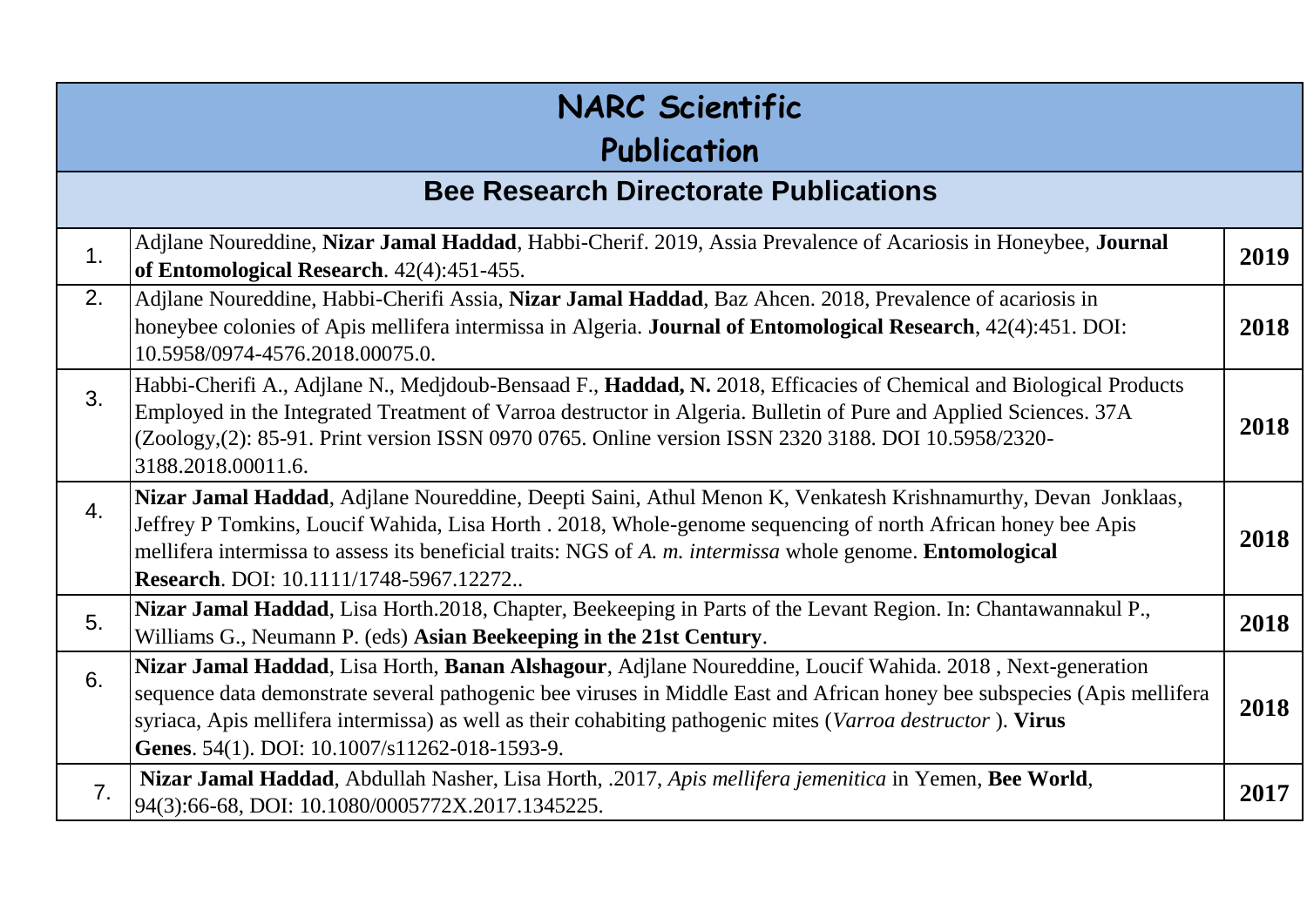| 8.  | Nizar Jamal Haddad, Moath Al-Gharaibeh, Abdullah Nasher, Eman Anaswah, Yaseen Al ammari, Lisa Horth. 2017,<br>Scientific note: molecular detection of pathogens in unhealthy colonies of Apis mellifera jemenitica.<br>Apidologie, 49(3), DOI: 10.1007/s13592-017-0530-6.                                                                                                                                           | 2017 |
|-----|---------------------------------------------------------------------------------------------------------------------------------------------------------------------------------------------------------------------------------------------------------------------------------------------------------------------------------------------------------------------------------------------------------------------|------|
| 9.  | Nizar Haddad, Noureddine Adjlane, Wahida Loucif-Ayad, Abhinandita Dash, Naganeeswaran S., Balaji Rajashekar,<br>Kosai Al-Nakeeb, Thomas Sicheritz-Ponten. 2017, Mitochondrial genome of the North African Sahara Honeybee, Apis<br>mellifera sahariensis (Hymenoptera: Apidae). Mitochondrial DNA Part B Resources, 2:2, 548-549,<br>DOI:10.1080/23802359.2017.1365647.                                             | 2017 |
| 10. | Noureddine Adjlane, Nizar Haddad. 2017, A bibliographic review on the most dangerous diseases of the honey bee.<br>Review. Article. Bio- Science Research Bulletin, 33 (2): 85- 99. DOI 10.5958/2320 -3161.2017.00011.6.                                                                                                                                                                                            | 2017 |
| 11. | ADJLANE Noureddine, HADDAD Nizar. 2016. La nosémose des abeilles: épidémiologie, diagnosticset traitements.<br>ElWahat pour les Recherches et les Etudes, Vol.9 n°1 (2016) :79-88                                                                                                                                                                                                                                   | 2016 |
| 12. | Haddad Nizar., Al-tellawi A., Noureddine A., Khoury F. 2016. Diagnosis of Paenibacillus larvae Honeybees Disease<br>in Jordan Using PCR Techniques. J.Mater. Environ. Sci. 7(12) (2016) 4534-4539 ISSN: 2028-2508 CODEN:<br><b>JMESCN.</b>                                                                                                                                                                          | 2016 |
| 13. | Nizar Haddad, Fares Khoury, Alaa Tellawi, Noureddine Adjlane. 2016. Screening the Efficacy of Different Anti-<br>biotic Against American Foulbrood in Jordan. An - Najah Univ. J. Res. (N. Sc.) Vol. 30(2), 2016.                                                                                                                                                                                                   | 2016 |
| 14. | Nizar Jamal Haddad, Ahmed Batainh, Deepti Saini, Osama Migdadi, Mohamed Aiyaz, Rushiraj Manchiganti,<br>Venkatesh Krishnamurthy, Banan Al-Shagour, Mohammad Brake, Lelania Bourgeois, Lilia De Guzman, Thomas Rinderer,<br>Zayed Mahoud Hamouri. 2016. Evaluation of Apis mellifera syriaca Levant region honeybee conservation<br>using comparative genome hybridization. Genetica, DOI 10.1007/s10709-016-9897-y. | 2016 |
| 15. | Noureddine Adjlane, Nizar Haddad. 2016. Effect of Some Honeybee Diseases on Seasonal Mortality of Apis<br>mellifera intermissa in Algeria Apiaries. Proc Zool Soc DOI 10.1007/s12595-016-0188-5                                                                                                                                                                                                                     | 2016 |
| 16. | Noureddine ADJLANE N., Nizar Haddad, and Ounesse TAREK. 2016. Effectiveness of Treatments with Thymol in<br>Controlling Varroa Destructor Parasite of the Honey Bee in Algeria. Bulletin of Pure and Applied Sciences. Vol.35 A<br>(Zoology), Issue (No.1) 2016: P.1-7                                                                                                                                              | 2016 |
| 17. | Adjlane N., Haddad N. 2015. Detection of deformed Wing Virus . The Local Bee Colonies Apis mellifera intermissa<br>in Algeria and its Relationship with Varroa destructor. Mellifera 4-27-28:3-10                                                                                                                                                                                                                   | 2015 |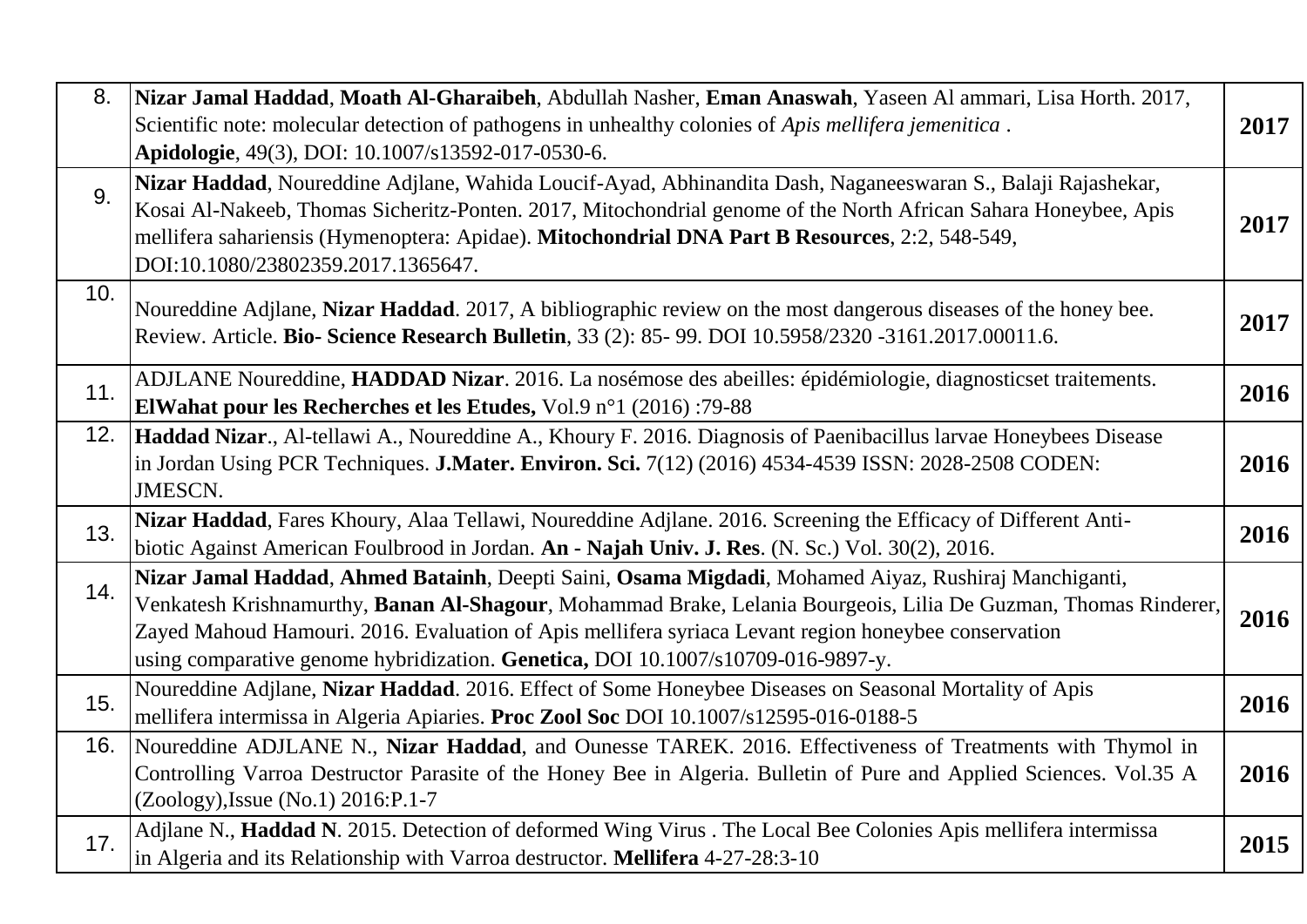| 18. | de Miranda J., Cornman R., Evans J., Haddad Nizar., Neumann N, Gauthier L., 2015. Genome characterization, prevalence<br>and distribution of a Macula-like virus from Apis mellifera and Varroa destructor. Viruses 7(7):3586-3602.                                                                                                                                                                                                                                                                                    | 2015 |
|-----|------------------------------------------------------------------------------------------------------------------------------------------------------------------------------------------------------------------------------------------------------------------------------------------------------------------------------------------------------------------------------------------------------------------------------------------------------------------------------------------------------------------------|------|
| 19. | Haddad Nizar., Al-tellawi A., Noureddine A., Khoury F., Quddoumi S. 2015. Diagnosis of Paenibacillius larvae<br>Honeybees Disease in Jordan Using Microbiological and Chemicals Techniques. Asian Journal of Animal Sciences. 1-<br>12. DOI: 10.3923/ajas.2015.                                                                                                                                                                                                                                                        | 2015 |
| 20. | Haddad Nizar. 2015. Mitochondrial genome of the Levant Region honeybee, Apis mellifera syriaca (Hymenoptera:<br>Apidae). Mitochondrial DNA Journal. doi:10.3109/19401736. 2014.1003846.                                                                                                                                                                                                                                                                                                                                | 2015 |
| 21. | Haddad Nizar, Wahida Loucif-Ayad, Adjlane Noureddine, Deepti Saini, Rushiraj Manchiganti, Venkatesh Krishnamurthy,<br>Banan AlShagoor, Ahmed Mahmud Batainh, Raja Mugasimangalam. 2015. Draft genome sequence<br>of the Algerian bee Apis mellifera intermissa. Genomics Data. 02/2015; 13.                                                                                                                                                                                                                            | 2015 |
| 22. | Haddad Nizar, Batainh Ahmed, Migdadi Osama, Deepti Saini, Venkatesh Krishnamurthy, Sriram Parameswaran,<br>Alhamuri Zaid. 2015. Next generation sequencing of Apis mellifera syriaca identifies genes for Varroa resistance and<br>beneficial bee keeping traits. Insect Science DOI: 10.1111/1744-7917.12205                                                                                                                                                                                                          | 2015 |
| 23. | Nizar Jamal Haddad, Adjlane Noureddine, Banan Al-Shagour, Wahida Loucif-Ayad, Mogbel A. A. El-Niweiri, Eman<br>Anaswah, Wafaa Abu Hammour, Dany El-Obeid, Albaba Imad, Mohamed A. Shebl, Abdulhusien Sehen Almaleky,<br>Abdullah Nasher, Nagara Walid, Mohamed Fouad Bergigui, Orlando Yanez and Joachim R. de Miranda. 2015.<br>Distribution and variability of deformed wing virus of honeybees (Apis mellifera) in the Middle East and North<br>Africa. Insect Science (2015) 00, 1-11, DOI 10.1111/1744-7917.12277 | 2015 |
| 24. | Nizar Haddad, Noureddine Adjlane, Wahida Loucif-Ayad, Mohamed A. Shebl, Muna Saba, Imad Albaba, Dany El-<br>Obeid, Montasir Sabah, Matteo Giusti, and Antonio Felicioli. 2015. Presence and infestation rate of Senotainia tricuspis<br>(Meigen) (Diptera, Sarcophagidae) on honey bees in the Mediterranean Region. Journal of Apicultural<br>Research Vol. 54, Iss. 2,2015, pp. 121-122.DOI: 10.1080/00218839.2015.1099988                                                                                           | 2015 |
| 25. | Adjlane N; Haddad Nizar, 2014. Recherche De Paenibacillus Larvae Dans Differents Composants De La Ruche.<br>Rev.Microbiol. Ind. San et Environn, 8(1):89-98.                                                                                                                                                                                                                                                                                                                                                           | 2014 |
| 26. | Adjlane N; Haddad Nizar, Karima Laid; A, Saida K; - Moussaoui D. 2014. Physicochemical and Microbiological<br>Characteristics of some Samples of Honey Produced by Beekeepers in Algeria, Acta Technologica<br>Agriculturae, $17(1): 1-5$ .                                                                                                                                                                                                                                                                            | 2014 |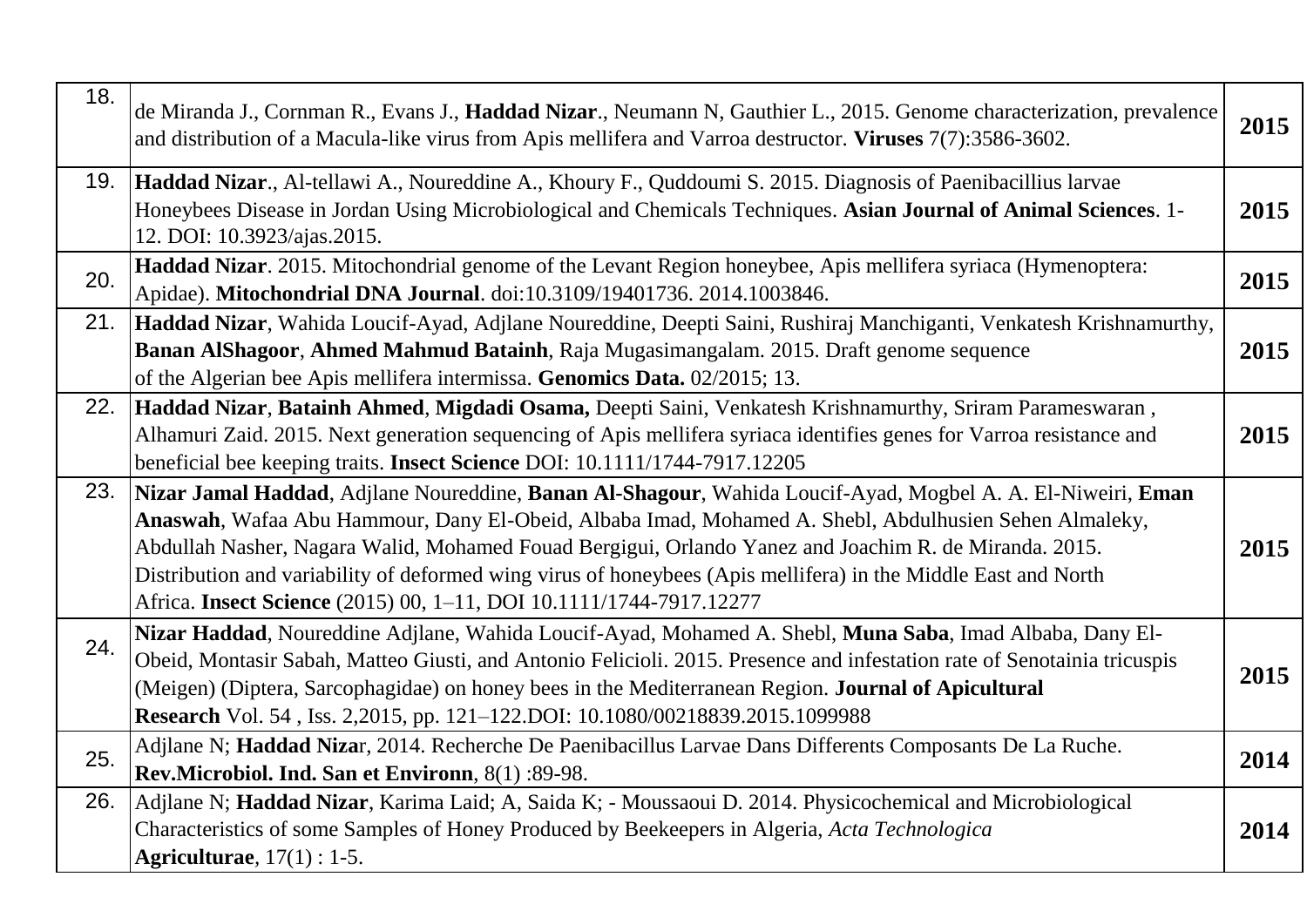| 27. | Adjlane N; Haddad Nizar, Kechih, S. 2014. Comparative Study Between Techniques for the Diagnosis of American<br>Foulbrood (Paenibacillus Larvae) in Honeybee Colony. Journal of Animal and Veternary Advances. 13(16): 970-973.                                                                                                                                                             | 2014 |
|-----|---------------------------------------------------------------------------------------------------------------------------------------------------------------------------------------------------------------------------------------------------------------------------------------------------------------------------------------------------------------------------------------------|------|
| 28. | Andreas Wallberg, Fan Han, Gustaf Wellhagen, Bjørn Dahle, Masakado Kawata, Nizar Haddad, Zilá Luz Paulino Simões,<br>Mike H Allsopp, Irfan Kandemir, Pilar De la Rúa, Christian W Pirk, Matthew T Webster. 2014. A worldwide survey of<br>genome sequence variation provides insight into the evolutionary history of the honeybee Apis mellifera.<br>Nature Genetics. doi:10.1038/ng.3077. | 2014 |
| 29. | Haddad Nizar. 2014. First Detection of Nosema ceranae in Jordan. European Scientific Journal. 10(35): 91-96.                                                                                                                                                                                                                                                                                | 2014 |
| 30. | HaddadNizar, Albaba I. 2014. Example of some Middle East and North African countries quarantine requirements for the<br>import of honey bees. The Bee health and veterinarians. Examples of regional and national regulations.<br>Chapter 3. 24. Standards and regulations. P 285-289.                                                                                                      | 2014 |
|     | 31. Peng Hu, Zhi-Xiang Lu, Nizar Haddad, Adjlane Noureddine, Wahida Loucif-Ayad, Yong-Zhi Wang, Ren-Bin Zhao, Ai-<br>Ling Zhang, Xin Guan, Hai-Xi Zhang, Hua Niu. 2014. Complete mitochondrial genome of the Algerian honeybee, Apis<br>mellifera intermissa (Hymenoptera: Apidae). Mitochondrial DNA Journal. DOI: 10.3109/19401736.                                                       | 2014 |
| 32. | Shammout A, Haddad Nizar, Abuobeid O. 2014. The Monetary Value of Ecosystem Services Provided by Insects, "A case<br>study for selected crops in Jordan". Jordan Journal of Agricultural Sciences. 10(1): 16-33.                                                                                                                                                                            | 2014 |
| 33. | Adjlane N, A; Haddad Nizar. 2013. The first data on hygienic behavior of Apis mellifera intermissa in Algeria.<br><b>Journal of Biology and Earth Sciences, Vol. 201(4):1-5.</b>                                                                                                                                                                                                            | 2013 |
| 34. | Adjlane N; Haddad Nizar, O. Tarek. 2013. Evaluation of the efficacy of different acaricides against Varroa destructor<br>on Apis mellifera intermissa in Algeria, Acarina ; Vol. 21(2):141-146.                                                                                                                                                                                             | 2013 |
| 35. | Adjlane N, Ameur k., Lecksir N., Ghdarabi N., Haddad Nizar. 2013. Detection of Paenibacillus larvae Spores in<br>Honey Samples from Beekeepers of the Central Region of Algeria. Journal of Microbiology, Biotechnology and Food<br><b>Sciences.</b> 3 (1) 81-83.                                                                                                                           | 2013 |
| 36. | N. Adjlane, N. Chahbar, A. Maidi, S. Doumandji, Haddad Nizar. 2013 Scientific note on side effects of oxalic acid on<br>the worker bee (Apis mellifera): Journal of Materials and Environmental Science. 4 (4) 420-423                                                                                                                                                                      | 2013 |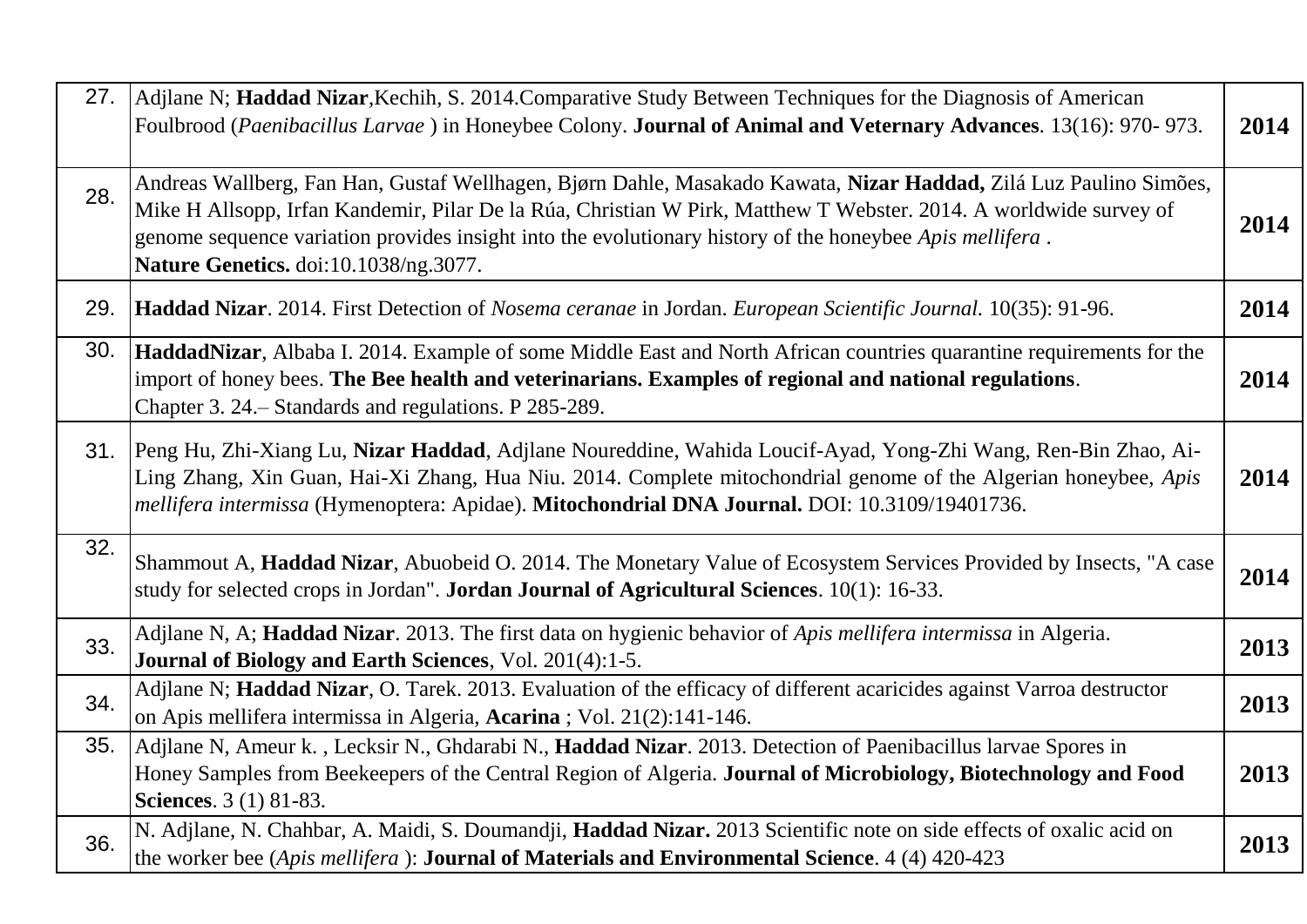| 37. | Nizar Haddad and Jürgen Tautz. HOBOS -2013. Honey Bee Online Studies. A Tool for Education and Cross Cultural<br>Dialogue, Bee World Journal. pp 101-10.                                                                | 2013 |
|-----|-------------------------------------------------------------------------------------------------------------------------------------------------------------------------------------------------------------------------|------|
| 38. | Haddad Nizar, AzzedineChefrour, Moath Algharibeh, WahidaLoucif-Ayad. 2013. First detection of Deformed Wing<br>Virus of honeybees in Algeria. Phytoparasitica. 4(4) 445-447.                                            | 2013 |
| 39. | Adjlane N, Saliha K., Doumandji SE, Haddad Nizar. 2012. Survey of American Foulbrood in Mid-Northern Region<br>of Algeria. Uludag Bee Journal August. 12(3): 98-105                                                     | 2012 |
| 40. | Adjlane N, Doumandji SE, Haddad Nizar, 2012. Situation of beekeeping in Algeria: factors threatening the survival<br>of local bee colonies Apis mellifera intermissa. Cahier Agriculture. vol. 21, p 235-241.           | 2012 |
| 41. | N. Adjlane, S. Doumandji SE, Haddad Nizar, 2012. The Prevalence of Nosemosis in Apis mellifera intermissa honey bee<br>colonies in the Mediterranean region of Algeria. Lebanese Science Journal. 13 (1): 65-73.        | 2012 |
| 42. | Haddad Nizar, 2011. Bee losses and Colony Collapse Disorder in the Middle East. UludagBee Journal. Volume. 11 (1):<br>pp17-24.                                                                                          | 2011 |
| 43. | Robin F.A. Moritz, Haddad Nizar, Ahmed Bataieneh, Benny Shalmón, Abraham Hefetz. 2010. Invasion of the dwarf<br>honeybee Apisflorea into the near East. Biological Invasions. 12:1093-1099.                             | 2010 |
| 44. | Haddad .N.J, Fuchs S, Hepburn R, Radloff S. 2009. Apis florea in Jordan: source of the founder population.<br>Apidologie . Published on line May 2009, www.apidologie.org.                                              | 2009 |
| 45. | Haddad.N.J, Meixner M, Fuchs S, Migdadi H, Sheppard W. 2009. Mitochondrial DNA variation in honeybees from<br>Jordan. The Journal of Apicultural Research and Bee World, 48(1): 19-22.                                  | 2009 |
| 46. | Haddad.N.J. Brake M., Megdade, H., De Meranda J., 2008. The First Detection of Honeybee Viral Diseases in<br>Jordan using the PCR. Jordan Journal of Agricultural Sciences. 4(30) 57-61.                                | 2008 |
| 47. | Haddad.N.J., De Meranda J, Bataeneh A., 2008. The discovery of Apis Florea in Jordan, Journal of Apicultural<br>Research and Bee World . 47(2):172-173.                                                                 | 2008 |
| 48. | Haddad.N.J., Esser J., Neumann P. 2008. Association of Cryptophagus hexagonalis (Coleoptera: Cryptophagidae) with<br>honey bee colonies (Apis mellifera). Journal of Apicultural Research and Bee World. 47(3):190-191. | 2008 |
| 49. | Haddad, N, 2007. Alkane composition variations between darker and lighter colored comb beewax. Apidologie, 38: 453 –<br>461.                                                                                            | 2007 |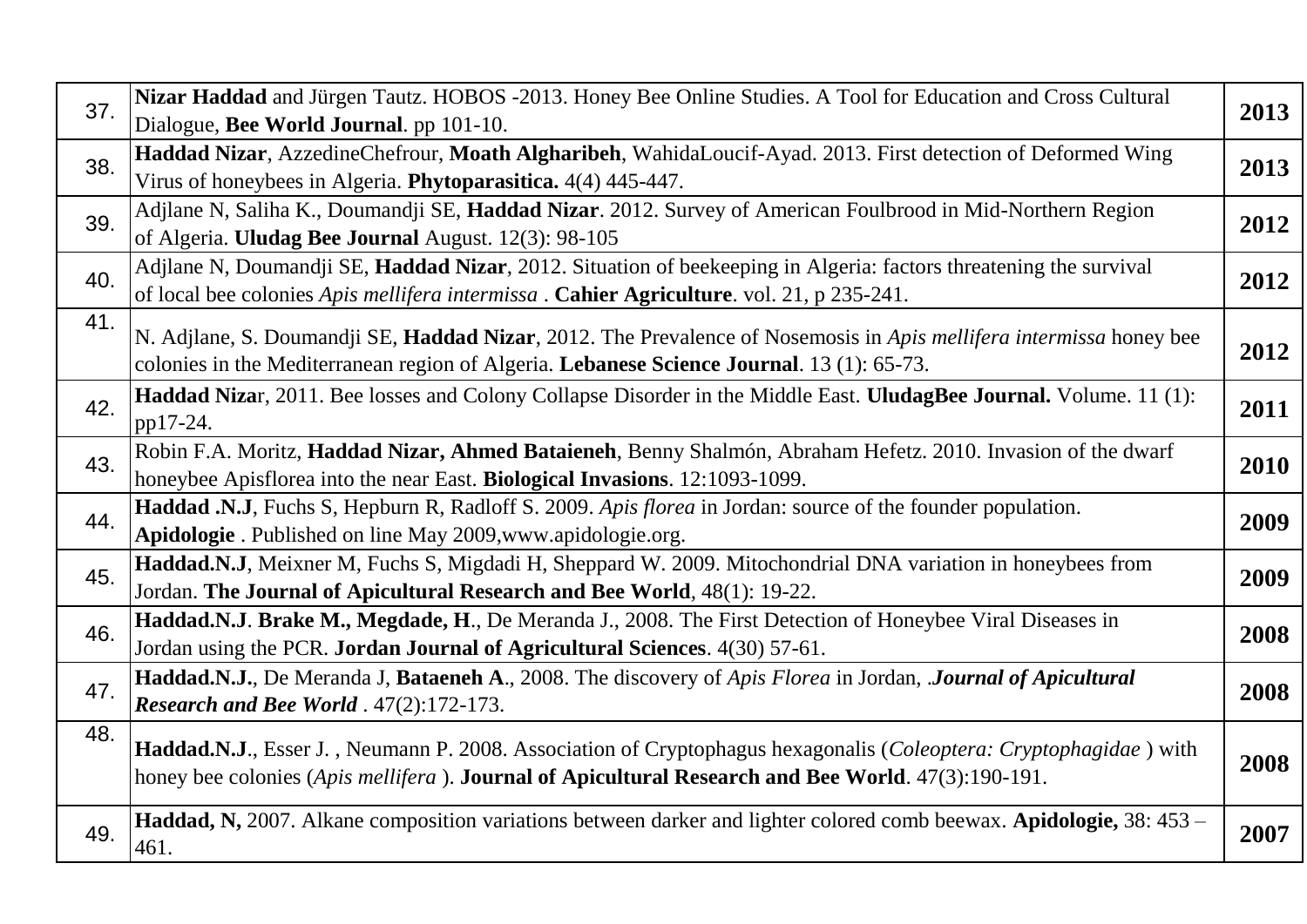| 50.                                                   | Haddad N, Hussein Migdadi, Jay Evans J, Jeff Pettis J. 2007. Genetic structure of Varroa mite populations in A.<br><i>mellifera syriaca</i> . Advances in Environmental Biology, 1(1): 1-3.                                                                                 | 2007 |
|-------------------------------------------------------|-----------------------------------------------------------------------------------------------------------------------------------------------------------------------------------------------------------------------------------------------------------------------------|------|
| 51.                                                   | Haddad, N., J, Dvorak.L. Adwan.O. Mdanat.H. Bataynah. 2007. New data on Vespid wasp fauna of Jordan<br>(H.Vespidae). Linzer Biol. Beitr. 39 (1): 137-142.                                                                                                                   | 2007 |
| 52.                                                   | Haddad, N., Fuchs.S, Kopeke. J, Haddaden. 2005. Recording of Sphecophaga vesparum Curtis, a natural enemy of<br>the Vespa orientalis in the northern part of Jordan. Middle East Journal of Zoology, 35: 114 -116.                                                          | 2005 |
| 53.                                                   | Haddad, N. 2004. Honeybee agrobiodiversity: a project in conservation of Apis mellifera syriaca in Jordan. Uludag<br><b>Bee Journal</b> , 3: 116-120.                                                                                                                       | 2004 |
| 54.                                                   | Kotlyarova O.G., HaddadNizar, Kotlyarova E.G. 2002. Productivity and fodder qualities of red clover in dependence<br>on soil tillage and fertilizers on slops. The Reports of Russian Academe of Agricultural Science. Number 3. Page 24-26.                                | 2002 |
| 55.                                                   | Kotlyarova O.G., HaddadNizar, Kotlyarova E.G. 2002. Honey productivity of red clover and the influence of the fertilizers<br>and cultivation on the honey quality and quantity. The bimonthly book of the Russian Academe of<br>Agricultural Science. Number 3. Page 33-35. | 2002 |
| <b>Biodiversity Research Directorate Publications</b> |                                                                                                                                                                                                                                                                             |      |
|                                                       |                                                                                                                                                                                                                                                                             |      |
| 56.                                                   | Saifan, S., Dura, S. and Shibli, R. 2017. eco-geographic distribution and molecular diversity of wild Akkob (Gundelia<br>tournifortii L.) in Jordan. Acta Hortc. 1171, (accepted).                                                                                          | 2017 |
| 57.                                                   | Saifan, S., Duwayri, M. and Alali, F. 2017. Diversity and seasonal variation of essential oils for wild Coridothymus<br>capitatus (L.) Reichenb. fil using GC-MS technique. Acta Hortc. 1171, (accepted).                                                                   | 2017 |
| 58.                                                   | Saifan, S., Duwayri, M. and Alali, F. (2017). Assessment Phenotypic Diversity of Wild Aromatic Plant Coridothymus<br>capitatus (L.) Reichenb. Jordan Journal of Agricultural Sciences, Vol 13 (2).                                                                          | 2017 |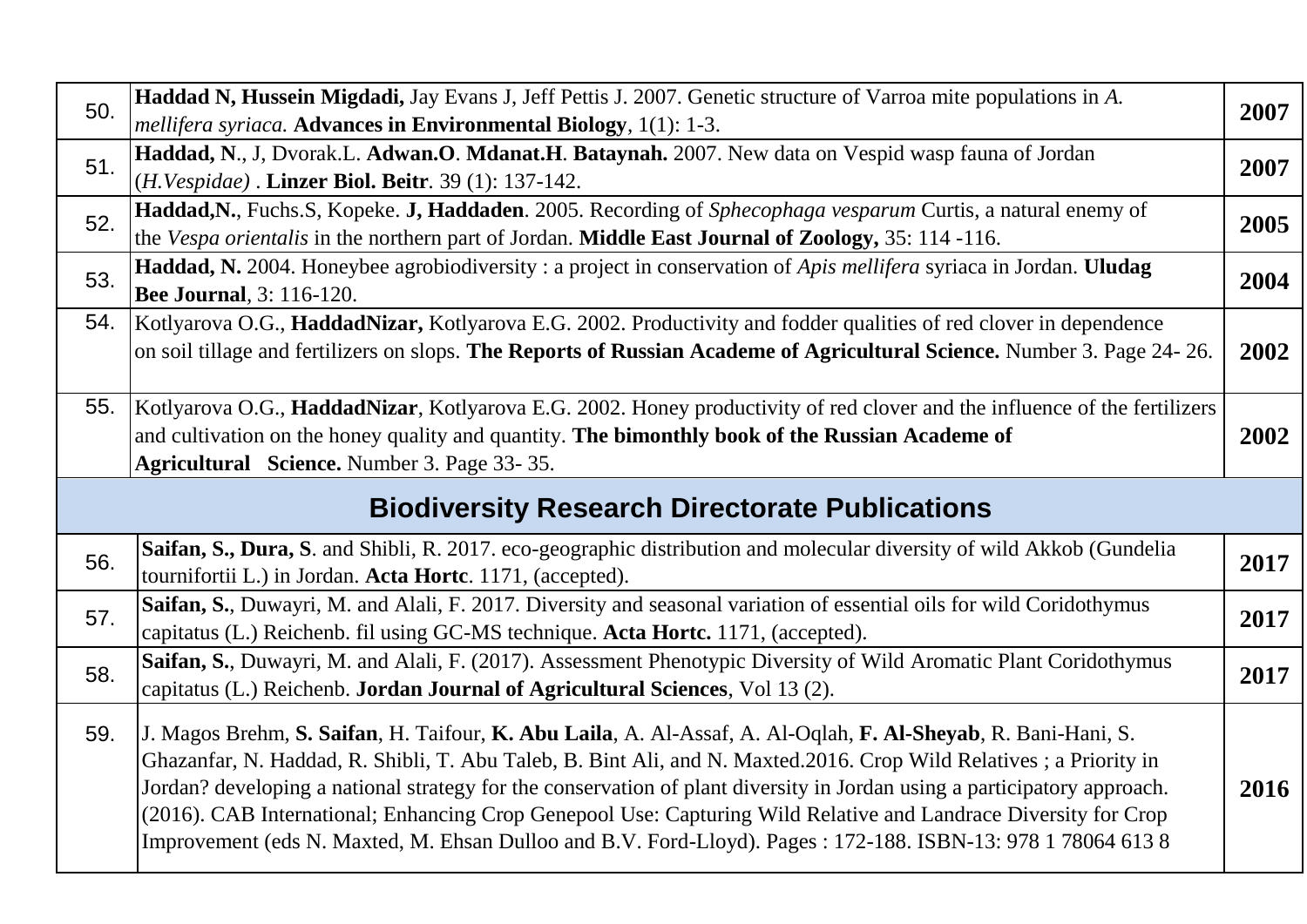| 60. | Al-Rifaee, M. K. 2015. Adaptation of winter crops for summer cultivation and salinity stresses in Mediterranean<br>region: selection for double-cropping and crop rotation. Advances in Environmental Biology Journal, 9(3): 163-166                                                                     | 2015 |
|-----|----------------------------------------------------------------------------------------------------------------------------------------------------------------------------------------------------------------------------------------------------------------------------------------------------------|------|
| 61. | Nasab Al-Rawashdeh and Fawzi Al-Sheyab. 2014. Fatty Acids Pattern Of Olive Oil Under Organic Farming.<br><b>American Journal of Environmental Science, 10 (2):123-128.</b>                                                                                                                               | 2014 |
| 62. | Nasab Qasem AlRawashdeha, Ibrahim Mohammad AlRawashdehb, Auhoud Micheal Hourni, C. 2013. Fatty Acid<br>comparison between Oil of Moringa Peregrina and Oleaeuropea. The Journal of Ethnobiology and Traditional Medicine.<br>Photon 118 (2013) 264-268.                                                  | 2013 |
| 63. | Abulaila, K.M. 2012. Orchid conservation in the desert. The Orchid Review, 120: 1299.                                                                                                                                                                                                                    | 2012 |
| 64. | Maha Syouf. Nizar Haddad. 2012. Utilization of Forest Biodiversity: Rewards of Ceratonia siliqua L. for Apis<br>mellifera (Honeybee). Uludag. Bee. Journal. 12(2):62-67.                                                                                                                                 | 2012 |
| 65. | Khaled W. Nazzal, Rida A. Shibli, Ibrahim M. Makhadmeh and Maha Q. Syouf. 2011. Amplified Fragment Length<br>Polymorphism (AFLP) Analysis in Crocus spp .Collected from Northern Jordan. Jordan Journal of Agricultural<br><b>Sciences</b> , 7 (1):1-8.                                                  | 2011 |
| 66. | Al-Dabbas, M. M.; Ahmadi, R.; Ajo, R. Y.; AbuLaila, K.; AKASH, M. AND AL-ISMAIL, K. 2010. Chemical<br>composition and oil components in seeds of Moringa peregrina (Forssk) Fiori. Crop Res. 40 $(1, 2 \& 3)$ : 161-167.                                                                                 | 2010 |
| 67. | Al-Rifaee, M. K., Haddad, N. Aburjai, T. 2010. Domestication of wild Hypericum triquetrifolium populations under<br>semi-arid environment of Jordan: Cultivation potential and breeding perspectives. Journal of Herbs, Spices and<br><b>Medicinal Plants, 16 (1), 51-62.</b>                            | 2010 |
| 68. | Baghdadi S.H., R.A. Shibli, Maha.Q. Syouf, M.A. Shatnawai, A. Arabiat, I.M. Makhadmeh. 2010. Cryopreservation by<br>encapsulation-vitrification of embryogenic callus of wild Crocus (Crocus hyemalis and Crocus moabiticus) (Research<br>Note). Jordan Journal of Agricultural sciences . 6(3):436-443. | 2010 |
| 69. | Hani M. Saoub, Nasri. I. Haddad. Monther T. Sadder and Maha Syouf. 2010. Morphological and molecular<br>characterization of wild lentil collected from Jordan. Crop Res. (1,2&3): 50-61                                                                                                                  | 2010 |
| 70. | Ibrahim M. Rawashdeh, Nasab Q. Rawashdeh, Nasri I Haddad and Ahmed Amri. 2010. Molecular Analysis of<br>Jordanian Wheat Landraces, Improved Cultivars and T. dicoccoides by using RAPD Technique. Jordan Journal of<br>Agricultural Sciences, 6(4): 548-559.                                             | 2010 |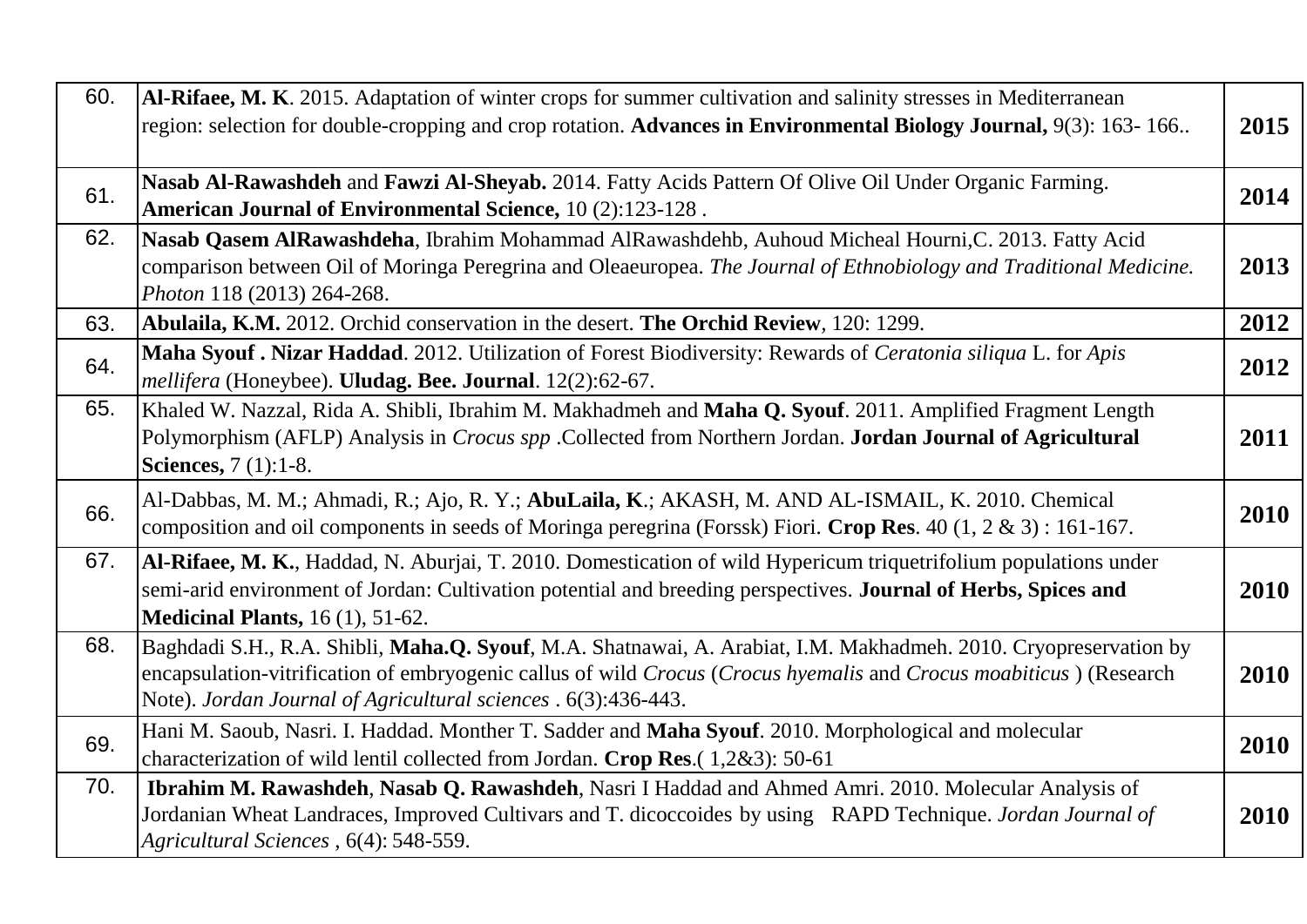| 71. | Saifan S. Duwayri, M., Alali, F. 2010. Genetic diversity, conservation, and cultivation potential of Coridothymus                                                                                                                                                                                                    | 2010 |
|-----|----------------------------------------------------------------------------------------------------------------------------------------------------------------------------------------------------------------------------------------------------------------------------------------------------------------------|------|
|     | <i>capitatus</i> (L.) Reichenb. fil. in Jordan. Pharmacognosy magazine, 6(22): S170.                                                                                                                                                                                                                                 |      |
| 72. | Al-Rifaee, M. K., Haddad, N. Aburjai, T. 2009. Status of diversity and conservation of <i>Hypericum triquetrifolium</i>                                                                                                                                                                                              | 2009 |
|     | (Guttiferae) in Jordan. Crop Research Journal, 37(1, 2 & 3): 255-256.                                                                                                                                                                                                                                                |      |
| 73. | Ibrahim Rawashdeh, Abudel Latif Ghzawi, Nasab Q. Rawashdeh, Kamal Khairallh, Abdel Rahman Al-Tawaha<br>and Bannur Salama. 2009. Genetic Variation among Sumac (Rhus Coriaria L.) Sample s Collected from Three<br>Locations in Jordan as Revealed by AFLP Markers. Advances in Environmental Biology, 3(1): 107-112. | 2009 |
| 74. | <b>Ibrahim Rawashdeh, Ahmed Amri Nasab Q. Rawashdeh</b> and Muhanad Walid Akash. 2009. Identification of Date Palm                                                                                                                                                                                                   |      |
|     | Varieties in Jordan Using Amplified Fragment Length Polymorphism (AFLP) Markers. Dirast, Journal.                                                                                                                                                                                                                    | 2009 |
|     | Agricultural sciences, 37(1), 29-35.                                                                                                                                                                                                                                                                                 |      |
| 75. | Ibrahim Rawashdeh, Nasab Q. Rawashdeh, Abdel Nabi Fardous Ahmed Amri and Saleh Shdaifat. 2009. Genetic                                                                                                                                                                                                               |      |
|     | relatedness among olive varieties and Romanian trees using amplified fragment length polymorphism (AFLP) markers.                                                                                                                                                                                                    | 2009 |
|     | Advances in environmental biology, 3(1):101-106                                                                                                                                                                                                                                                                      |      |
| 76. | Shibli, R.A., S. Baghdadi, Maha. Syouf, M. Shatnawai, A. Arabiat and I. Makhadmeh. 2009. Cryopreservation by                                                                                                                                                                                                         |      |
|     | Encapsulation-dehydration of Embryogenic Callus of Wild Crocus (Crocus hyemalis and Crocus moabiticus). Acta                                                                                                                                                                                                         | 2009 |
|     | Horticulturae. 829:197-203.                                                                                                                                                                                                                                                                                          |      |
|     | Syouf Maha., Gharaibeh M., Shibli R., and Alali, F., 2008. Study of Genetic Diversity in Crocus hyemalis Boiss. &                                                                                                                                                                                                    |      |
| 77. | Blanche using RAPD Techniques. Jordan Journal of Agricultural Sciences. 4: 231-241.                                                                                                                                                                                                                                  | 2008 |
| 78. | Al-Rifaee, M.K., Al-Yassin, A., Haddad, N., and Al-Tawaha, A. 2007. Evaluation of chickpea breeding lines by                                                                                                                                                                                                         |      |
|     | examining their responses to sowing date at two mediterranean climatic locations. American-Eurasian Journal of                                                                                                                                                                                                       | 2007 |
|     | Sustainable Agriculture, 1(1), 19-24                                                                                                                                                                                                                                                                                 |      |
|     | Feras Q. Alali; Khaled Tawaha; Tamam El-Elimat; Maha Syouf; Mosa El-Fayad; Khaled Abulaila; Samara Joy Nielsen;                                                                                                                                                                                                      |      |
| 79. | William D. Wheaton; Joseph O. Falkinham III and Nicholas H. Oberlies. 2007 Antioxidant activity and total phenolic                                                                                                                                                                                                   |      |
|     | content of aqueous and methanolic extracts of Jordanian plants: an ICBG project. Natural Product                                                                                                                                                                                                                     | 2007 |
|     | <b>Research, 21(12):1121-1131.</b>                                                                                                                                                                                                                                                                                   |      |
|     | Nasri I. Haddad, Hani M. Saoub, Munther Sader and Maha Syouf . 2007, Diversity status of lentil (Lens culinaris                                                                                                                                                                                                      |      |
| 80. | Medic.) landraces collected from Jordan. Crop Res. 34 (1, 2 & 3) : 103-109                                                                                                                                                                                                                                           | 2007 |
|     |                                                                                                                                                                                                                                                                                                                      |      |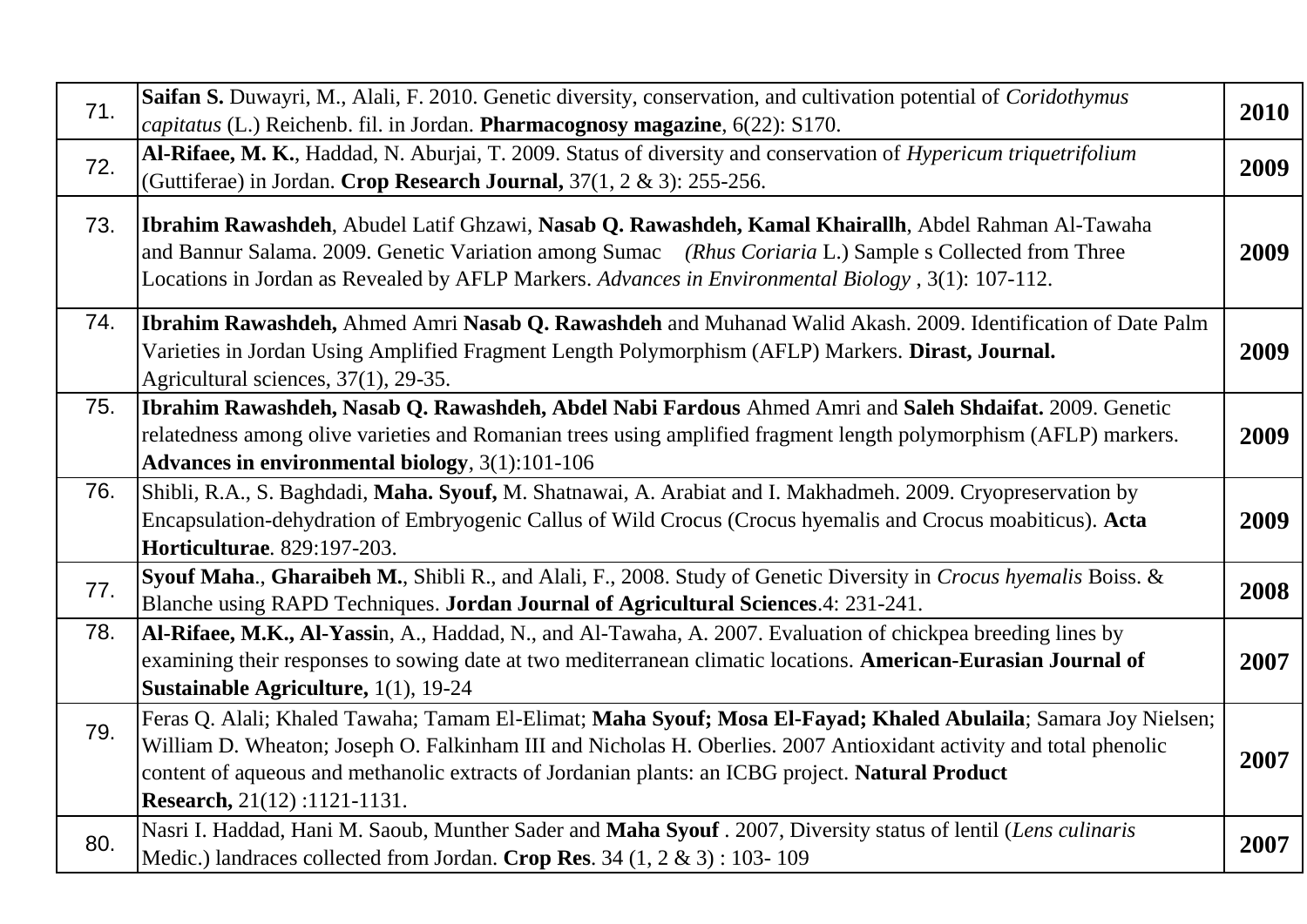| 81. | <b>Rawashdeh N., Haddad N., Al-Ajlouni M. and Turk M. 2007. Phenotypic diversity of durum wheat (Triticum durum</b><br>Desf.) from Jordan, Genetic Resources and Crop Evolution, 54:129-138                                                   | 2007 |
|-----|-----------------------------------------------------------------------------------------------------------------------------------------------------------------------------------------------------------------------------------------------|------|
| 82. | Al -Syouf Maha., B. Abu-Irmaileh, J. Valkoun and S. Bdour. 2006. Introgression from Wheat landraces in Triticum<br>dicoccoides in Jordan. Genetic resources and Crop evolution Journal. 53: 1165-1172                                         | 2006 |
| 83. | Al-Rifaee, M.K, Tawaha, A., and Ismael, F. (2005), Doubling chickpea yield by shifting from spring to winter sowing<br>using Ascochyta blight resistant lines under typical Mediterranean climate. Bioscience Research, 2(2): 80-85.          | 2005 |
| 84. | Tawaha, A. R., Turk, M. A., Lee, K. D., Supanjani, S., Nikus, O., Al-Rifaee, M. K., Sen, R. .2005. Awnless barley<br>response to Crop Management under Jordanian Environment. Bioscience Research, 2(3), 125-129.                             | 2005 |
| 85. | Al-Rifaee, M.K., Turk, M.A, and Tawaha, A. 2004. Effect of seed size and plant population density on yield and yield<br>components of local faba bean (Vicia faba L. major). International Journal of Agriculture and Biology, 6(2): 294-299. | 2004 |
| 86. | Turk, M.A., Tawaha, A., Nikus, O., and Al-Rifaee, M.K. 2003. Response of six-row barley to seeding rate with or<br>without ethrel spray in the absence of moisture stress. International Journal of Agriculture and Biolog, 5(4), 432-434.    | 2003 |
| 87. | Turk, M.A., Tawaha, A., Nikus, O., and Al-Rifaee, M.K. 2003. Impact of cultural practices on yield variability of semiarid<br>wall barley (Hordeum murineum L.). International Journal of Agriculture and Biology, 5(4):416-418.              | 2003 |
|     | <b>Biotechnology Research Directorate Publications</b>                                                                                                                                                                                        |      |
| 88. | M Alzahrani, IA Alaraidh, MA Khan, HM Migdadi, SS Alghamdi. 2019. Identification and Characterization of Salt-Responsive MicroRNAsin<br>Viciafaba by High-Throughput Sequencing. Genes, 10(4), 303                                            | 2019 |
| 89. | ME El-Mahrouk, AR El-Shereif, YH Dewir, YM Hafez, Kh A Abdelaal, S El-Hendawy, H Migdadi, RS Al-Obeed. 2019. Micropropagation<br>of Banana: Reversion, Rooting, and Acclimatization of Hyperhydric Shoots.<br>HortScience, 54 (8), 1384-1390  | 2019 |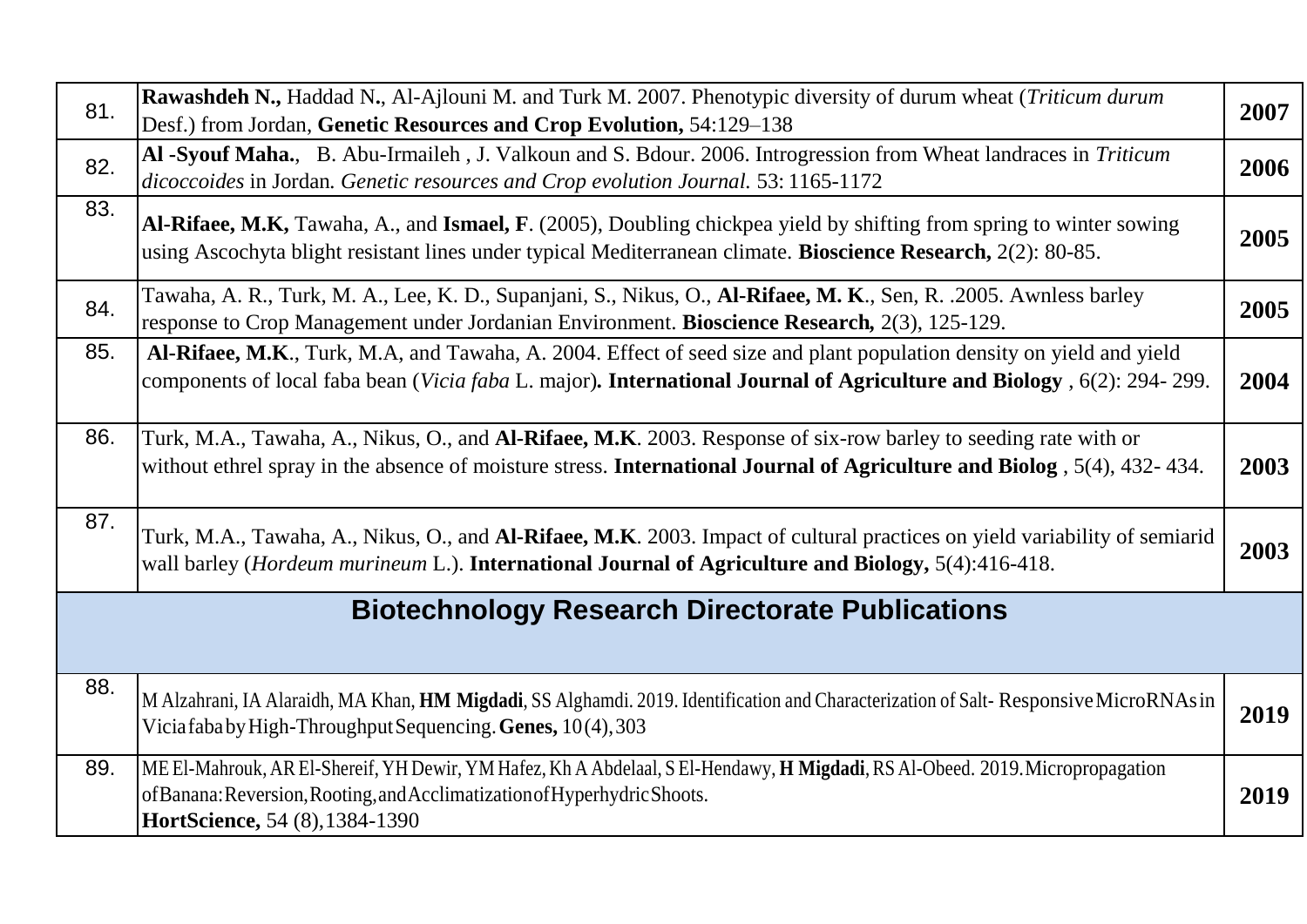| 90. | MAKhan, SS Alghamdi, MH Ammar, Q Sun, F Teng, HM Migdadi. 2019. Transcriptome profiling of fababean<br>(Vicia faba L.) drought-tolerant variety hassawi-2 under drought stress using RNA sequencing. Electronic Journal of Biotechnology,<br>39, 15-29.                                          | 2019 |
|-----|--------------------------------------------------------------------------------------------------------------------------------------------------------------------------------------------------------------------------------------------------------------------------------------------------|------|
| 91. | SM Alzahrani, IA Alaraidh, H Migdadi, S Alghamdi, MA Khan, P Ahmad.2019. Physiological, biochemical, and antioxidant properties of two<br>genotypes of Vicia faba grown under salinity stress. Pak. J. Bot, 51(3), 786-798                                                                       | 2019 |
| 92. | SS Alghamdi, EH El-Harty, MA Khan, HM Migdadi, M Farooq.2019. Grain Yield, Nutritional Composition and Anti-<br>Nutritional Factors of Cowpea Genotypes in Dry Environments of Saudi Arabia. INTERNATIONAL JOURNAL OF AGRICULTURE<br><b>AND BIOLOGY</b> 21 (6), 1137-1146                        | 2019 |
| 93. | SS Alghamdi, MA Khan, HM Migdadi, EH El-Harty, M Afzal, M Farooq. 2019. Biochemical and molecular characterizationofcowpea<br>landracesusingseedstorageproteinsandSRAPmarkerpatterns.Saudi journal of<br>biological sciences, 26 (1), 74-82.                                                     | 2019 |
| 94. | SS Alghamdi, MA Khan, HM Migdadi, EH El-Harty, M Afzal, M Farooq. 2019. Biochemical and molecular characterizationofcowpea<br>landracesusingseedstorageproteinsandSRAPmarkerpatterns.Saudi journal of<br>biological sciences, $26(1)$ , 74-8                                                     | 2019 |
| 95. | MuhammadAfzal, SalemS. Alghamdi, HusseinM. Migdadi, MuhammadAltafKhanandMuhammadFarooq. 2018. Morphologicaland<br>Molecular Genetic Diversity Analysis of Chickpea Genotypes. International Journal of<br><b>Agriculture &amp; Biology.</b> 20: 1062-1070.                                       | 2018 |
| 96. | NajlaAlshaye, Hussein Migdadi, AsmaCharbaji, ShathaAlsayegh, ShazaDaoud, WalaAL-Anazi, Salem Alghamdi. 2018. Genetic<br>variation among Saudi tomato (Solanum lycopersicum L.) landraces studied using SDS-<br>PAGE and SRAP markers. Saudi Journal of Biological Sciences, 25 (2018) 1007-1015. | 2018 |
| 97. | Nurmansyah, Salem S. Alghamdi, Hussein M. Migdadi & Muhammad Farooq. 2018. Morphological and<br>chromosomal abnormalities in gamma radiation-induced mutagenized faba bean genotypes. International Journal of Radiation Biology.<br>$94(2): 174-185$                                            | 2018 |
| 98. | SAlghamdi, H Migdadi, MKhan, EHEI-Harty, MAmmar, MFarooq. 2018. Phytochemical Profiling of Soybean<br>(Glycine max (L.) Merr.) Genotypes Using GC-MS Analysis. Phytochemicals-Source of Antioxidants and Role in Disease Prevention.                                                             | 2018 |
| 99. | Salem S Alghamdi, Muhammad A Khan, Ehab H El-Harty, Megahed H Ammar, Muhammad Farooq, Hussein M Migdadi.<br>2018. Comparative phytochemical profiling of different soybean (Glycine max (L.) Merr) genotypes using<br>GC-MS. Saudi Journal of Biological Sciences. 25(1): 15-21                  | 2018 |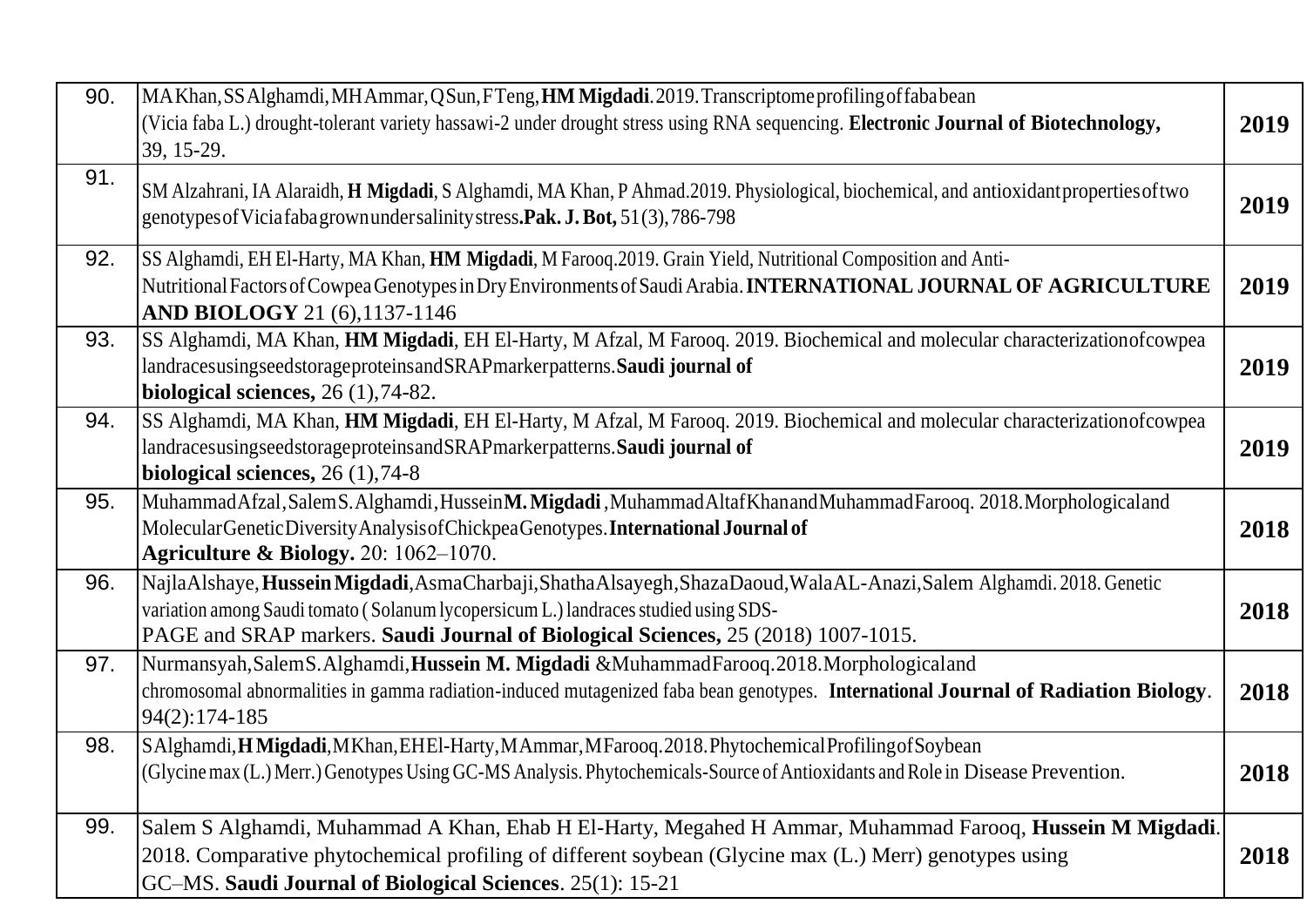|      | 100. Abdullah A. Abood, Abdullah M. Al-Ansari, Hussein M. Migdadi, Mohammad K. Okla, Abdulaziz M. Assaeed, Ahmad<br>K. Hegazy, Aref M. Alshameri, Mohamad Altaf Khan. 2017. Molecular and phytochemical analysis of wild<br>type and olive cultivars grown under Saudi Arabian environment. 3Biotech, 7:289                                                                   | 2017 |
|------|-------------------------------------------------------------------------------------------------------------------------------------------------------------------------------------------------------------------------------------------------------------------------------------------------------------------------------------------------------------------------------|------|
|      | 101. Abdulaziz M Assaeed, Sulieman A. Al-Faifi, Hussein Migdadi, Magdy I. El-Bana, Abdulaziz A. Al Qarawi,<br>Mohammad Altaf Khan. 2017. Evaluation of Genetic Diversity of Panicum turgidum Forssk from Saudi Arabia. Saudi<br>Journal of Biological Sciences. dx.doi.org/10.1016/2j.sjbs.2017.04.002.                                                                       | 2017 |
| 102. | Bazel H. Ali AL- somain, Hussein M. Migdadi, Sulieman A. Al-FaifiSalem S. AlghamdiAbdulmalek A. MuharramNabil<br>A. Mohammed Yahya A. Refay. 2017. Assessment of genetic diversity of sesame accessions collected from different<br>ecological regions using sequence-related amplified polymorphism markers. <b>3Biotech</b> $7(82) \cdot$ DOI:<br>10.1007/s13205-017-0680-2 | 2017 |
|      | 103. Mohammad Brake, Hussein Migdadi, Hassan R. Hamasha, Ashraf Khashroum, Moath Al-Gharaibeh, Muien M<br>Qaryouti, Mahmoud T. AL-Khatib. 2017. Influence of Storage Temperature and Duration of Tomato Leaf Samples on<br>Proline Content. European Scientific Journal 13(6). DOI: 10.19044/esj.2017.v13n6p116                                                               | 2017 |
|      | 104. Muhammad Farooq, Nirmali Gogoi, Mubshar Hussain, Sharmistha Barthakur, Sreyashi Paul, Nandita Bharadwaj, Hussein<br>M. Migdadi, Salem S. Alghamdi, Kadambot H.M. Siddique. 2017. Effects, tolerance mechanisms and management of salt<br>stress in grain legumes. Plant Physiology and Biochemistry, 118:199e217                                                         | 2017 |
|      | 105. Salah Elsayed, Mohamed Elhoweity, Hazem H. Ibrahim, Yaser Hassan Dewir, Hussein M. Migdadi, Urs Schmidhalter.<br>2017. Thermal imaging and passive reflectance sensing to estimate the water status and grain yield of<br>wheat under different irrigation regimes. Agricultural Water Management 189: 98-110.                                                           | 2017 |
| 106. | Salem S Alghamdi, Sulieman A. Al-Faifi, Hussein Migdadi, Muhammad Farooq, Ehab EL-Harty, Saud L. Al-Rowaily.<br>2017. Genetic diversity and field performance of mung bean, faba bean and lentil genotypes in the Kingdom<br>of Saudi Arabia. International Journal of Agriculture and Biology. DOI: 10.17957/IJAB/15.0336.                                                   | 2017 |
|      | 107. Sadder M.T., Migdadi H.M., Al-Haidary.I., Okab A.B.2015. Identification of simple sequence repeats markers in the<br>dromedary (Camelus dromedarius) genome by next generation sequencing. Turkish Journal of Veterinary and<br>Animal Scie. 39(2):218-228.                                                                                                              | 2015 |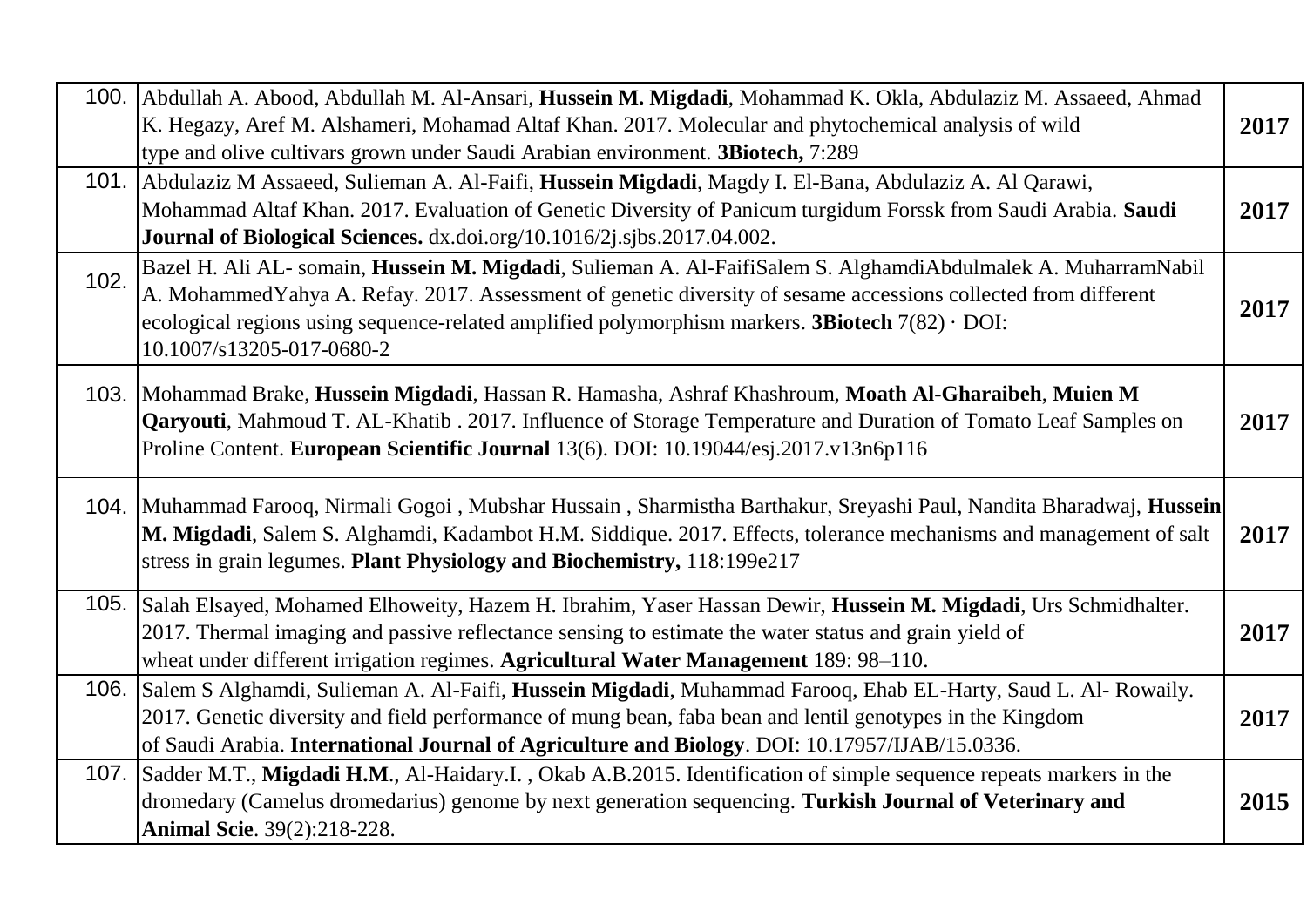| 108. | Sadder M.T. Migdadi H.M. · Zakri A.M. · Abdoun K.A. · Samara E.M. · Okab A.B. · Al-Haidary A.A.2015. Expression<br>analysis of heat shock proteins in dromedary camel (Camelus dromedarius). Journal of Camel Practice and<br>Research. Journal of Camel Practice and Research. 22(1):19-24.                                                                                                 | 2015 |
|------|----------------------------------------------------------------------------------------------------------------------------------------------------------------------------------------------------------------------------------------------------------------------------------------------------------------------------------------------------------------------------------------------|------|
| 109. | Sulieman A Alfaifi · Muhammad A Khan · Hussein M Migdadi · Jernej Jakse · Megahed H Ammar · Ehab H El-Harty<br>· Mohammad I Althamrah · Muhammad Afzal · Muhammad M Javed · Salem S Alghamdi .2015.Analysis of ESTs<br>from the date palm (Phoenix dactylifera L.) cv. Sukary, an elite variety. Plant Omics. 8(5):441-448.                                                                  | 2015 |
| 110. | Alghamdi S. S., Al-Shameri A. M., H. M. Migdadi, M. H. Ammar, E. H. El-Harty, M. A. Khan, M. Farooq. 2014.<br>Physiological and Molecular Characterization of Faba bean (Vicia faba L.) Genotypes for Adaptation to Drought<br>Stress. J Agro Crop Sci, (2014) ISSN 0931-2250                                                                                                                | 2014 |
| 111. | Alattal Yehya, Alsharhi Mohamad, Alghamdi Ahmad, Sulieman A. Al-Faifi, Migdadi Hussien, Ansari Mohammad. 2014.<br>Characterization of the native honey bee subspecies in Saudi Arabia using the mtDNA COI-COII intergenic<br>region and morphometric characteristics. Bulletin of Insectology, 67 (1): 31-37.                                                                                | 2014 |
| 112. | Ammar M. H., F. Anwar, El-Harty E. H., Migdadi H. M., S. M. Abdel-Khalik, S. A. Al-Faifi, M. Farooq, S. S. Alghamdi.<br>2014. Physiological and Yield Responses of Faba bean (Vicia faba L.) to Drought Stress in Managed and<br>Open Field Environments. J Agro Crop Sci (2014) ISSN 0931-2250.                                                                                             | 2014 |
| 113. | Brake Mohammad, Migdadi Hussein, Moath Al-Gharaibehc, Salam Ayoub, Nizar Haddad, Ahmad El Oqlah. 2014.<br>Characterization of Jordanian olive cultivars (Olea europaea L.) using RAPD and ISSR molecular markers.<br>Scientia Horticulturae. 176:282-289                                                                                                                                     | 2014 |
| 114. | Salem S. Alghamdi, Muhammad Altaf. Khan, Megahed H. Ammar, Ehab H. El-Harty, Hussein M. Migdadi, Samah<br>M. Abd El-Khalik, Muhammad M. Javed, Sulieman A. Al-Faifi. 2014. Phenological, Nutritional and Molecular Diversity<br>Assessment among 35 Introduced Lentil (Lens culinaris Medik.) Genotypes Grown in Saudi Arabia. Int. J. Mol. Sci.<br>15(1), 277-295; doi:10.3390/ijms15010277 | 2014 |
| 115. | Abdullah A. Al-Doss, Abdelhalim I. Ghazy, Abd El-azeem K. Salem, Hussein M. Migdadi and Sulieman A. Al-Faifi.<br>2013. Identification and Distribution of ALS resistant Lolium rigidum populations in Saudi Arabia. Journal of Food,<br>Agriculture & Environment-JFAE. Vol.11 (3&4): 1311-1314.                                                                                             | 2013 |
|      | 116. Mohammad S. Jawarneh, Mohammad H. Brake, Riyadh Muhaidat, Hussein M. Migdadi, Jamil N. Lahham and Ahmad Ali<br>El-Oqlah. 2013. Characterization of Quercus species distributed in Jordan using morphological and molecular<br>markers. African Journal of Biotechnology. 12(12), 1326-1334                                                                                              | 2013 |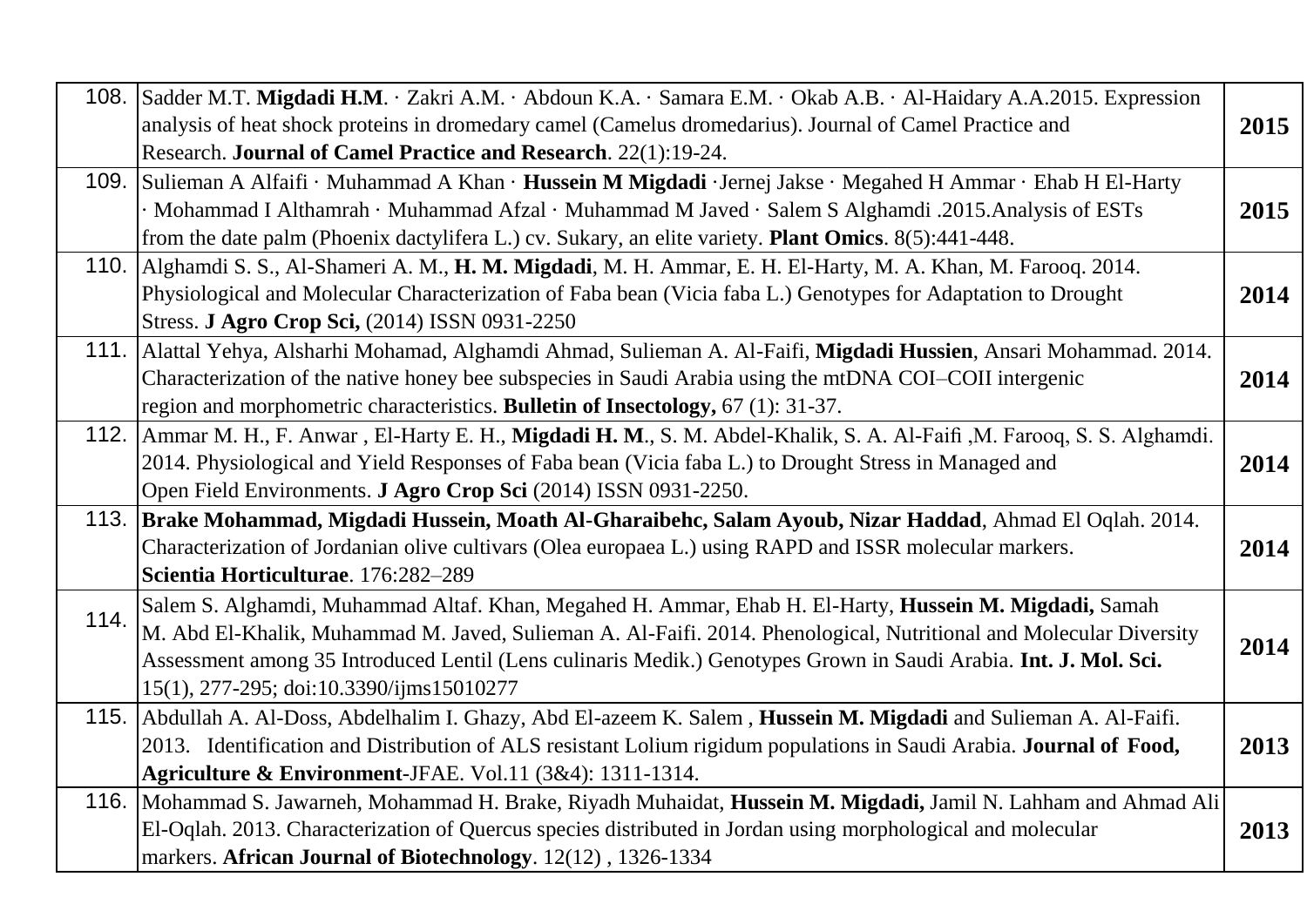| 117. | Sulieman A. Al-Faifi, Hussein M. Migdadi, Abedallah Al-doss, Megahed H. Ammar, Ehab H. El-Harty, Muhammad<br>Altaf. Khan, Javed Matlob. 2013. Muhammad A and Salem S. Alghamdi. 2013. Morphological and molecular genetic<br>variability analyses of Saudi lucerne (Medicago sativa L.) landraces. Crop and Pasture Science<br>64(2) 137-146                                                                                  | 2013 |
|------|-------------------------------------------------------------------------------------------------------------------------------------------------------------------------------------------------------------------------------------------------------------------------------------------------------------------------------------------------------------------------------------------------------------------------------|------|
|      | 118. AL-Khatib, Mahmoud, Mohammad Brake, Muien Qaryouti, Khalaf Alhussaen and Hussein Migdadi. 2012.<br>Response of Jordanian Tomato Land Races to Fusarium oxysporum F. sp. Lycopersici. Asian J. Plant Pathology.<br>DOI.10.3923/ajppaj.                                                                                                                                                                                    | 2012 |
| 119. | Alghamdi, Salem S. Hussein M. Migdadi, Megahed H. Ammar, Jeffrey G. Paull, Siddique K. 2012. Faba bean<br>genomics: current status and future prospects. <b>Euphytica</b> , DOI 10.1007/s10681-012-0658-4.                                                                                                                                                                                                                    | 2012 |
| 120. | Alghamdi, Salem S., Sulieman Al-Faifi, Hussein M. Migdadi, Muhammad Altaf Khan, Ehab EL-Harty, Megahed H.<br>Ammar. 2012. Molecular diversity assessment using Sequence Related Amplified Polymorphism (SRAP) markers in<br>Vicia faba. Int. J. Mol. Sci. 13(12), 16457-16471; doi:10.3390/ijms131216457.                                                                                                                     | 2012 |
|      | 121. Al-Ramamneh E. Al-Dein, Dura, S., and Daradkeh, N. 2012. Propagation physiology of Juniperus phoenicea L. from<br>Jordan using seeds and in vitro culture techniques, Baseline information for a conservation perspective. African<br><b>Journal of biotechnology</b> , 11(30): 7684-7692.                                                                                                                               | 2012 |
| 122. | Dawabah Ahmed A.M., Al-Hazmi Ahmad, Soloiman S., Al-Rehiayani, M. Ahmed L. Abdel-Mawgood, Mohamed I.<br>Motawei, Soleman Al-Otayk, Monther T. Sadder, Abdallah M. Elgorban, Migdadi Hussein M., Khaled A. Moustafa and<br>Abdullah A. Al-Doss .2012. Morphological and molecular characterization of cereal cyst nematode (Heterodera avenae)<br>populations from arid environments. Australian J. Crop Science 6(6):970-979) | 2012 |
| 123. | Dua'a Almajali, Adel H. Abdel-Ghani, Hussein Migdadi. 2012. Evaluation of genetic diversity among Jordanian fig<br>germplasm accessions by morphological traits and ISSR markers. Scientia Horticulturae. 147(12):8-19.                                                                                                                                                                                                       | 2012 |
| 124. | Lana Waleed Al- Qadumii, Monther Al- Sadder, Hussein Migdadi .2012. Assessment of In-Silico BAC-based SSR marker<br>development for Tomato (Solanum Lycopersicum.L). African journal of Biotechnology. 11(75), 13938-13946                                                                                                                                                                                                    | 2012 |
| 125. | Iyad Musallam, M. Duwayri, R. Shibli, F. Alali. 2012. Investigation of Rutin Content in Different Plant Parts of Wild<br>Caper (Capparis spinosa L.) Populations from Jordan. Research Journal of Medicinal Plant, 6 (1): 27-36.                                                                                                                                                                                              | 2012 |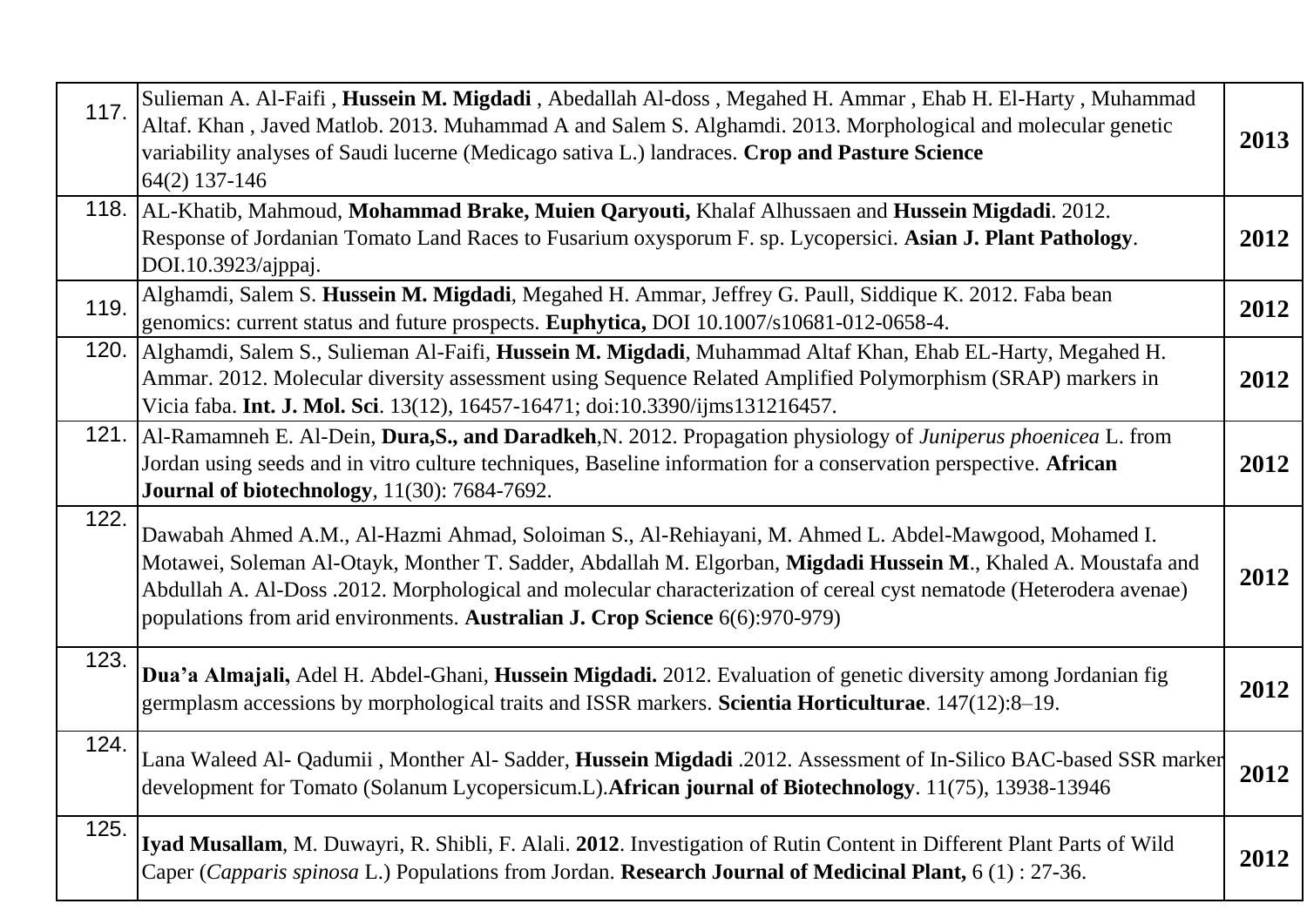| 126. | Iyad Musallam, M. Duwayri, R. Shibli, F. Alali. 2012. Investigation of Rutin Content in Different Plant Parts of Wild<br>Caper ( <i>Capparis spinosa</i> L.) Populations from Jordan. Research Journal of Medicinal Plant, $6(1)$ : 27-36.                                                  | 2012        |
|------|---------------------------------------------------------------------------------------------------------------------------------------------------------------------------------------------------------------------------------------------------------------------------------------------|-------------|
| 127. | Alghamdi SS, Al-Faifi SA, Migdadi H. M, Ammar MH, Siddique K (2011) Inter-simple sequence repeat (ISSR)-based<br>diversity assessment among faba bean genotypes. Crop and Pasture Science, 62 (9): 755-760                                                                                  | 2011        |
| 128. | Alrababah M.A., A.S. Al-Horani, M.N. Alhamad & H. Migdadi. 2011. Genetic diversity of the easternmost<br>fragmented Mediterranean Pinus halepensis Mill. Populations, Plant Ecology DOI 10.1007/s11258-010-9872-0                                                                           | 2011        |
| 129. | I. W. Musallam, M. Duwayri, and R. A. Shibli. 2011. Micropropagation of Caper (Capparis spinosa L.) from Wild Plants.<br><b>Functional Plant Science and Biotechnology, 5: 17-21.</b>                                                                                                       | 2011        |
| 130. | Mansour M.T., D.S. Hassawi, H.M. Migdadi and M. Brake. 2011. Fingerprinting date palm genotypes (Phoenix<br>dactylifera L.) using Inter Simple Sequence Repeat (ISSR) markers. Journal of Genetics & Breeding, 63: 17-22                                                                    | 2011        |
| 131. | Alghamdi, S., Al-Faifi S., Ammar M.H., Migdadi H. 2010. Performance of Guar (Cyamopsis tetragoloba (L.) Taub.) at<br>different planting dates and number of cuts. <b>J.Saudi Soc. of Agric. Sci.</b> , Vol. 9 (2). 91-104.                                                                  | 2010        |
|      | 132. Alghamdi, Salem S., Hussein M. Migdadi, Sulaiman A. Al-fifi and Megahed H.Ammar. 2010. Evaluation of Critical<br>Dose for Mutagenic Treatments of Barley Varieties with N-nitroso-N-methyl Urea (NMU). Environ. We Int. J. Sci. Tech.<br>$5:13-25$                                     | 2010        |
|      | 133. Shatnawi, M., Al-Fauri, A., Migdadi, H., Al-Shatnawi, M. K., Shibli, R.A., Abu-Romman, S., Al-Ghzawi, A. 2010. In vitro<br>multiplication of Chrysanthemum morifolium Ramat and its responses to NaCl induced salinity. Jordan Journal<br>of Biological Sciences. 3(3): 101-110.       | 2010        |
|      | 134. Ibrahim Makhadmeh, Siham Al-Lozi, Mahmud, Rida A. Shibli and Hussein Migdadi. 2010. Assessment of Genetic<br>Variations in Wild Arum Species from Jordan Using Amplified Fragment Length Polymorphism (AFLP) Markers.<br>Jordan Journal of Agricultural Sciences, Volume 6, No.2, 2010 | <b>2010</b> |
|      | 135. Awamleh H., Hassawi D., Migdadi H., Brake M. 2009. Molecular characterization of pomegranate landraces grown in<br>Jordan using Amplified fragment length polymorphism markers. Biotechnology. 8(3): 316-322                                                                           | 2009        |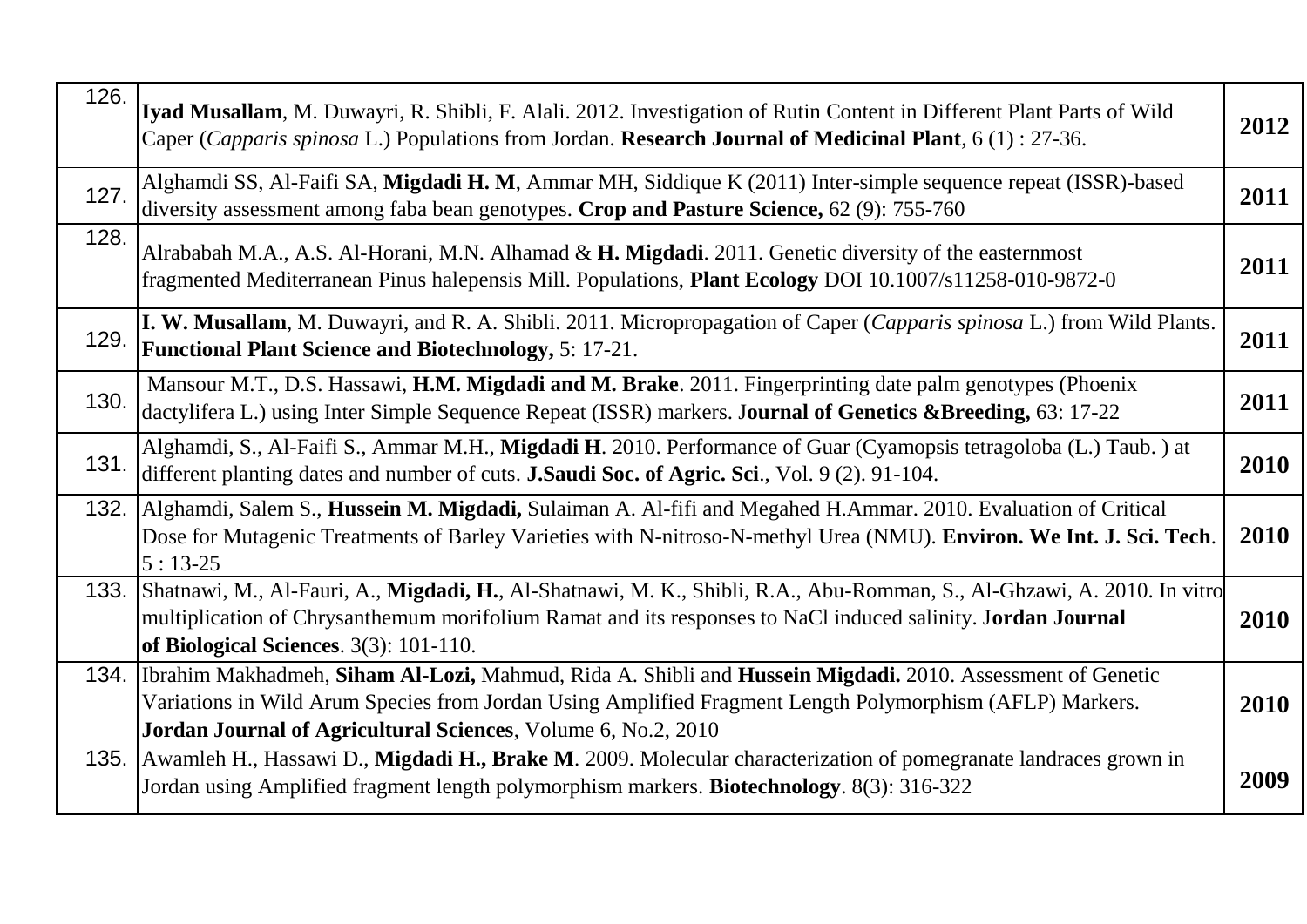|      | 136. Aida Al-Nashash, H. Migdadi, Mohamad A. Shatnawi, H. Saoub and S. Masoud. 2007. Assessment of genetic<br>variation among Jordanian Barely Landraces (Hordeum vulgare L.) as reveled by molecular markers. American-<br>Eurasian J.Agric. & Environ. Sci., 2(1):68-74.                                                          | 2007 |
|------|-------------------------------------------------------------------------------------------------------------------------------------------------------------------------------------------------------------------------------------------------------------------------------------------------------------------------------------|------|
|      | 137. Duwayri Mahmud, Hussein Migdadi, Monther Sadder, Omar Kaffawin, Ahmed Amri and Miloudi Nachit. 2007. Use of<br>SSR Molecular Technique for Characterizing Naturally Occurring Hybrids of Durum with Wild Wheat. Jordan Journal<br>of Agricultural Science, 3(4): 233-244.                                                      | 2007 |
|      | 138. Khasawneh, A., Karam N., Shebli R. and Migdadi H. 2007. Assessment of genetic variation in black iris (Iris<br>nigricans Dinsm.) using RAPD markers. Jordan Journal of Agricultural Sciences. 3(3):241-250.                                                                                                                    | 2007 |
|      | 139. Lama Shoumali, Hussein Masoud, Hamed Khlaif, Hussein Migdadi and Sameer Masoud. 2007. Serologic and<br>Molecular Characterization of Pseudomonas aeruginosa Jordanian Clinical Isolates Compared with the Strains of<br>International Antigenic Typing Scheme. Diagnostic Microbiology and Infectious Disease. 58(4): 393-398. | 2007 |
|      | 140.   Nabila S. Karam, Alaa' A. Al-Khasawneh, Rida A. Shibli, Hussein M. Migdadi, Mohammad Al-Ajlouni. 2007.<br>Morphological variation in black iris (Iris nigricans Dinsm) from Jordan. Plant Genetic Resources Newsletter,<br>147:12-17                                                                                         | 2007 |
| 141. | Aida Al-Nashash, H. Migdadi, M. Shatnawi, H. Saoub and S. Masoud. 2006. Assessment of Phenotypic Diversity among<br>Jordanian Barely Landraces (Hordeum vulgare L.). Biotechnology. 6 (2): 232-238.                                                                                                                                 | 2006 |
| 142. | Aida Al-Nashash, H. Migdadi, H. Saoub and S. Masoud. Evaluation of yields and yields components of Jordanian Barely<br>(Hordeum vulgare L.) Landraces collected from diverse environments. Dirasat. Agricultural Sciences,                                                                                                          | 2006 |
| 143. | Mohamad A. Shatnawi, Rida A. Shibli, Hussein Migdadi, A.Obeidat, K. Ereifej and Abdalleh M-Abu-Ein. 2006. Influence<br>of Different Carbon Sources on Wild Pear (Pyrus syriaca) Growth and Sugar Uptake. World Journal of Agricultural<br>Sciences. 2 (2): 156-161.                                                                 | 2006 |
| 144. | Randa G. Naffa, Salwa Bdour, Hussein M. Migdadi and Asem A. Shehabi. 2006. Enterotoxicity and genetic variation<br>among clinical Staphylococcus aureus isolates in Jordan. Journal of Medical Microbiology. 55: 00-00                                                                                                              | 2006 |
|      | 145. A. R. M. Al-Tawaha, Munir A. Turk, K. D. Lee, W. J. Zheng, Mohammad Ababneh, Girma Abebe, and, Iyad W.<br>Musallam. 2005. Impact of Fertilizer and Herbicide Application on Performance of Ten Barley Genotypes Grown in<br>Northeastern Part of Jordan. International Journal of Agriculture and Biology, 7 (2):162-166.      | 2005 |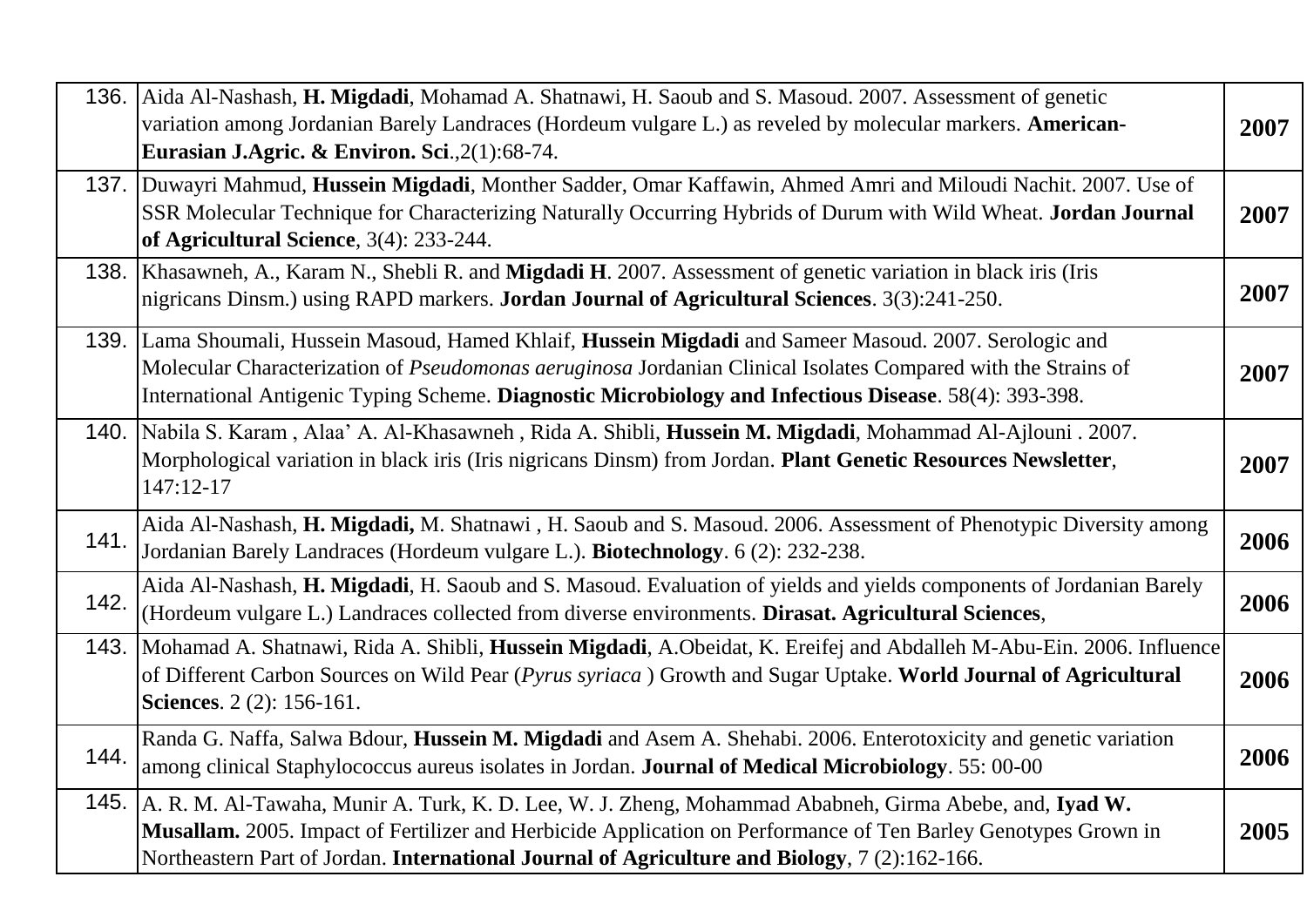| 146. | I. W. Musallam, G. N. Al-Karaki and K. I. Ereifej. 2004. Chemical Composition of Faba Bean Genotypes Under<br>Rainfed and Irrigation Conditions. International Journal of Agriculture and biology, 6 (2): 359-362.                                                                                | 2004 |
|------|---------------------------------------------------------------------------------------------------------------------------------------------------------------------------------------------------------------------------------------------------------------------------------------------------|------|
| 147. | I. W. Musallam, N. J. Haddad, A. M. Tawaha and O. S. Migdadi. 2004. The Importance of Bee-pollination in Four<br>Genotypes of Faba Bean (Vicia Faba L.). International Journal of Agriculture and biology, 6 (1): 9-12.                                                                           | 2004 |
| 148. | I. W. Musallam, G. N. Al-Karaki and K. I. Ereifej. 2004. Yield and Yield Components of Faba Bean Genotypes<br>Under Rainfed and Irrigation Conditions. Asian Journal of Plant Sciences, 3 (4): 439-448                                                                                            | 2004 |
| 149. | Migdadi, H.M, S.Masoud and Abdel Majid Tell. 2004. Genetic Diversity in Some Aegilops Species in Jordan as<br>Revealed using RAPD. Plant Genetic Resources Newsletter, 139:18-24.                                                                                                                 | 2004 |
| 150. | Migdadi, H.M. Abdel Majid Tell and S.Masoud. 2004. Randomly Amplified Polymorphic DNA (RAPD) Analysis of<br>Seven Species of Aegilops .Dirasat. Agricultural Sciences, 31(1):53-59.                                                                                                               | 2004 |
| 151. | Migdadi, H.M, S. Masoud and Abdel Majid Tell. 2003. Performance of Some Aegilops Species under Different Water<br>Regimes. Dirasat. Agricultural Sciences, 30(2):166-177.                                                                                                                         | 2003 |
|      | 152. Turk, M.A, A.M. Tawaha, H. Taifour, A. Al-Ghzawi, I.W. Musallam, G.A. Maghaireh and Y.I. Al-Omari. 2003. Two Row<br>Barley Response to Plant Density, Date of Seeding, Rate and Application of Phosphorus in Absence of Moisture<br>Stress. Asian Journal of Plant Sciences, 2 (2): 180-183. | 2003 |
| 153. | Migdai, H. M. Duwairy. 1994. Evaluation of several wheat genotypes derived from cross-utilizing land races cultivars<br>under rainfed condition. Dirasat. 21B, 5:239-255.                                                                                                                         | 1994 |
|      | <b>Economic and social Studies Research Directorate Publications</b>                                                                                                                                                                                                                              |      |
| 154. | Lana Mousa Abu-Nowar. 2020 Economic and Financial Assessment of Solar-Powered Irrigation. IrrigationJournal of<br>Agricultural Science; Vol. 12, No. 4<br>ISSN 1916-9752 E-ISSN 1916-9760<br>Published by Canadian Center of Science and Education                                                | 2020 |
| 155. | Al-Hiary, Masnat, YahyaShakhatreh, YahyaBaniKhalaf, MaysoonAbabneh. 2015. Socioeconomic assessment of<br>wheat varieties and the adoption of recommended technologies in North Jordan, International Journal of<br>Agricultural Sciences, Vol. 5 (7), pp. 864-873.                                | 2015 |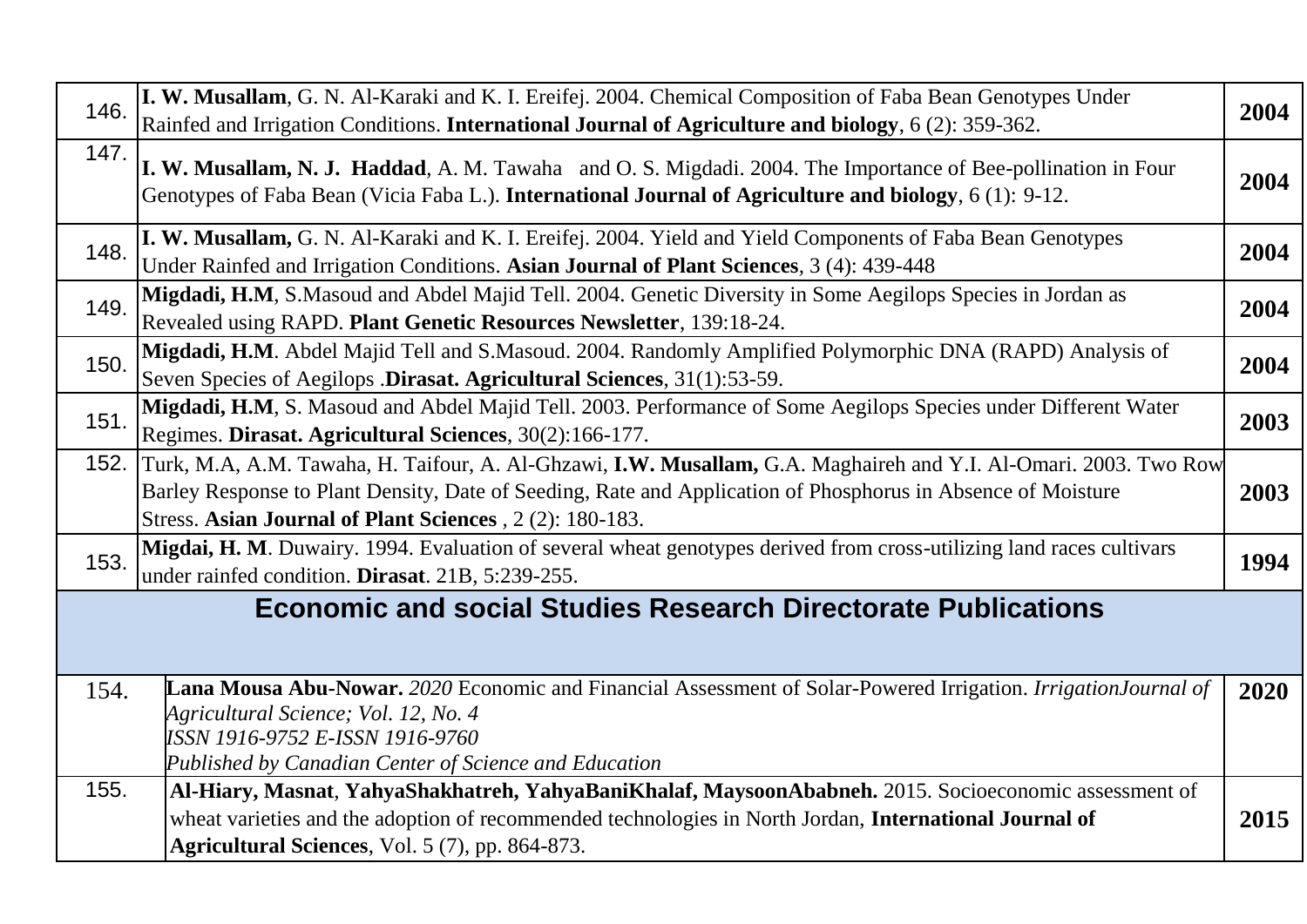| 156. | Akroush, S., Shideed, K.and Bruggeman, A. 2014. Economic analysis and environmental impacts of water harvesting<br>techniques in the low rainfall areas of Jordan, International. Journal of Agricultural Resources, Governance and<br>Ecology, $10(1):34-49$ .    | 2014 |
|------|--------------------------------------------------------------------------------------------------------------------------------------------------------------------------------------------------------------------------------------------------------------------|------|
| 157. | Akroush, S. 2014. Extant Assessment of Water Harvesting Techniques in the Jordanian Badia: A Minimum Data<br>Approch. Acta Hort. (ISHS), 1054:127-134.                                                                                                             | 2014 |
| 158. | Al-Hairy, Masnat. 2014. Partial Budgeting of the Production of Salt-Tolerant Forages in Azraq and Al-Khaldia Sites<br>in Jordan, American-Eurasian J. Agric. & Environ. Sci., 14 (7): 594-599,                                                                     | 2014 |
| 159. | Al-Hairy, Masnat.2014. Characterization of the Socioeconomic Conditions, Full Package, and Adoption of New<br>Technologies of Wheat Crop at Irbid Governorate, Jordan, Asian Journal of Agricultural Extension, Economics &<br>Sociology, 3(6): 605-618.           | 2014 |
| 160. | Amani Alassaf1, Doukhi Alhunaiti, Jan Dick and Tayseer Al-Adwan. 2014. Differences in Perceptions, Attitudes, and<br>Use of Ecosystem Services among Diverse Communities in an Arid Region: A Case Study from the South of Jordan. J<br>Hum Ecol., 45(2): 157-165. | 2012 |
| 161. | Al-Hairy, Masnat. 2012. Estimation of Post Harvest Losses of Some Fruit Crops in Jordan, Scientific Journal, King<br><b>Saud University</b> , 24(2): 151-162,                                                                                                      | 2011 |
| 162. | Al-Hairy, Masnat, and Al-Hadidi, Omama. 2011. Sector of Olive Oil Processing Plants Sector in Jordan<br>Analytical Study of the Costs and Revenues, Problems and Constraints, Journal of King Abdelaziz University.22(2):                                          | 2011 |
| 163. | Al-Hairy, Masnat. 2011. The Economic and Social Characteristics of Olive Farmers and the study of the Enterprise<br>Budget of Olive Crop in the Hashemite Kingdom of Jordan. Mu'tah Journal for Research and Studies. 26(7):                                       | 2010 |
| 164. | Al-Hiary, Masnat, Al Zu'bi, Bashir, Jabarin, Amer. 2010. Assessing Porter's Framework for National Advantage: The<br>Case of Jordanian Agricultural Sector, Jordan Journal of Agricultural Sciences, 6(1):                                                         | 2010 |
| 165. | Al-Hiary, Masnat, Al Zu'bi, Bashir, Jabarin, Amer. 2010. Competitive Capacity Determinants for Jordanian Exports<br>of Selected Fruits and Vegetables in Arab Gulf Markets. Dirasat, 37(1):                                                                        | 2009 |
| 166. | Abdel Gani Abdel Latif, Kamel Shideed, Samia Akroush. 2007 .Costs of Livestock Feeding and Watering in the Dry<br>Areas of Jordan: An Application to the Valuation of Water Harvesting. R. J. of Aleppo Univ. Agricultural Science                                 | 2007 |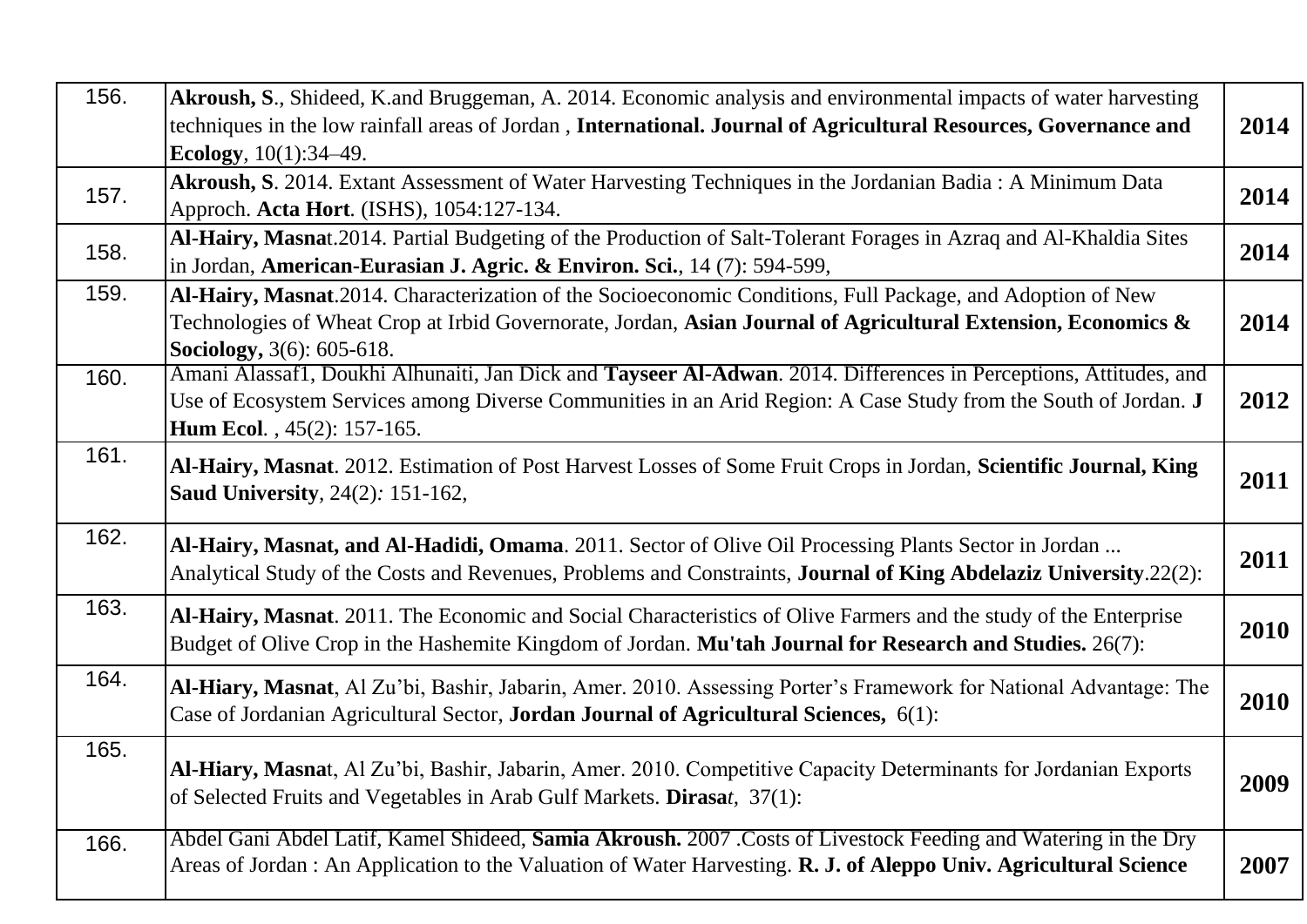|      | Series No. 63.                                                                                                                                                                                                                                                                                                      |      |
|------|---------------------------------------------------------------------------------------------------------------------------------------------------------------------------------------------------------------------------------------------------------------------------------------------------------------------|------|
| 167. | Abdel Gani Abdel Latif, Samia Akroush. 2007. Community Characteristics and Livelihoods of Selected Communities<br>in Jordan Badia. R. J. of Aleppo Univ. Agricultural Science Series, No. 63.                                                                                                                       | 2004 |
| 168. | Nsour, A., A. Al-Qadi. 2004. Estimation of Supply and Demand Functions for Drinking Water in Jordan. Dirasat<br>Journal, 31 (2): 259-267.                                                                                                                                                                           | 2004 |
| 169. | Nsour, A., R. Badwan. 2004. Evaluation of the Agricultural Policies for Selected Vegetables and Citrus Crops in Deir<br>Alla Region in Jordan 2004. Dirasat Journal, 31 (1): 88-98.                                                                                                                                 | 2003 |
| 170. | Nsour, A., A. Al-Qadi. 2003. Specifying Ages of Fruit Trees That Yield Maximum Profit in the High Lands of Jordan.<br><b>Dirasat Journal.</b> 30 (1): 19-28.                                                                                                                                                        | 2003 |
| 171. | Nsour, A., et al., 2003. Heavy Metals Content and Soil Fertility in Irrigated Agriculture Deir Alla Area, Jordan Valley.<br><b>Bulgarain Journal of Agricultural Science</b> , 9: 357-362.                                                                                                                          | 2003 |
| 172. | Nsour, A. Al-Qadi. 2002. Analysis of Agricultural policies Affecting Some of Fruit Trees Crops in the High Lands of<br>Jordan. Dirasat Journal, 29 (2): 135-144                                                                                                                                                     | 2002 |
|      | <b>Environment and Climate Change Research Directorate Publications</b>                                                                                                                                                                                                                                             |      |
| 173. | Safa Mazahreh, Doaa Abu Hamoor, Lubna Al Mahasneh. 2018, Runoff Estimation For Algadeer Alabyad Watershed In<br>Jordan Using Rational Method And Geographic Information System. Int. Journal of Engineering Research and Application<br>www.ijera.comISSN:2248-9622, 8, Issue 2, (2):01-10.                         | 2018 |
| 174. | Safa Mazahreh, Majed Bsoul, Doaa Abu Hamoor. 2018, GIS approachforassessment of land suitability for different land use<br>alternatives in semi arid environment in Jordan: Case study (Al Gadeer Alabyad-Mafraq). Journal of Information Processing in<br>$Agriculture, 2214-3173 https://doi.org/10.1016/j.inpa.$ | 2018 |
| 175. | Safa Mazahreh, Mohammad Alkharabsheh, Majed Bsoul, Doaa Abu Hammor, Lubna Al Mahasneh. 2018,<br>IdentificationandMappingofHotSpotareassusceptibletosoilerosioninerakalkarakareausing<br>geoinformatics. International Journal of Research . 6(6), 246-259,                                                          | 2018 |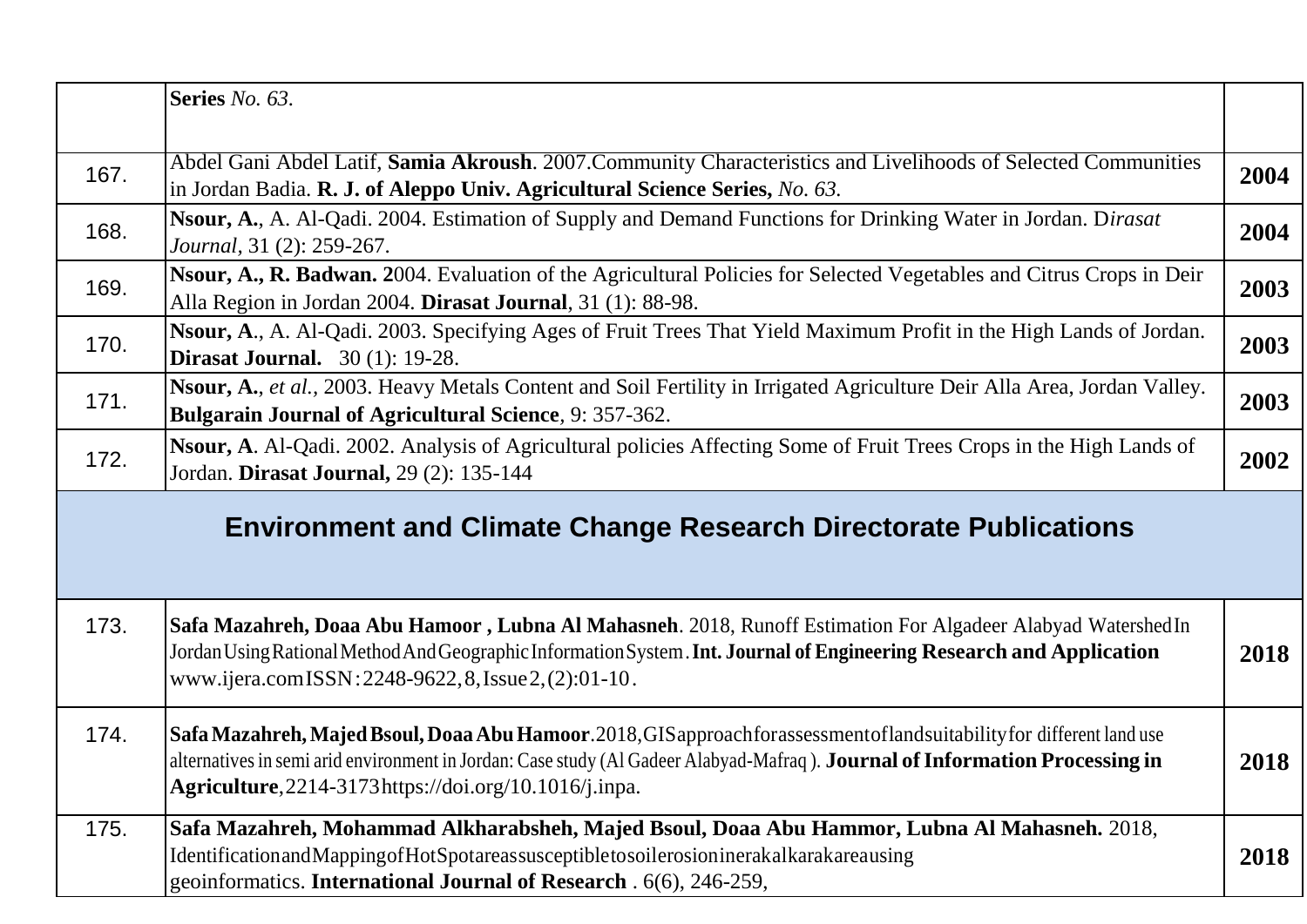| 176. | Safa Mazahreh, Lubna Al Mahasneh, Aktar Ali. 2018, Estimation Of Surface Runoff For Al-Mahalah Catchment's Using Scs<br>Curve Number Method And Geographic Information System Tools Water Assessment In Faa' Catchment's Area Granthaalayah.<br><b>International Journal of Research.</b> 6 (6), 408-413.               | 2018 |
|------|-------------------------------------------------------------------------------------------------------------------------------------------------------------------------------------------------------------------------------------------------------------------------------------------------------------------------|------|
| 177. | Jawad Taleb Al-Bakri, Areej Al-Khreisat, Sari Shawash, Eman Quryouti, Muna Saba. 2017. Assessment of Remote Sensing Indices for<br>Drought Monitoring in Jordan. Asian Journal of Geoinformatics. Vol.17, No.3.                                                                                                         | 2017 |
| 178. | Mazahreh S, BsoulM, ZiadatF, Hamoor, D., A.2017, Participatory LandSuitability Analysisto Identify the<br>OptimumLandUseforaMountainousWatershedinJordan:Journal of Environment and Bio Research. Application Vol.<br>8, Issue 7 (Part -II), pp 41-55.                                                                  | 2017 |
|      | <b>Field Crops Research Directorate Publications</b>                                                                                                                                                                                                                                                                    |      |
| 179. | Abdallah M. Aldahadha, David Backhouse and Nigel W. M. Warwick. 2019. Comparative Effect of Root Pruning<br>and Pythium irregular e on Water Use Efficiency of Wheat Under Water Stress, World Research Journal of<br>Agricultural Sciences, 6(1): 157-161.                                                             | 2019 |
| 180. | Abdallah M. Aldahadha, Nigel W. M. Warwick, David Backhouse .2019. Water relations and yield of wheat<br>(Triticum aestivum L.) exposed to interactions of drought and fungal root diseases (Rhizoctonia and Pythium),<br>Archives of Agronomy and Soil Science, 65:4, 507-520, DOI: 10.1080/03650340.2018.1511893      | 2019 |
| 181. | Boussios D., P V. Preckel, Y. A. Yigezu, P. Dixit, S. Akroush, H. Cheikh M'hamed, M. Annabi, A. Aw-Hassan,<br>Y. Shakatreh, O. Hadi, A.Al-Abdallat, J. Abu El Enein, and J. Ayad 2019. Modeling Producer Responses with<br>Dynamic Programming: A Case for Adaptive Crop Rotations. Agricultural Economics, 50: 101-111 | 2019 |
| 182. | Abu Obaid A.M., Melnyk A.V., Onichko V.I., Ismael F.M., Al-Abdullah M.J., Al-Rifaee M.K. and Tawaha A.M.<br>2018. Evaluation of six sunflower cultivar for forage productivity under salinity condition. Advances in<br>Environmental Biology. 12(7): 13-15. ISSN-1995-0756 EISSN-1998-1066.                            | 2018 |
| 183. | Al-Hajaj, N., Al-hasanat, I., Mousa, A., Al-shamaa, K., and Ceccarelli, S. 2018, Phenotypic diversity of Jordanian wild<br>oat relative avena sterilis using multivariate analysis. Bioscience Research. 15(4), 4279-4291.                                                                                              | 2018 |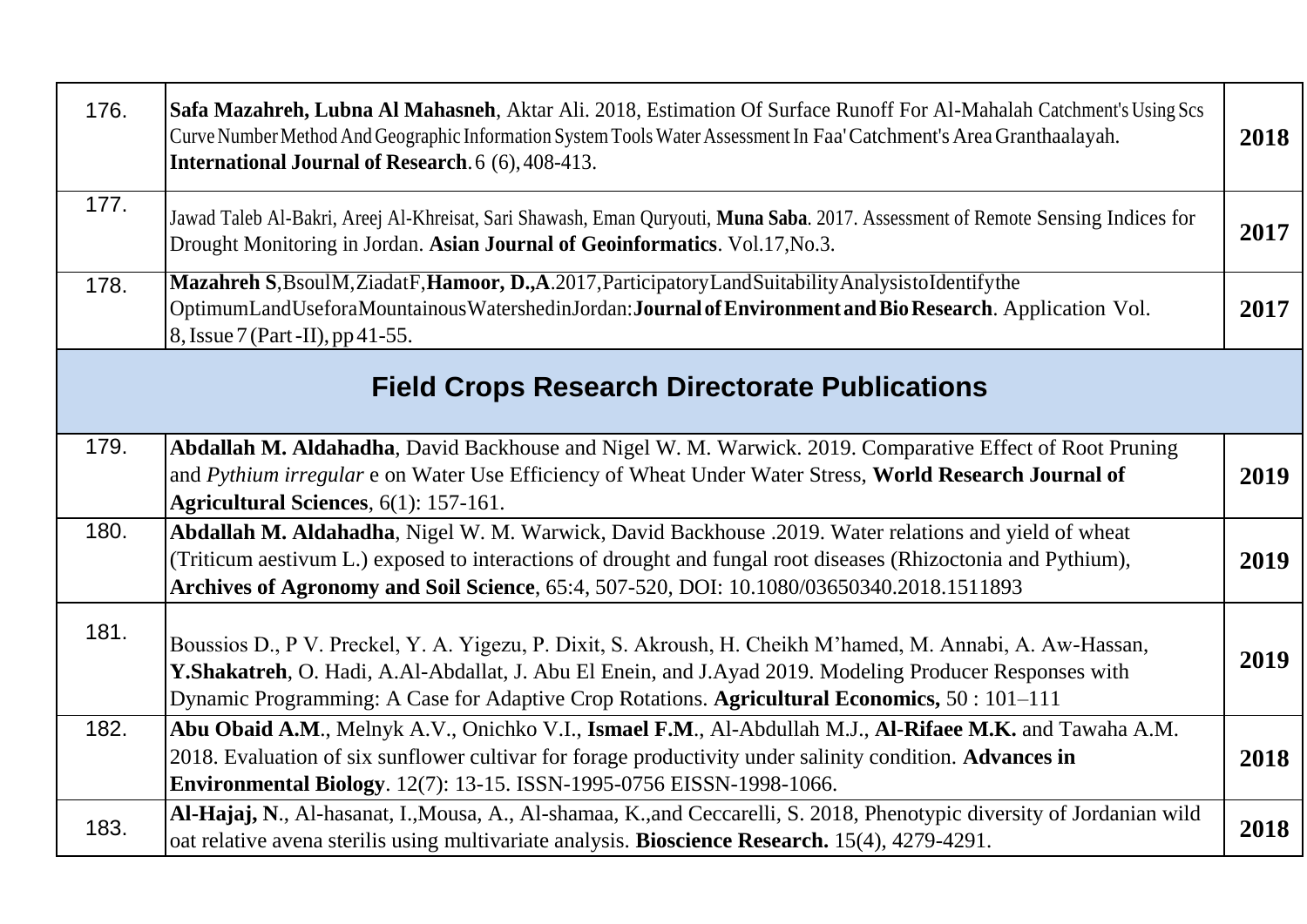| 184. | Al-Hajaj, N., Peterson, G. W., Horbach, C., Al-Shamaa, K., Tinker, N. A., & Fu, Y. B. 2018, Genotyping-by-<br>sequencing empowered genetic diversity analysis of Jordanian oat wild relative Avena sterilis. Genetic Resources and<br>Crop Evolution, 65(8), 2069-2082.                                                                                                                        | 2018 |
|------|------------------------------------------------------------------------------------------------------------------------------------------------------------------------------------------------------------------------------------------------------------------------------------------------------------------------------------------------------------------------------------------------|------|
| 185. | Al-Rifaee, M. Ismail F., Al-Gharaibeh M. 2018. Boosting hypericin and herb yield of Hypericum triquetrifolium L.<br>by leaf enlargement. Advances in Environmental Biology. 12(1): 11-15. ISSN-1995-0756 EISSN-1998-1066                                                                                                                                                                       | 2018 |
| 186. | Dixit, PN, Telleria, R., Al Khatib, AN, Allouzi, SF. 2018. Decadal analysis of impact of future climate on wheat<br>production in dry Mediterranean environment: A case of Jordan. Science of the Total<br><b>Environment</b> 610(611c):219-233                                                                                                                                                | 2018 |
| 187. | Salam Y. Abu-Zaitoun, Kottakota Chandrasekhar, Siwar Assili, Munqez J. Shtaya, Rana M. Jamous, Omar B. Mallah,<br>Kamal Nashef, Hanan Sela, Assaf Distelfeld, Nawal Alhajaj, Mohammed S. Ali-Shtayeh, Zvi Peleg and Roi Ben-<br>David. 2018. Unlocking the Genetic Diversity within A Middle-East Panel of Durum Wheat Landraces for Adaptation<br>to Semi-arid Climate. Agronomy, 8(10), 233; | 2018 |
| 188. | Maen Hasan, Nidal Odat, Issam Qrunfleh, Yahya Shakhatreh and Sobhia Saifan 2018. Microsatellite analysis of<br>genetic diversity and population structure of Jordanian barley (Hordeum vulgare L.) reveals genetic polymorphism and<br>divergence associated with inflorescence type, Research. on Crops, 19(1): 86-96.                                                                        | 2018 |
| 189. | Mohunnad Massimi, Nidal Bader, Khadija Khamish, and Abdallah Al-S'uod. 2018. Economic Analysis for Forage<br>Agronomic Crops Grown Using Treated Wastewater in Kherbeh Als-Samra Region, Jordan, International Journal of<br><b>Plant &amp; Soil Science, 22(4):1-9.</b>                                                                                                                       | 2018 |
| 190. | Mohunnad Massimi, A.Anandhi, M.Haseeb, and Al.Lorenzo. 2018. Modeling the hybrid seedling performance of<br>forage sorghum and silage cornunder Jordan irrigation conditions, Indian Journal of Agricultural Research, 52 (1):<br>$71 - 75$                                                                                                                                                    | 2018 |
| 191. | Mohunnad Massimi. 2018. Impact of seed size on seeds viability, vigor and storability of Hordeum vulgare L.,<br><b>Agricultural science Digest, 38 (1): 1-3.</b>                                                                                                                                                                                                                               | 2018 |
| 192. | Abdallah M. Aldahadha, David Backhouse and Nigel W. M. Warwick. 2017, Inoculation with Pythium irregulare<br>Increases the Water Use Efficiency of Wheat Exposed To Post-anthesis Drought. Journal of Plant Chemistry and<br><b>Ecophysiology.</b> 2(2), 1017.                                                                                                                                 | 2017 |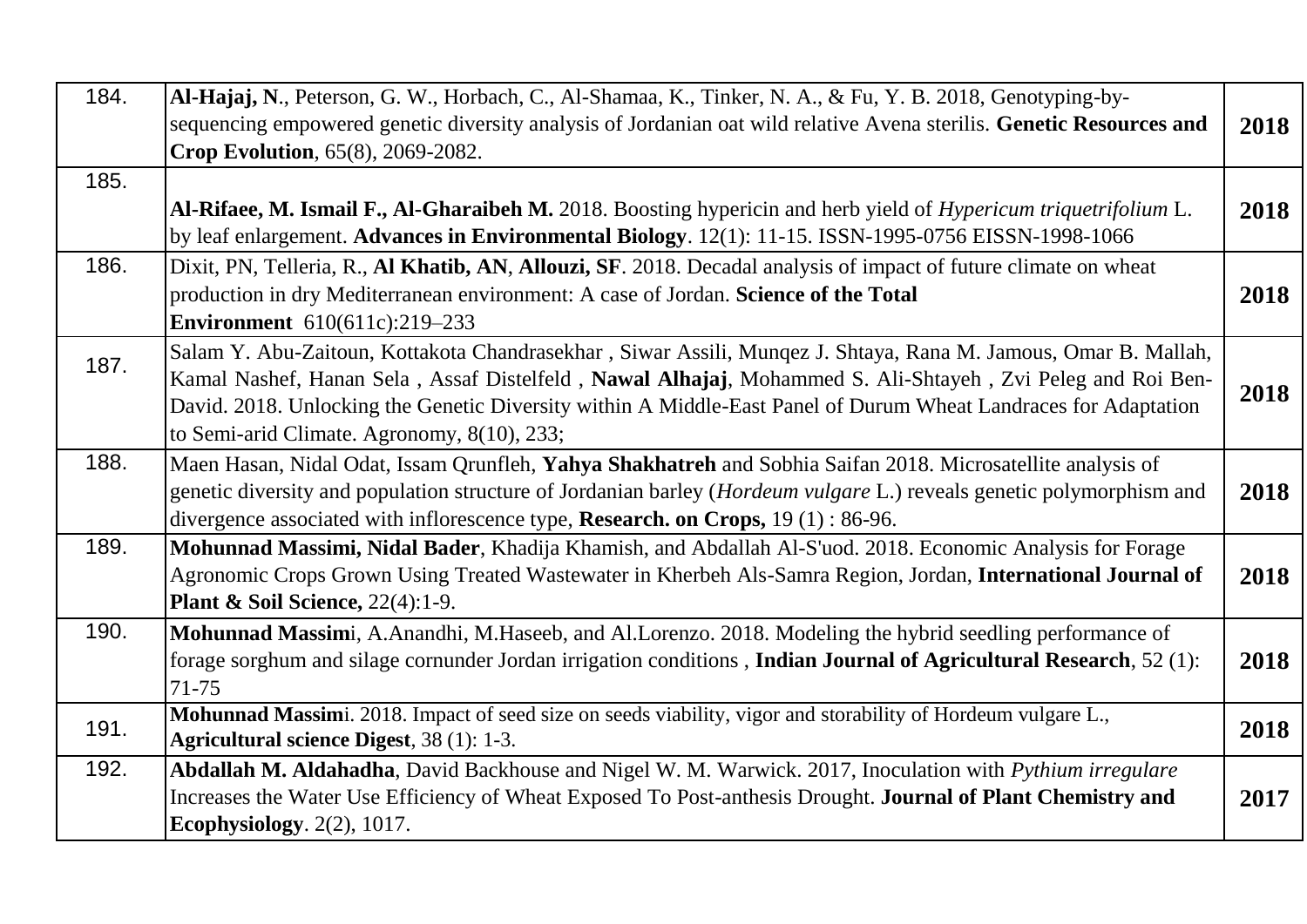| 193. | Abu Obaid A.M., Ismael F.M., Al-Abdullah M.J., Jamjum K., Al-Rifaee M.K., Tawaha A.M. and Dakheel A.<br>2017. Impact of different levels of salinity on performance of triticale that is grown in Al-Khalidiyah (Mafraq),<br>Jordan. American-Eurasian Journal of Sustainable Agriculture 11(1): 1-5. ISSN: 1995-0748, EISSN: 1998-1074.                                                                                                                 | 2017 |
|------|----------------------------------------------------------------------------------------------------------------------------------------------------------------------------------------------------------------------------------------------------------------------------------------------------------------------------------------------------------------------------------------------------------------------------------------------------------|------|
| 194. | Mohunnad Massimi. 2017. Importance of Field Extension Training for Farmers of Alfalfa (Medicago sativa L.) to<br>Adopt Weed Control Techniques, Asian Journal of Agricultural Extension, Economics & Sociology, 20(3): 1-7.                                                                                                                                                                                                                              | 2017 |
| 195. | Mohunnad Massimi, Moh`d Al-Rifaee, Jamal Alrusheidat, A. Al-Dakheel, Faddel Ismail1 and Yousef Al-<br>Ashgar.2016. Salt-tolerant Triticale (X Triticosecale Witt) Cultivation in Jordan as a New Forage Crop, American<br><b>Journal of Experimental Agriculture, 12(2): 1-7.</b>                                                                                                                                                                        | 2016 |
| 196. | Mohunnad Massimi, Moh`d Al-Rifaee, Jamal Alrusheidat, A. Al-Dakheel, Botrous Al-Qawaleet and Shahir<br>Haddad.2016. Validating Farmers' Adoption for Salt-tolerated CropSeeds in Jordan, Asian Journal of Agricultural<br><b>Extension, Economics &amp; Sociology.10(2):</b>                                                                                                                                                                             | 2016 |
| 197. | Setotaw, T.A., S. Debebe, S.G. Belayneh and A. Al-Yassin. 2013. Success of joint ICARDA and EIAR barley<br>breeding. International Journal of Water Resources and Arid Environments, 2(1): 24-30.                                                                                                                                                                                                                                                        | 2013 |
| 198. | Abdallah M. Aldahadha, Nigel W. M. Warwick and David Backhouse . 2012. Effects of Pythium irregulare and<br>Root Pruning on Water Use Efficiency of Hydroponically Grown Wheat Under PEG-Induced Drought. Journal of<br>Phytopathology. 160: 397-403.                                                                                                                                                                                                    | 2012 |
| 199. | Al-Yassin, Adnan. 2012. Jordan in search of new benefit-sharing practices through participatory plant breeding, pp.67-<br>78. In: Manuel Ruiz and Ronnie Vernooy (Eds). The custodians of biodiversity: Sharing access and benefit sharing of<br>genetic resources. Earthscan. London and Sterling, and IDRC, Ottawa.                                                                                                                                    | 2012 |
| 200. | Comadran, Jordi, J. R. Russell, A. Booth, A. Pswarayi, S. Ceccarelli, S. Grando, A. M. Stanca, N. Pecchioni, T. Akar,<br>A. Al-Yassin, A. Benbelkacem, H. Ouabbou, J. Bort, F. A. van Eeuwijk, W. T. B. Thomas, I. Romagosa. 2011. Mixed<br>model association scans of multi-environmental trial data reveal major loci controlling yield and yield related traits in<br>Hordeum vulgare in Mediterranean environments. Theor Appl Genet. 122: 1363-1373 | 2011 |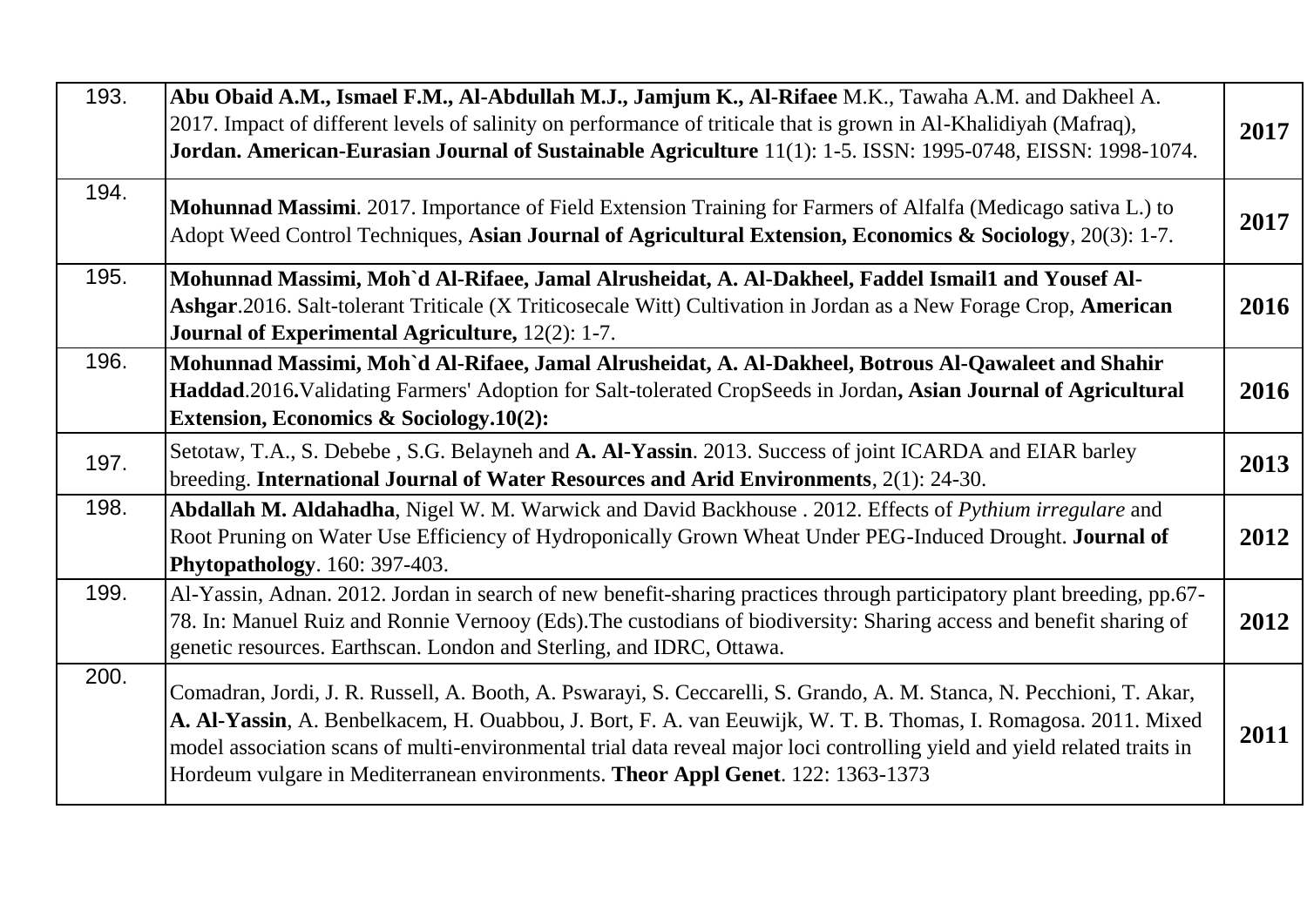| 201. | Enrico Francia, Alessandro Tondelli, Fulvia Rizza, Franz W. Badeck, Orazio Li Destri Nicosia, Taner Akar, Stefania<br>Grando, Adnan Al-Yassin, Abdelkader Benbelkacem, William T. B. Thomas, Fred van Ewuwijk, Ignacio Romagosa,<br>A. Michele Stanca, Nicola Pecchioni. 2011. Determinants of barley grain yield in a wide range of Mediterranean<br>environments. Field Crops Research, 120: 169-178.                  | 2011 |
|------|--------------------------------------------------------------------------------------------------------------------------------------------------------------------------------------------------------------------------------------------------------------------------------------------------------------------------------------------------------------------------------------------------------------------------|------|
| 202. | Ceccarelli, S., S. Grando, M. Maatougui, M. Michael, M. Slash, R. Haghparast, M. Rahmanian, A. Taheri, A. Al-<br>Yassin, A. Benbelkacem, M. Labdi, H. Mimoun and M. Nachit. 2010. Plant breeding and climate changes. Journal of<br>Agricultural Science, 148: 627-637.                                                                                                                                                  | 2010 |
| 203. | F. Fufa, O. Kafawin, S. Ceccarelli, S. Grando and Y. Shakhatreh, 2010. Efficiency of Farmers in Selecting Desirable<br>Genotypes Assessed in Selection Phase of Participatory Barley Breeding. Plant Breeding, 129: 156-161                                                                                                                                                                                              | 2010 |
| 204. | Comadran, J., Thomas, WTB, van Eeuwijk, FÁ, Ceccarelli, S., Grando, S. Baum, M. Stanca, AM, Pecchioni., N. Akar,<br>T, Al-Yassin, A, Benbelkacem, A, Ouabbou, H, Bort, J, Romagosa, I, Hackett, CA., Russell, JR. 2009. Patterns of<br>genetic diversity and linkage disequilibrium in a highly structured Hordeum vulgare association-mapping population<br>for the Mediterranean basin. Theor Appl Genet, 119: 175–187 | 2009 |
| 205. | Fekadu, F., S. Grando, O. Kafawin, Y. Shakhatreh, and S. Ceccarelli. 2009. Efficiency of farmers in a participatory<br>barley breeding programme on Jordan. Plant breeding, 1-6                                                                                                                                                                                                                                          | 2009 |
| 206. | Parry, Martin A.J., Pippa J. Madgwick, Carlos Bayon, Katie Tearall1, Antonio Hernandez-Lopez, Marcela Baudo,<br>Mariann Rakszegi, Walid Hamada, Adnan Al-Yassin, Hassan Ouabbou, Mustapha Labhilili and Andrew L. Phillips.<br>2009. Mutation discovery for crop improvement. Journal of Experimental Botany, doi:10.1093/jxb/erp189                                                                                     | 2009 |
| 207. | Shakhatreh, Y., N. Haddad, M. Alrababah, S. Grando, S. Ceccarelli. 2009. Phenotypic diversity in wild barely<br>(Hordeum vulgare l.ssp. spontaneum (C. Koch) Thell.) accessions collected in Jordan. Genet Resour Crop Evol. DOI<br>10.1007/s10722-009-9457-8                                                                                                                                                            | 2009 |
| 208. | Al-Lozi S., I. Makhadmeh, M. Duwayri, R. Shibli and H. Migdadi. 2008. Assessment of Phenotypic Variation of<br>Arum Species in Jordan. Jordan Journal of Agricultural Sciences, 4: 367-379.                                                                                                                                                                                                                              | 2008 |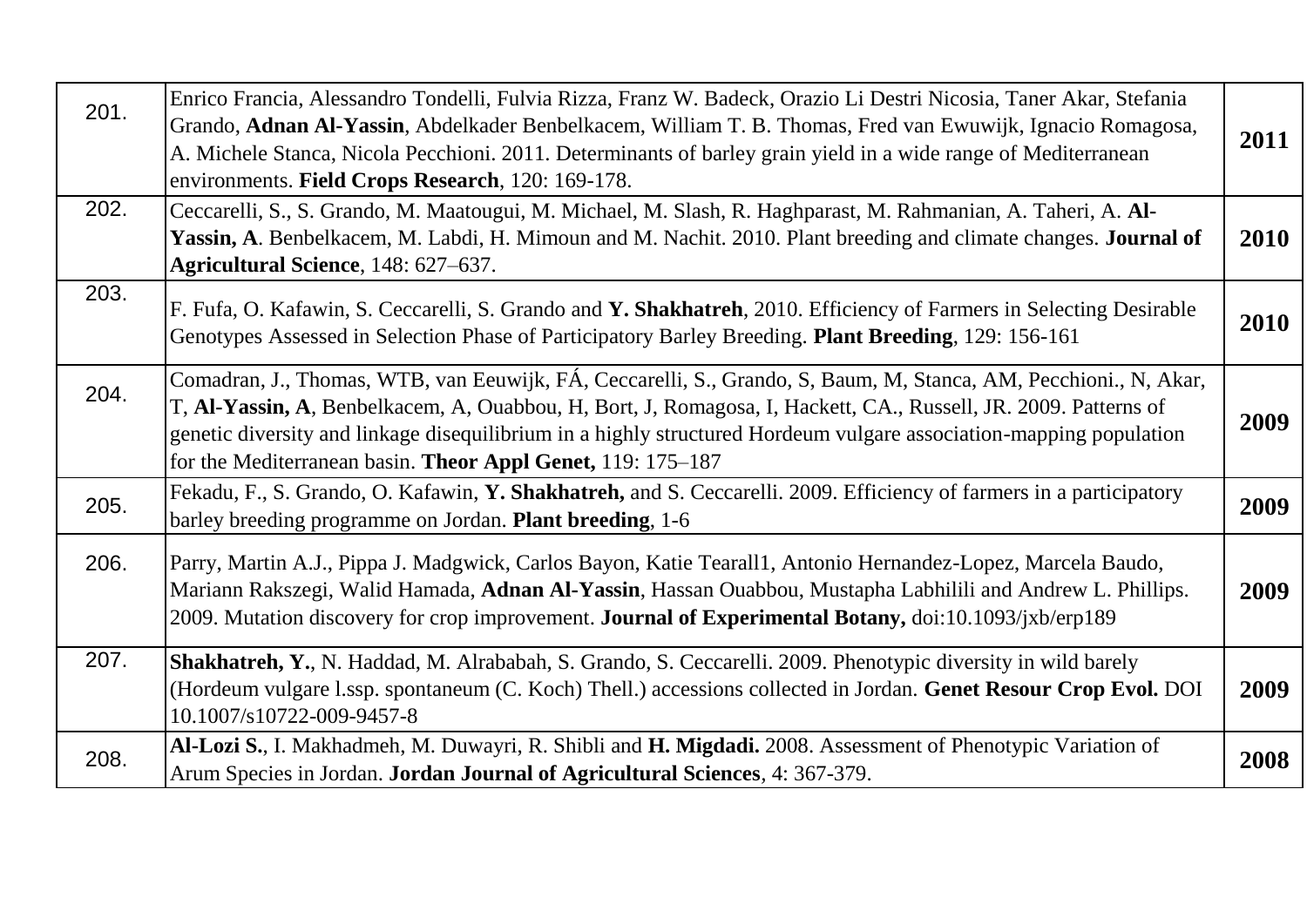| 209. | Pswarayi, A, van Eeuwijk, F., Ceccarelli, S., Grando, S., Comadran, J., Russell, JR., Stanca, AM., Francia, E.,<br>Pecchioni, N., Akar, T., Al-Yassin, A., Benbelkacem, A., Choumane, W., Karrou, M., Ouabbou, H., Bort, J.,<br>Araus, JL., Molina-Cano, JL. Thomas, WTB., Romagosa, I. 2008. Barley adaptation and improvement in the<br>Mediterranean basin. Plant breeding, 127: 554-560.                                                                                           | 2008 |
|------|----------------------------------------------------------------------------------------------------------------------------------------------------------------------------------------------------------------------------------------------------------------------------------------------------------------------------------------------------------------------------------------------------------------------------------------------------------------------------------------|------|
| 210. | Pswarayi, A, van Eeuwijk, F., Ceccarelli, S., Grando, S., Comadran, J., Russell, JR., Stanca, AM., Francia, E.,<br>Pecchioni, N., Akar, T. Al-Yassin, A. Benbelkacem, A., Choumane, W., Karrou, M., Ouabbou, H., Bort, J.,<br>Araus, JL., Molina-Cano, JL. Thomas, WTB., Romagosa, I. 2008. Changes in allele frequencies in landraces, old and<br>modern Barley cultivars of marker loci close to QTL for grain yield under high and low input conditions. Euphytica,<br>163: 435-447 | 2008 |
| 211. | Shakhatreh, Y., N. Haddad, and S. Ceccarelli. 2008. An integrated biplot analysis system for interpreting and<br>exploring genotype x environment interaction for wild barley genotypes. Crop Res., $36(1,2 \& 3)$ : 42-49.                                                                                                                                                                                                                                                            | 2008 |
| 212. | Al-Rifaee, M.K., A. Al-Yassin, N. Haddad and A.M. Al-Tawaha. 2007. Evaluation of chickpea breeding lines by<br>examining their responses to sowing date at two mediterranean climatic locations. American-Eurasian Journal of<br>Sustainable Agriculture, 1(1): 19-24, 2007.                                                                                                                                                                                                           | 2007 |
| 213. | Comadran, J., J.R. Russell, F. A. van Eeuwijk, S. Ceccarelli, S. Grando, M. Baum, A. M. Stanca, N. Pecchioni, A.<br>M. Mastrangelo, T. Akar, Adnan Al-Yassin, A. Benbelkacem, W. Choumane, H. Ouabbou, R. Dahan, J. Bort, J.-L.<br>Araus, A. Pswarayi, I. Romagosa, C. A. Hackett, W. T. B. Thomas. 2007. Mapping Adaptation of Barley for Drought<br>Environments. Euphytica, 161: 35-45                                                                                              | 2007 |
| 214. | Ghalib Shalaldeh and Talal Thalji. 2007. Impacts of plant population on wheat and barley genotypes under salinity<br>conditions. <b>Journal of Agronomy</b> , $6(1)$ : 119-124                                                                                                                                                                                                                                                                                                         | 2007 |
| 215. | Talal Thalji and Ghalib Shalaldeh. 2007. Screening Wheat and Barley Genotypes for Salinity Resistance. Journal of<br><b>Agronomy</b> , 6 (1): 75-80.                                                                                                                                                                                                                                                                                                                                   | 2007 |
| 216. | Ghalib Shalaldeh. 2006. Influence of Two Genomic DNA Extraction Methods on DNA Quantity and Quality<br>Extracted from Barley in Jordan . Biotechnology , 5(4):508-513.                                                                                                                                                                                                                                                                                                                 | 2006 |
| 217. | Talal Thalji and Ghalib Shalaldeh. 2006. Effect of Planting Date on Faba Bean (Vicia faba L.) Nodulation and<br>Performance under Semiarid Conditions. World Journal of Agricultural Science, 2(4):477-482                                                                                                                                                                                                                                                                             | 2006 |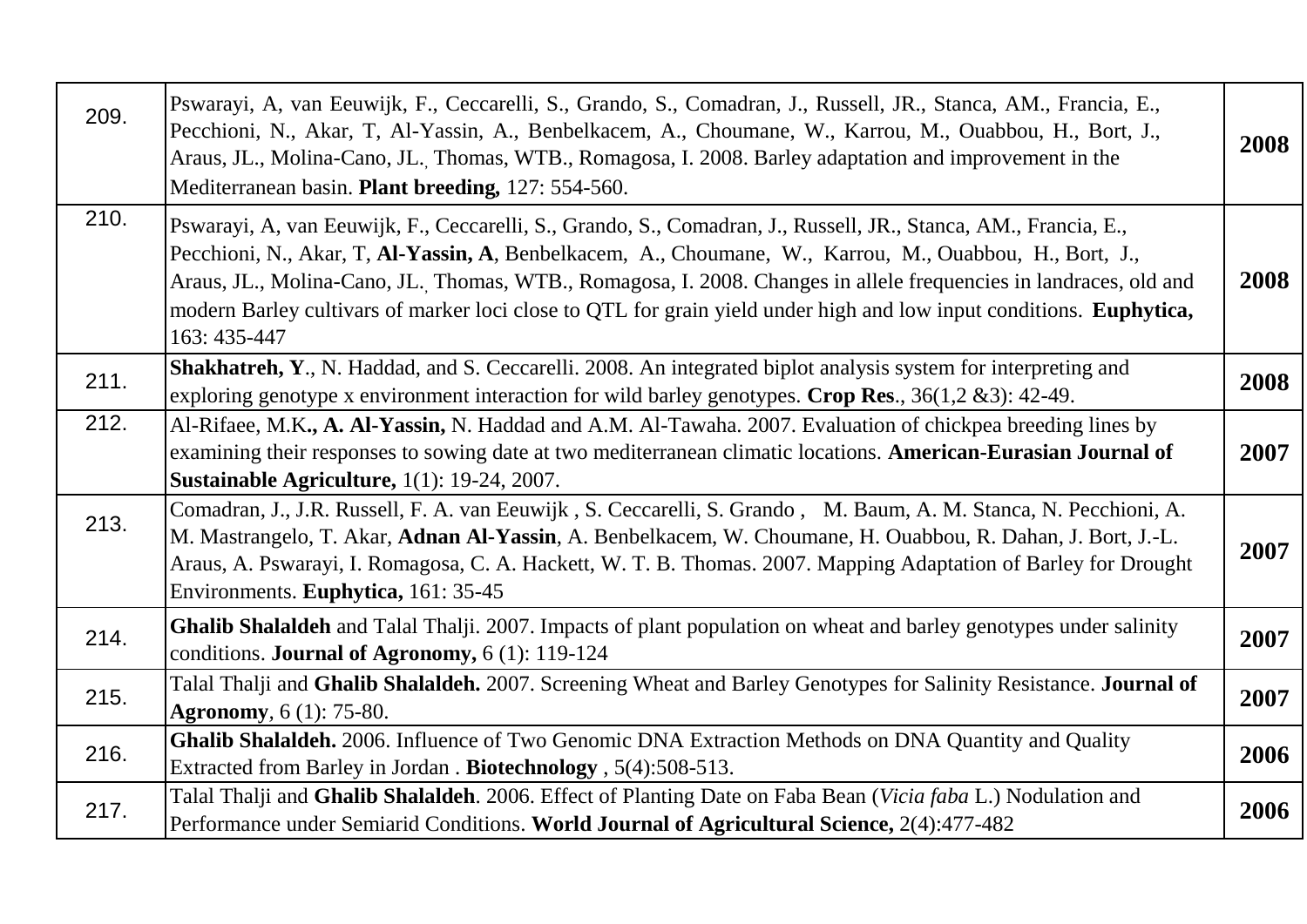| 218. | Al-Yassin, A., S. Grando, O. Kafawin, Abdelmajid Tell, S. Ceccarelli. 2005. Heritability Estimates in Contrasting<br>Environments as influenced by the Adaptation Level of Barley Germplasm. Annals of Applied Biology, 147: 235-244                  | 2005 |
|------|-------------------------------------------------------------------------------------------------------------------------------------------------------------------------------------------------------------------------------------------------------|------|
| 219. | Al-Yassin, Adnan. 2005. Adverse Effects of Salinity on Citrus: A Review Paper. International Journal of<br>Agriculture and Biology, 7(4): 668-680                                                                                                     | 2005 |
| 220. | Kafawin, O., H. Soub, S. Ceccarelli, Y. Shakhatreh, A. Al-Yassin, S. Grando, A. Bawaliz, and A. Khazaleh. 2005.<br>Partricipatory barley breeding for omproving production in stress environments. Dirasat. 32 (1): 57-63                             | 2005 |
| 221. | Kafawin, O., H. Soub, S. Ceccarelli, Y. Shakhatreh, A. Al-Yassin, S. Grando, A. Bawaliz, and A. Khazaleh. 2005.<br>Selection methodology for participatory barley breeding in low rainfall areas. Mu'tah, 20 (2): 69-75.                              | 2005 |
| 222. | H. Z. Ghosheh, and N. A. Alhajaj. 2005. Weed seedbank response to tillage and crop rotation in a semi-arid<br>environment. Soil and Tillage Research, 84(2): 184–19                                                                                   | 2005 |
| 223. | Kafawin, O., H. Soub, S. Ceccarelli, Y. Shakhatreh, A. Al-Yassin, S. Grando, A. Bawaliz, and A. Khazaleh. 2005.<br>Partricipatory barley breeding for omproving production in stress environments. Dirasat. 32 (1): 57-63                             | 2005 |
| 224. | Kafawin, O., H. Soub, S. Ceccarelli, Y. Shakhatreh, A. Al-Yassin, S. Grando, A. Bawaliz, and A. Khazaleh. 2005.<br>Selection methodology for participatory barley breeding in low rainfall areas. Mu'tah, 20 (2): 69-75                               | 2005 |
| 225. | T. Thalji and S. Ghalib. 2005. Plant spacing and genotype interaction effects on yield performance of different Sudan<br>grass (Sorghum bicolor .var .sudanense) varieties under saline conditions in Jordan . Bioscience Research, 2(4): 178-<br>182 | 2005 |
| 226. | Al-Yassin, Adnan. 2004. Influence of Salinity on Citrus: A Review Paper. Journal of Central European<br><b>Agriculture.</b> 5 (4): 263-272                                                                                                            | 2004 |
| 227. | H. Z. Ghosheh, and N. A. Alhajaj. 2004. Impact of tillage and crop rotation on barley ( <i>Hordeum vulagre</i> ) and weeds<br>in semi-arid environment. J. Agronomy and Crop Science. 190: 374-380.                                                   | 2004 |
| 228. | Haddad, N., 2002. Productivity and fodder qualities of red clover in dependence on soil tillage and fertilizers on slops.<br>The Reports of Russian Academe of Agricultural Science. 3: 24-26                                                         | 2002 |
| 229. | Shakhatreh, Y., O.Kafawin, S. Ceccarelli and H. Saoub. 2001. "Selection of Barley Lines for Drought Tolerance in<br>Low-Rainfall Areas. J. Agronomy & Crop Science, 186, 119-127.                                                                     | 2001 |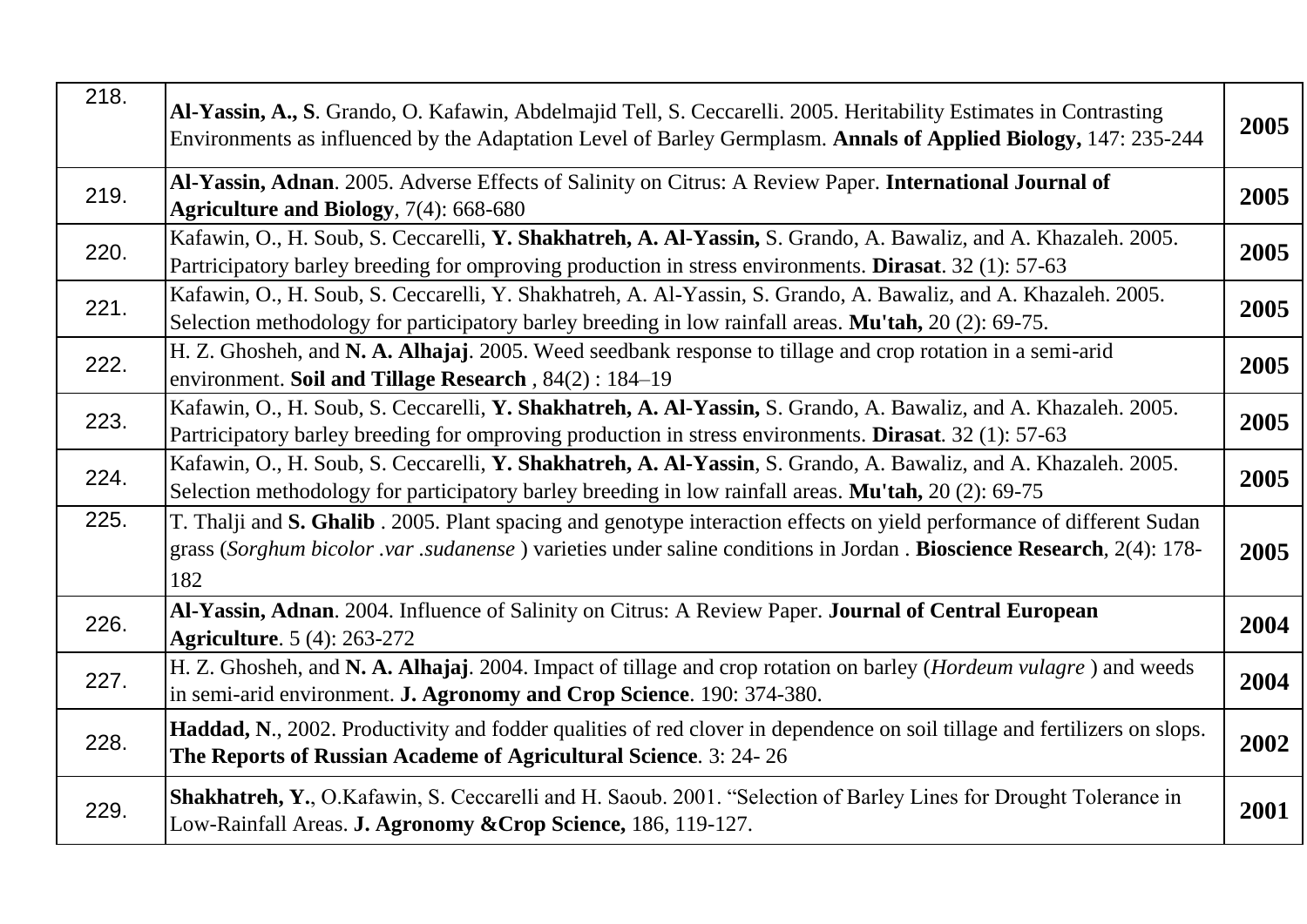| 230. | Ghalib Shalaldeh and Mahmud Duwayri. (1986). Inheritance of Several Morphophysiological Traits and grain yield<br>in Ten Durum Wheat Crosses. Rachis, 5(1): 38-43.                                                                                                                                                                         | 1986 |
|------|--------------------------------------------------------------------------------------------------------------------------------------------------------------------------------------------------------------------------------------------------------------------------------------------------------------------------------------------|------|
|      | <b>Horticulture Research Directorate Publications</b>                                                                                                                                                                                                                                                                                      |      |
| 231. | Talhouni, M., Kusvuran, S. Kiran, S., Ellialtioglu S.S. 2019. Effects of Grafting on Eggplants Grown under Salinity<br>StressinTermsofChlorophyllContent,LeafWaterPotentialandSomeFruitCharacteristics,Toprak Su Dergisi, 8 (1): (29-38)in Turkish.                                                                                        | 2019 |
| 232. | Talhouni, M., Sonmez, K., Kiran, S., Kusvuran, S. and Ellialtioglu, SS. 2019. Examination of ion accumulation and somephysiological<br>characteristicsofgraftedeggplantsgrownundersalinityconditions, Acta Hortic 1242:69-<br>75                                                                                                           | 2019 |
| 233. | Talhouni M., Sonmez K., Kiran S., Beyaz R., Yildiz M. Ellialtioglu S. 2019. Comparison of salinity effects on<br>grafted and non-grafted eggplants in terms of ion accumulation, MDA content and antioxidative enzyme activities, Advances in<br>Horticultural Sciences, 33(1):87-95.                                                      | 2019 |
| 234. | Ahmad, R. and Ayoub, S. 2018. Evaluation of four rejuvenation pruning methods on olive tree vegetative growth<br>and yield. Acta Horticulturae, 1199: 379-384.                                                                                                                                                                             | 2018 |
| 235. | Ayoub, S., Bashabsheh, I., Abulaila, K., Damer, S., Khreisat, Z., Obeidat, I., Al-Jazazzi, S., Naser, Z.,<br>Quddoumi, S. and Abudalo, A. 2018. Landspreading of olive mill was tewater: Effects on soil chemical<br>properties, microbial activity and weed biodiversity. Acta Horticulturae, 1199: 291-296.                              | 2018 |
| 236. | AL-Ghawanmeh Kh.M., Bani Hani N., AL-Hamouri A., and . N. S. Karam. 2017. Effect of irrigation with nutrient<br>solutions mixed with treated wastewater on Asiatic lily 'Brunello' grown in a closed soilless culture. Acta<br>agriculturae Slovenica, $109(1)$ : 29 – 42.                                                                 | 2017 |
| 237. | Talhouni, M., Sönmez, K., Ellialtioğlu, Ş.Ş., Kuşvuran, Ş. 2017. Analysis of some plant and fruit characteristics of<br>grafted eggplants grown under salinity stress. Academic journal of Agriculture, 6: 71-80 (in Turkish).                                                                                                             | 2017 |
| 238. | Manar TALHOUNI, Kenan SÖNMEZ, Ş. Şebnem ELLİALTIOĞLU Şebnem KUŞVURAN, 2017. Grafting onto<br>Different Rootstock Genotypes Alleviates Salt Stress in Aubergine (Solanum melongena L.) Plants by Activating<br>Antioxidative Enzyme Defense System, 2nd INTERNATIONAL BALKAN AGRICULTURE CONGRESS 16-18 MAY.<br>Congress Book, PP: 463-468. | 2017 |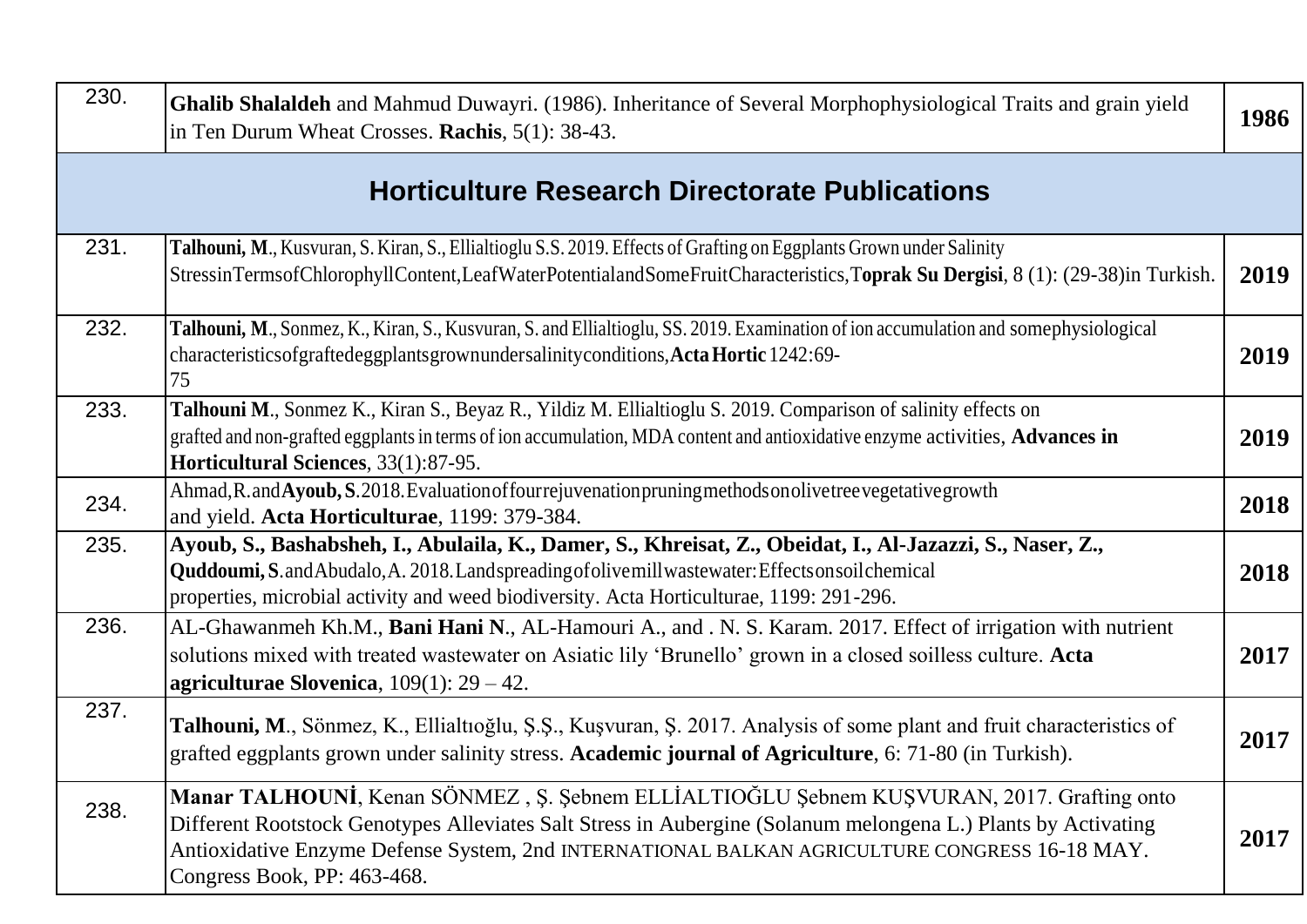| 239. | Alhrout H. H., Hammad K. H. Aldal'in, Haddad M. A., Bani-Hani N. and Al-Dalein S. Y. 2016. The impact of organic<br>and inorganic fertilizer on yield and yield components of common bean (Phaseolus vulgaris). Advances<br>inEnvironmental Biology, 10(9):8-13 | 2016 |
|------|-----------------------------------------------------------------------------------------------------------------------------------------------------------------------------------------------------------------------------------------------------------------|------|
| 240. | Ayoub, S., Al-Shdiefat, S., Rawashdeh, H. and Bashabsheh I. 2016. Utilization of reclaimed wastewater for olive<br>irrigation: Effect on soil properties, tree growth, yield and oil content. Agricultural Water Management, 176:163-<br>169.                   | 2016 |
| 241. | Haddad M., N. M. Bani-Hani, J. A. Al-Tabbal and A. H. Al-Fraihat. 2016. Effect of different potassium nitrate levels<br>on yield and quality of potato tubers. Journal of Food, Agriculture & Environment. Vol. 14 (1): 101-107.                                | 2016 |
| 242. | Kıran, S.,Özkay, F., Kuşvuran, Ş., Talhouni, M., Ellialtioğlu, Ş. Ş. 2016. Antioxidative enzyme activities, lipid<br>peroxidation, and morphological changes of eggplant genotypes under copper stress. Acta. Hort. (ISHS) 1142: 395-<br>402.                   | 2016 |
| 243. | Kuşvuran, Ş., Ellialtıoğlu, Ş. Ş., Talhouni, M., Sönmez, K., Kıran, S. 2016. Effects of salt and drought stresses on<br>physiological and biochemical changes in callus tissues of melon cultivars. Acta. Hort. (ISHS) 1142: 239-246.                           | 2016 |
| 244. | Kıran, S., Kuşvuran, Ş., Talhouni, M., Sönmez, K., Ellialtıoğlu, Ş. Ş., Özkay, F. 2016. Studies on Some Biochemical<br>Changes and Ion Regulation in Some Tomato Genotypes Exposed to Drought Stress. Acta. Hort. (ISHS) 1142: 369-<br>376.                     | 2016 |
| 245. | Perakis C., Kyriakarakos G., Bani Hani N., Hammad S., Damasiotis M. 2016. Investigation of solar powered drip<br>irrigation: The case study of Jordan Valley. Research in Agricultural Engineering (in press)                                                   | 2016 |
| 246. | Khdair, A., Ayoub, S., and Abu-Rumman, G. 2015. Effect of pressing techniques on olive oil quality. American<br>Journal of Food Technology, 10 (4): 176-183.                                                                                                    | 2015 |
| 247. | Ayoub, S., Al-Absi, K., Al-Shdiefat, S., Al-Majali, D., Hijazean, D. 2014. Effect of olive mill wastewater land-<br>spreading on soil properties, olive tree performance and oil quality. Scientia Horticulturae, 175: 160–166.                                 | 2014 |
| 248. | Brake, M., Migdadi, H., Al-Gharaibeh, M., Ayoub, S., Haddad, N., El Oqlah, A. 2014. Characterization of Jordanian<br>olive cultivars (Oleaeuropaea L.) using RAPD and ISSR molecular markers. Scientia Horticulturae, 176: 282–289.                             | 2014 |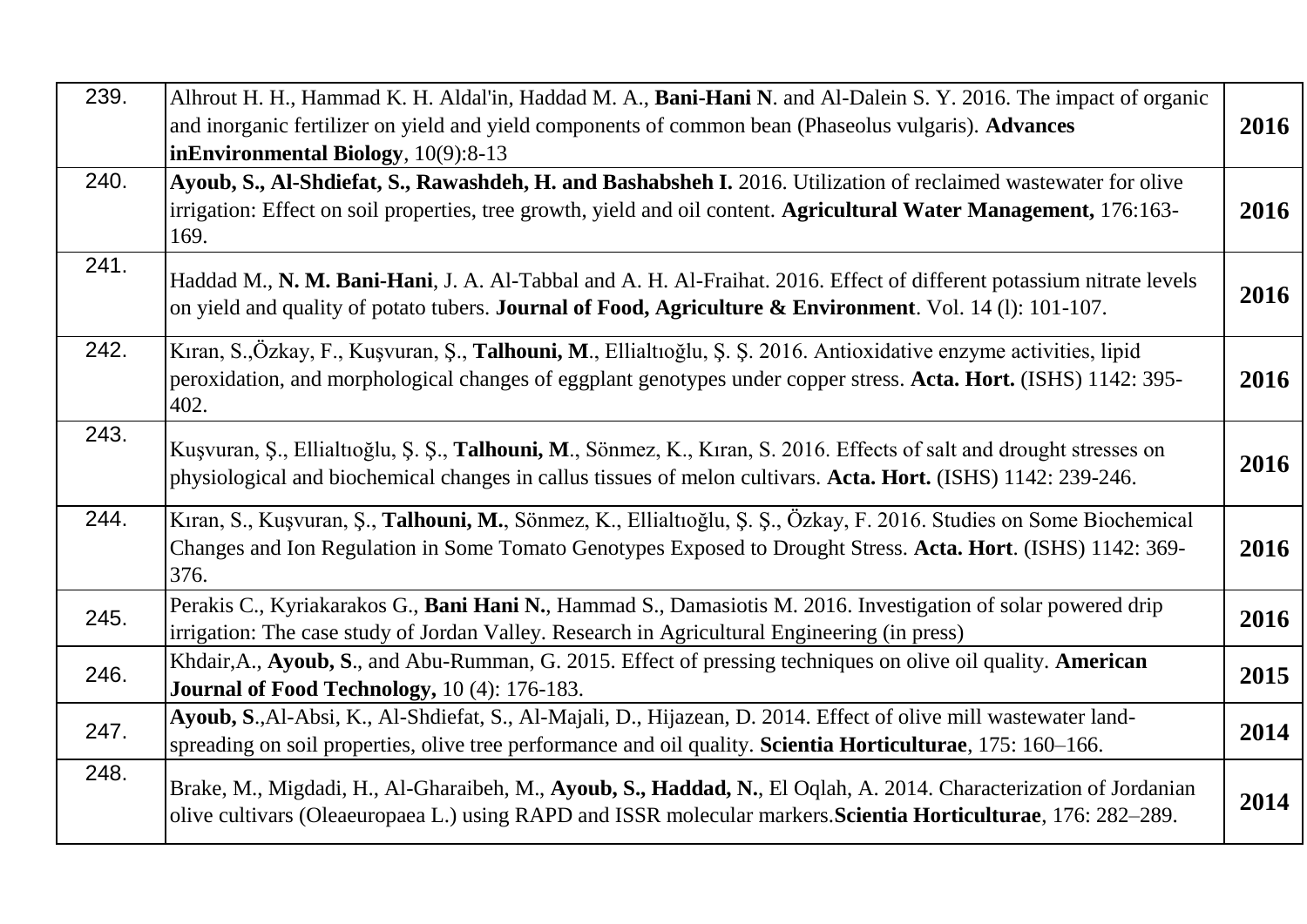| 249. | Kuşvuran, Ş., Ellialtıoğlu, Ş. Ş., Talhouni, M., Sönmez, K., Kıran, S. 2014. Effects of salt and drought stresses on<br>physiological and biochemical changes in callus tissues of melon cultivars. Acta. Hort. (ISHS) 1142: 239-246.                                                       | 2014 |
|------|---------------------------------------------------------------------------------------------------------------------------------------------------------------------------------------------------------------------------------------------------------------------------------------------|------|
| 250. | Kıran, S., Kuşvuran, Ş., Talhouni, M., Sönmez, K., Ellialtıoğlu, Ş. Ş., Özkay, F. 2014. Studies on Some Biochemical<br>Changes and Ion Regulation in Some Tomato Genotypes Exposed to Drought Stress. Acta. Hort. (ISHS) 1142: 369-<br>376.                                                 | 2014 |
| 251. | Kıran, S.,Özkay, F., Kuşvuran, Ş., <b>Talhouni, M</b> ., Ellialtıoğlu, Ş. Ş. 2014. Antioxidative enzyme activities, lipid<br>peroxidation, and morphological changes of eggplant genotypes under copper stress. Acta. Hort. (ISHS) 1142: 395-402                                            | 2014 |
| 252. | Al-Quraan N. A., Sartawea F. A., and <b>Qaryouti M. M</b> . 2013. Characterization of aminobutyric acid and oxidative<br>damage in wheat ( <i>Triticum aestivum L</i> .) seedlings under salt and osmotic stress, <b>Journal of plant physiology</b> ,<br>170:1003-1009.                    | 2013 |
| 253. | Ayoub, S., Al-Shdiefat, S., Rawashdeh, H. and Bashabsheh I. 2013. Chemical and sensory properties of olive oil as<br>influenced by different sources of irrigation water. Journal of Agricultural Science and Technology, 3 (2):105-112.                                                    | 2013 |
| 254. | Talhouni, M., Günalp, B., Yaşar, F., Kuşvuran, Ş., Uzal, Ö. and Ellialtıoğlu, Ş. 2013. The effects of JA treatment on<br>the growth and some enzyme activities of eggplant embryos grown in vitro under salt stress conditions. Research<br>Journal of Biotechnology. Vol. 8 (12): 102-107. | 2013 |
| 255. | Yaşar, F., Talhouni, M., Ellialtioğlu, Ş., Kuşvuran, Ş. and Uzal, Ö., 2013. SOD, CAT, GR and APX Enzyme Activities<br>in Callus Tissues of Susceptible and Tolerant Eggplant Varieties under Salt Stress. Research Journal of<br><b>Biotechnology.</b> Vol. 8 (11): 45-50                   | 2013 |
| 256. | Alsaed, A., Ayoub, S., Al-Ismail, A. and Ahmad, R. 2012. Influence of water quality used in irrigation on the sensory<br>properties of olive oil. La Rivista Italiana Delle Sostanze Grasse, 89: 47-53.                                                                                     | 2012 |
| 257. | Qaryouti, M., Nijdawi, O., Al-Abed, A., Naser, Z., Abdel Wali, M., Musalam, A., Rawashdeh, M., Arabiat,<br>Sh.and Shnikat, E. 2012. Regional Studies of Pathogens Development on Stored Tomato Cultivars in the Middle East.<br>Acta Horticulture, 934: 363-370.                            | 2012 |
| 258. | Al-Khatib M., Brake M., <b>Qaryouti M.</b> , Al-Hussaen Kh., and <b>Migdadi H.</b> , 2012. Response of Jordanian Tomato<br>Landraces to Fusarium oxysporum F. sp. Lycopersici. Asian Journal of Plant Pathology, 6(3):75-80.                                                                | 2012 |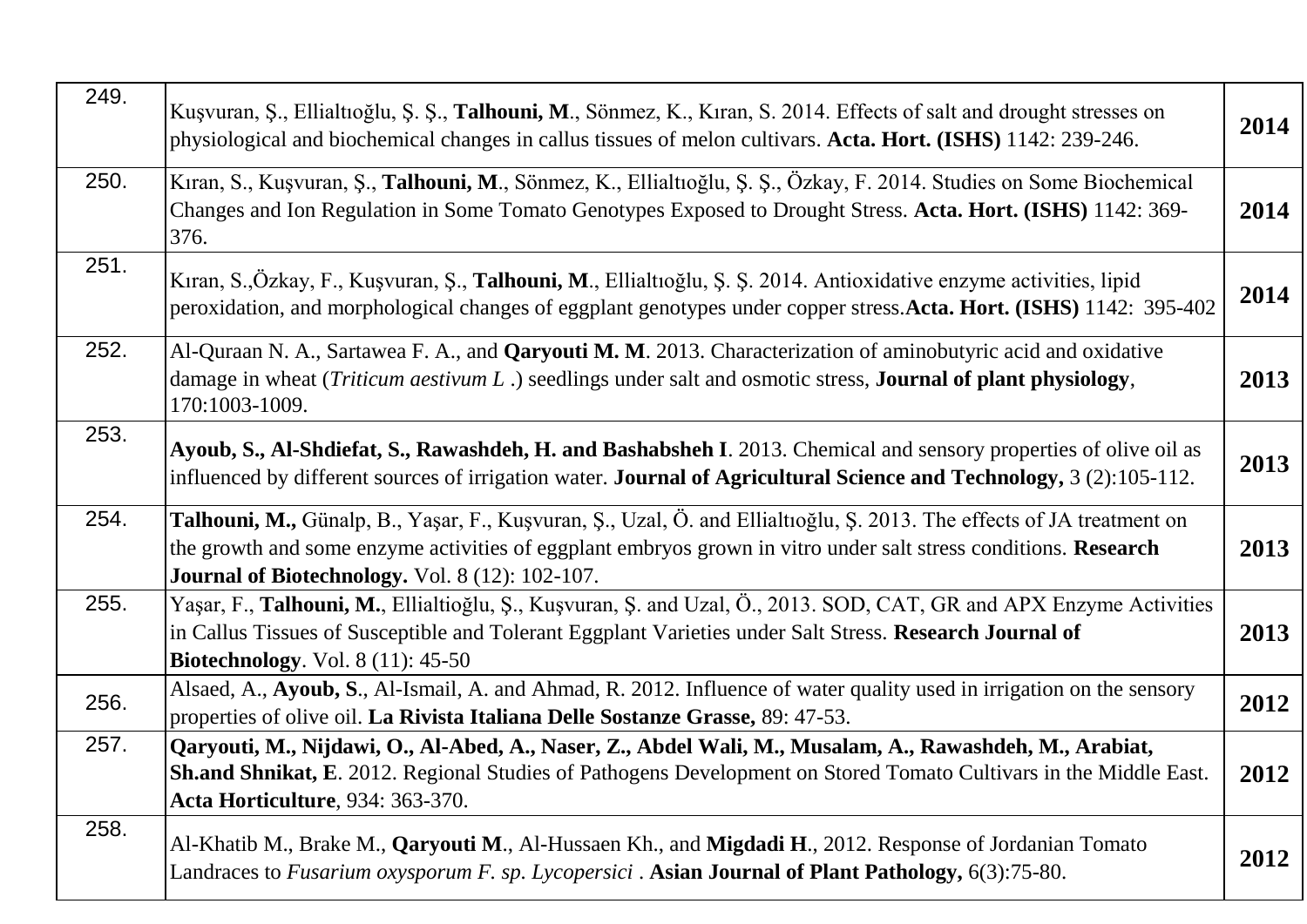| 259. | Al-Ismail, A., Alsaed, A., Ahmad, R. and Ayoub, S. 2010. Influence of the quality of water used in irrigation on the<br>chemical properties of olive oil. La Rivista Italiana Delle Sostanze Grasse, 87: 82-88.                                                                  | <b>2010</b> |
|------|----------------------------------------------------------------------------------------------------------------------------------------------------------------------------------------------------------------------------------------------------------------------------------|-------------|
| 260. | Ayad, J.Y., Talhouni, M.N., and Saoub, H. (2010). Variation in growth and water uptake of Atriplexhalimus and<br>Atiplexnummularia plants in relation of water deficit. Dirasat: Agricultural Science. 37 (2): 91-100                                                            | 2010        |
| 261. | Shdiefat, S., Ayoub, S., and Jamjoum, K. 2009. Effect of Irrigation with Reclaimed Wastewater on Soil Properties<br>and Olive Oil Quality. Jordan Journal of Agricultural Sciences, 5(2): 128-141.                                                                               | 2009        |
| 262. | Ayoub, S. and Qrunfleh, M. 2008. A Study on Some Physiological and Anatomical Aspects of Rooting 'Nabali' and<br>'Raseei' olive Semi-Hardwood Stem Cuttings. International Symposium on Citrus and Other Tropical and Subtropical<br>Fruit Crops. Acta Hort. (ISHS) 773:221-226. | 2008        |
| 263. | Fandi M. M. Hussein and J. Almohtasib 2008. Yield and fruit quality of tomato as affected by the substrate in an<br>open soil less culture <b>Jor. Agr. Sci.</b> ,4: 65-72                                                                                                       | 2008        |
| 264. | Fandi, M., J. Muhtasib, M. Hussein. 2007. Effect of Plant Density on Tomato Yield and Fruit Quality Growing in<br>Tuff Culture. Acta Horticulturae, 741:207-212                                                                                                                  | 2007        |
| 265. | Muhtasib, J., 2007. Effect of Harvesting Date on Fruit Quality of Grape fruit c.v. 'Red Blush' Under Jordan Valley<br>Conditions. Fruits, 62 (2): 107-113                                                                                                                        | 2007        |
| 266. | Qaryouti, M., H. Hamdan, M. Adwan, U. Hourani, M. Dabbas. 2007 Evaluation and Characterization of Jordanian<br>Tomato Landraces. Agri. Scien., $34(1+2)$ : 44-56                                                                                                                 | 2007        |
| 267. | Qaryouti, M., W. Qawasmi, H. Hamdan, M. Adwan. 2007. Tomato Fruit Yield and Quality as Affected by Grafting<br>and Growing System. Acta Horticuluturae, 741: 199-206                                                                                                             | 2007        |
| 268. | Qaryouti, M., W. Qawasmi, H. Hamdan, M. Adwan. 2007. Influence of NaCl Salinity Stress on Yield, Plant Water<br>Uptake and Drainage water of Tomato Grown in Soilless Culture. Acta Horticuluturae, 747: 539-544                                                                 | 2007        |
| 269. | Ayoub, S., and Qrunfleh, M. 2006. Anatomical Aspects of Rooting 'Nabali' and 'Raseei' Olive Semi-Hardwood Stem<br>Cuttings. <b>Jordan Journal of Agricultural Sciences</b> , 2(1): 16-28.                                                                                        | 2006        |
| 270. | Ayoub, S., and Qrunfleh, M. 2006. Seasonal Variation in Rooting 'Nabali' and 'Raseei' Olive Cuttings in Relation to<br>Shoot Content of Endogenous Plant Hormones. Jordan Journal of Agricultural Sciences, 2 (2): 119-131.                                                      | 2006        |
| 271. | Ghnem, H., J. Muhtasib. 2006. Effect of four rootstocks on fruit quality of Washington Navel sweet orange under<br>Jordan Valley condition. Dirasat, 33 (2): 89-92                                                                                                               | 2006        |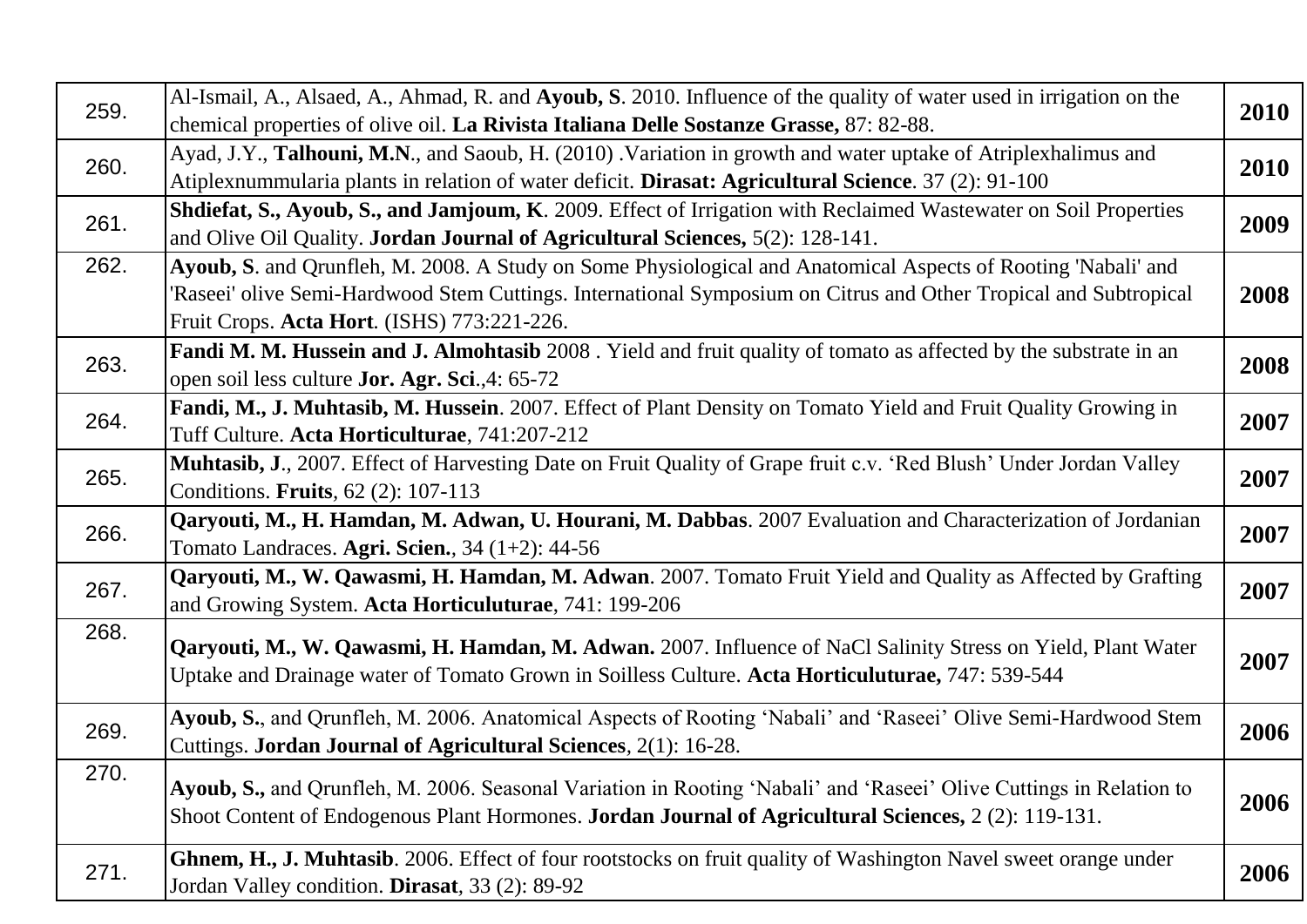| 272. | Ghnem, H., J. Muhtasib. 2006. Effect of pollen source on yield, quality and maturity of 'Mejhool' date palm. Jordan | 2006 |
|------|---------------------------------------------------------------------------------------------------------------------|------|
|      | Journal of Agricultural Sciences, 2 (1): 8-15                                                                       |      |
| 273. | Muhtasib, J., H. Ghnem, A. R Al-Shekh. 2006. Performance of three sweet orange varieties grafted on four            | 2006 |
|      | rootstocks under Jordan Valley conditions. Journal of Applied Horticulture, 8 (1): 75-77                            |      |
| 274. | Muhtasib, J., H. Ghnem. 2006. Effect of four rootstocks on fruit quality of Shamouti sweet orange under Jordan      | 2006 |
|      | Valley condition. Emirates Journal of Agricultural Sciences, 18 (1): 33-39                                          |      |
| 275. | Muhtasib, J., H. Ghnem. 2006. Effect of pollen source on yield, quality and maturity of 'Barhi' date palm. Jordan   | 2006 |
|      | Journal of Agricultural Sciences, 2 (2): 113-118                                                                    |      |
| 276. | Qaryouti, M., M. A. Sawan. 2006. Influence of NaCl Salinity on vegetative growth, Nutrient Uptake and Proline       | 2006 |
|      | Content in Two Tomato Cultivars Under Greenhouse Conditions. Agri. Scien, 33 (1): 47-58                             |      |
| 277. | Shdiefat, S., M. Qurufuleh. 2006. Fruit thinning effect on alternate bearing and endogenous hormonal content of the |      |
|      | Olive Olea europaea L. cv. Nabali Muhasan. Jordan Journal of Agricultural Sciences, 2 (4): 348 - 360.               | 2006 |
|      |                                                                                                                     |      |
| 278. | Qaryouti, M.M., and M. A. Suwwan 2005. Influence of NaCl Salt Application on Fruit Yield and Quality of Two         | 2005 |
|      | Tomato Cultivars Under Greenhouse Conditions. Dirasat, Agri. Scien ,32 (2): 172-179.                                |      |
| 279. | Ayoub, S. and Qrunfleh, M. 2006. Anatomical Aspects of Rooting 'Nabali' and 'Raseei' Olive Semi-Hardwood Stem       | 2004 |
|      | Cuttings. Jordan Journal of Agricultural Sciences, 2(1): 16-28.                                                     |      |
| 280. | Al-Absi, K. M.; A. Al-Twissi and M. Al-Talhouni. 2003. Evaluation of quality features of seven pistachio cultivars  |      |
|      | grown under rainfed and marginal conditions in south of Jordan. Minufia Journal of Agricultural Research. 28(4):    | 2003 |
|      | 1193-1199.                                                                                                          |      |
| 281. | Qaryouti, M., H. Hamdan, M. Adwan. 2003. Agronomical Variation in Jordanian Eggplant (Solanum melongena L.)         | 2003 |
|      | Landraces. Capsicum and Eggplant Newsletter, 22: 131-134                                                            |      |
| 282. | Qaryouti, M., H. Hamdan, M. Adwan. 2003. Evaluation and Characterization of Jordanian Pepper (Capsicum annum        | 2003 |
|      | L.) Landraces. Capsicum & Eggplant Newsletter, 22:21-24.                                                            |      |
| 283. | Qaryouti, M., U. Hourani, A. al-Mahadin. 2003. Jordanian Tomato Landraces Susceptibility to Tomato Yellow Leaf      | 2003 |
|      | Curl Virus. Plant Genetic Resources Newsletter, 136:1-6.                                                            |      |
| 284. | Qaryouti, M. and M. Kasrawi. 1995. Storage temperature of seed bulbs and planting date influence on garlic. I.      | 1995 |
|      | Emergence, vegetative growth, bulbing and maturity. Adv. Hort. Sci., 9:12-18.                                       |      |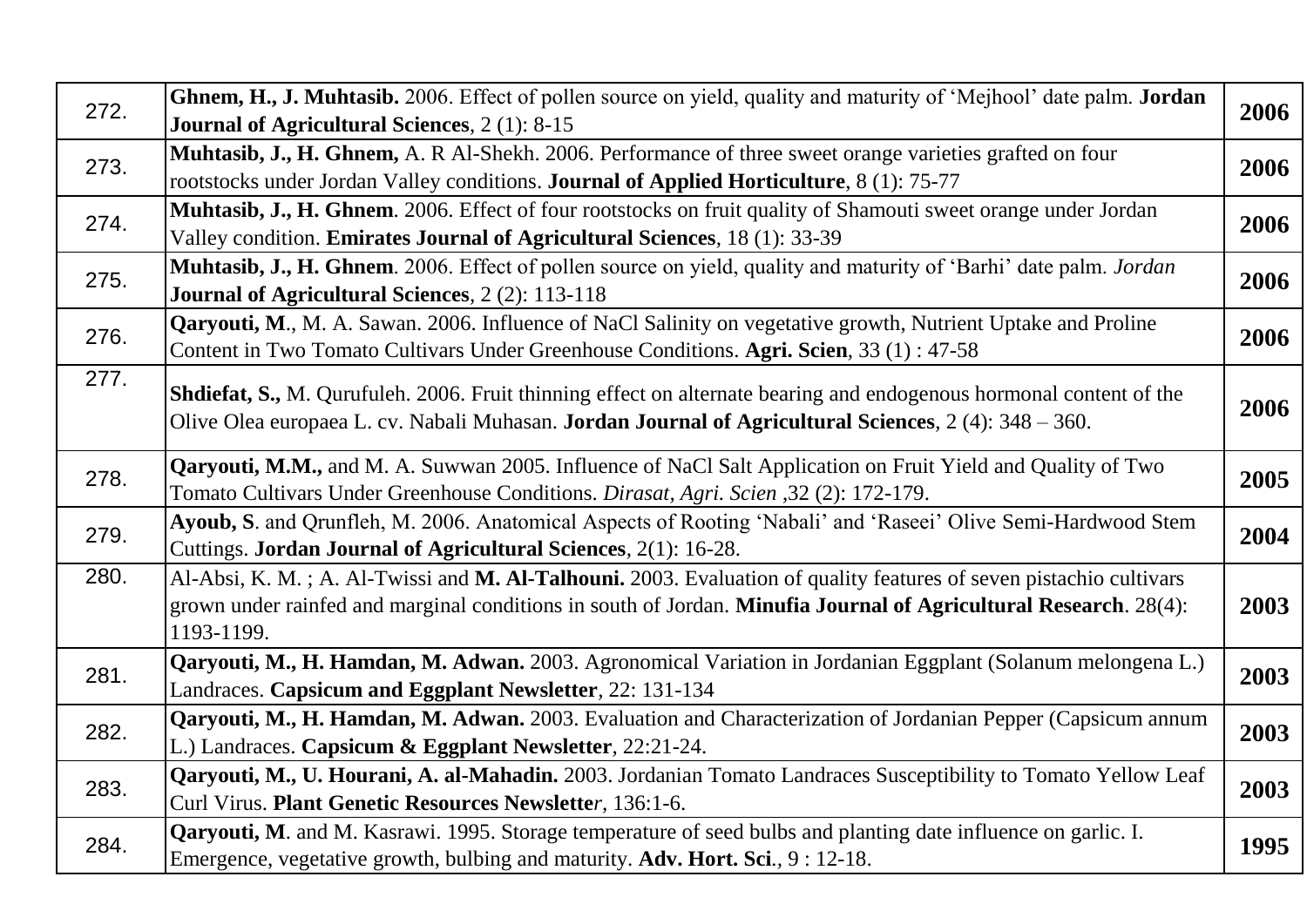| 285. | <b>Qaryouti, M.</b> and M. Kasrawi. 1995. Storage temperature of seed bulbs and planting date influence on garlic. II. Yield<br>and quality. Adv. Hort. Sci., 9:67-70.                                                                                             | 1995 |
|------|--------------------------------------------------------------------------------------------------------------------------------------------------------------------------------------------------------------------------------------------------------------------|------|
|      | <b>Laboratories Directorate Publications</b>                                                                                                                                                                                                                       |      |
| 286. | Samar QaddoumiandNEl-Banna.2019.Antimicrobialactivity of Argula (Erucasativa) leaves on some<br>pathogenic bacteria .International Journal of Biology. vol(11) 3. Accepted                                                                                         | 2019 |
| 287. | Samar S.Quddoumi. 2012, A study of the antimicrobial activity of different bacterial strains isolated from the soil of Balqaa region in<br>Jordan. Alex. J. Pharm. Sci. 1:27-32.                                                                                   | 2012 |
| 288. | S. Qaddoumi and El-Banna, N2009. A study on the Inhibitory Effect of Burkholderia cepacia on methicillin-resistant<br>Staphylococcus aureu sinComparison with Burkholderia mallei . Alex. J. Pharm. Sci. 23:89-91                                                  | 2009 |
| 289. | El-Banna, N. and S. Qaddoumi. 2008. Effect of carbon source of the antimicrobial Activities of Burkholderia mallei.<br>Alexandria journal of pharmaceutical sciences. 22: 21-23.                                                                                   | 2008 |
| 290. | El-Banna, N. S. Qaddoumi and H. Daradkeh. 2007. Antimicrobial substances produced by bacteria isolated from<br>different Jordanian sources that are active against methicillin-resistant Staphylococcus aureus. African journal of<br>Biotechnology.15: 1837-1839. | 2007 |
| 291. | El-Banna, N. and S. Qaddoumi. 2007. Screening for antifungal activity of Comamonas acidovorans isolated from pond<br>water in Zarqa. Jordan Journal of Applied Science, 9: 61-68.                                                                                  | 2007 |
| 292. | El-Banna, N. and S. Qaddoumi. 2007. Effect of nitrogen source of the antimicrobial activities of bacilli air flora.<br>Annals of microbiology, 57: 669-671                                                                                                         | 2007 |
| 293. | Quddoumi, S., Bdour, S., and Mahasneh, A. 2006. Isolation and characterization of methicillin resistant Staphylococcus<br><i>aureus</i> strains from livestock and poultry meat. Annals of microbiology, 56(2):155-161                                             | 2006 |
| 294. | Naser, Z.W. Al-Momany, A.R. 1998. Dissemination Factors of Verticillium Wilt of olive in Jordan. Dirasat, 25(1):16-<br>21.                                                                                                                                         | 1998 |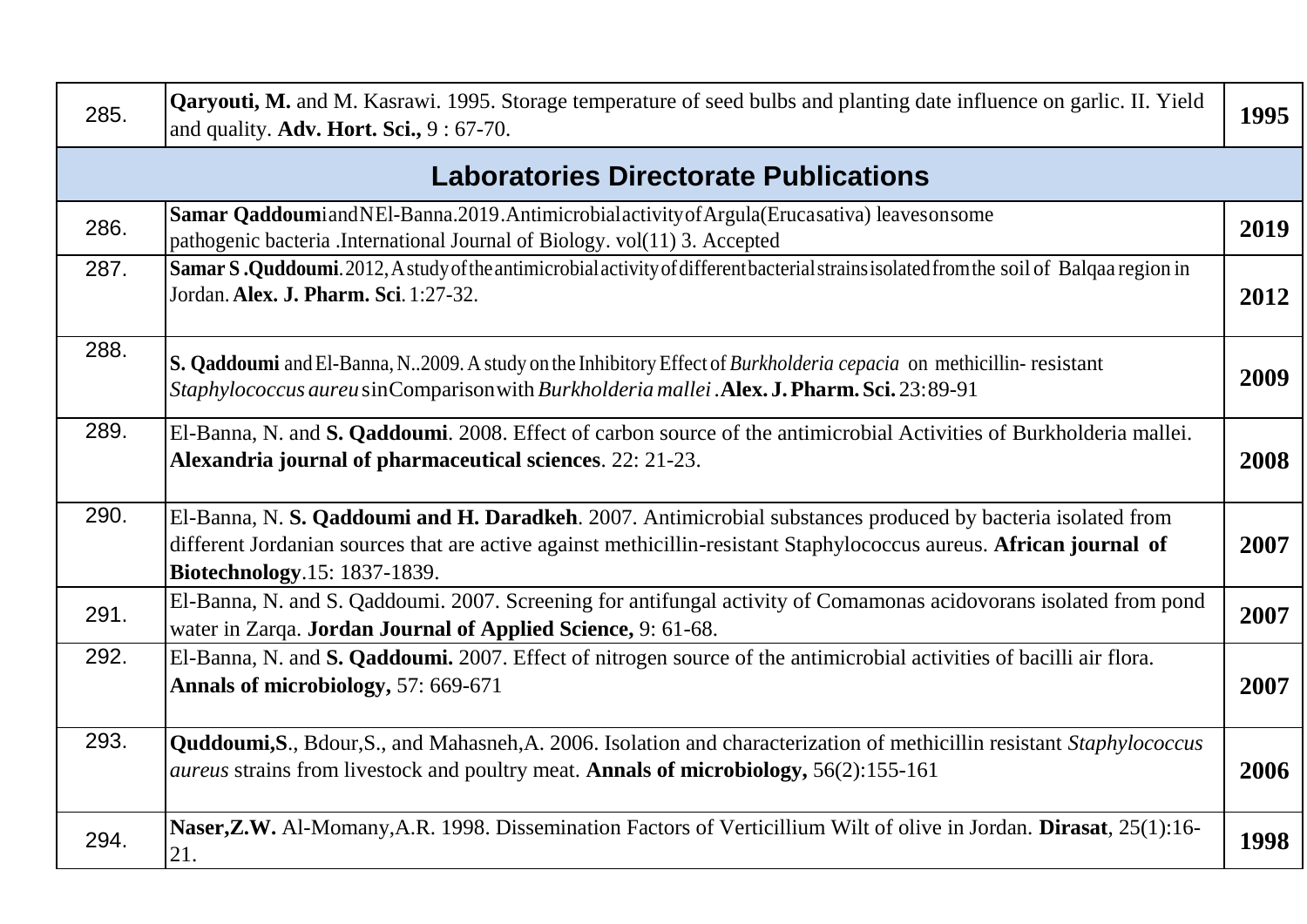| 295. | <b>D.M.Yousef</b> and J.J.SJacob. 1994. A nematode Survey of Vegetable Crops and Some Orchards in the Ghor of Jordan.<br><b>Nematol. Medit.</b> , 22: 11-15                                                                                                                                                        | 1994 |
|------|--------------------------------------------------------------------------------------------------------------------------------------------------------------------------------------------------------------------------------------------------------------------------------------------------------------------|------|
| 296. | Tehabsim, A., Masannat K., Janse J.D. 1992. Fire- blight ( <i>Erwinia amylovora</i> ) on pome fruits in Jordan.<br>Phytopathologia Mediterranea, 31(2): 117-118                                                                                                                                                    | 1992 |
| 297. | Tehabsim .A, 1991.Crown gall (Agrobacterium tumefaciens) on peaches (Prunus persica) in Jordan Arab Journal<br>of Plant Protection. $9(1)$ : 64-65.                                                                                                                                                                | 1991 |
| 298. | Tehabsim .A, Ruissen M.A and Janse J.D, 1987. Occurrence of <i>Pseudomonas syringe pv.tomato</i> on Tomato in<br>Jordan Valley, Jordan. Phytopathologia Mediterranea, 26:183-184.                                                                                                                                  | 1987 |
|      | <b>Livestock Research Department Publications</b>                                                                                                                                                                                                                                                                  |      |
| 299. | N. Haddad, H. Migdadi1, R. Al-AtiyatK. Jawasreh, S. Awabdeh1,W. Obeidat1, R. AlOmari1, M. Aldamra1, H. Ababneh1, M.J.<br>Tabbaa5,M. Brake and M. Farooq, 2020. Whole Genome Resequencing of JordanianAwassi Rams (Ovis aries) Using Hiseq<br>Sequencing Technology: The First Step Towards Sheep Genomic Selection | 2020 |
| 300. | M. M. Shdaifat, Ugur Serbester, Murat Gorgulu, Belal S. Obeidat. 2019. Effect of Fish Oil Supplementation During GestationonMaternal<br>andOffSpringPerformanceinAwassiSheep.Small Ruminant Research. Accepted                                                                                                     | 2019 |
| 301. | AL-Ramamneh, D. S., M. M. Makagon, H. W. Cheng, and P. Y. Hester. 2015. Effect of partial comb and wattle trim<br>on pullet behavior and thermoregulation. Poultry Science, 94(5): 860 -866.                                                                                                                       | 2015 |
| 302. | Ababneh H. S., Ababneh MM, Hananeh WM, Alsheyab FM, Jawasreh KI, Al Gharaibeh MA, Ababneh MM. 2014.<br>Molecular identification of chlamydial cause of abortion in small ruminants in Jordan. Tropical Animal Health and<br>Production; 46(8): 1407-1412                                                           | 2014 |
| 303. | Al -Okour A.A., Y.A. AL-Satari, K.M. Altawarah, S.M. Alkhawaldeh and S.M. AL-Jazazzi. 2014. The Effect of<br>Rangeland Protection on the Native Vegetation Productivity at Shoubak in Jordan. International Journal of<br><b>Agricultural Science and Research.</b> 4(1): 107-112.                                 | 2014 |
| 304. | AL-Ramamneh, D. S., M. M. Makagon, H. W. Cheng, and P. Y. Hester. 2014. Effect of partial comb and wattle trim<br>on pullet behavior and thermoregulation. Poult. Sci. 93(E-Suppl.1): 70.                                                                                                                          | 2014 |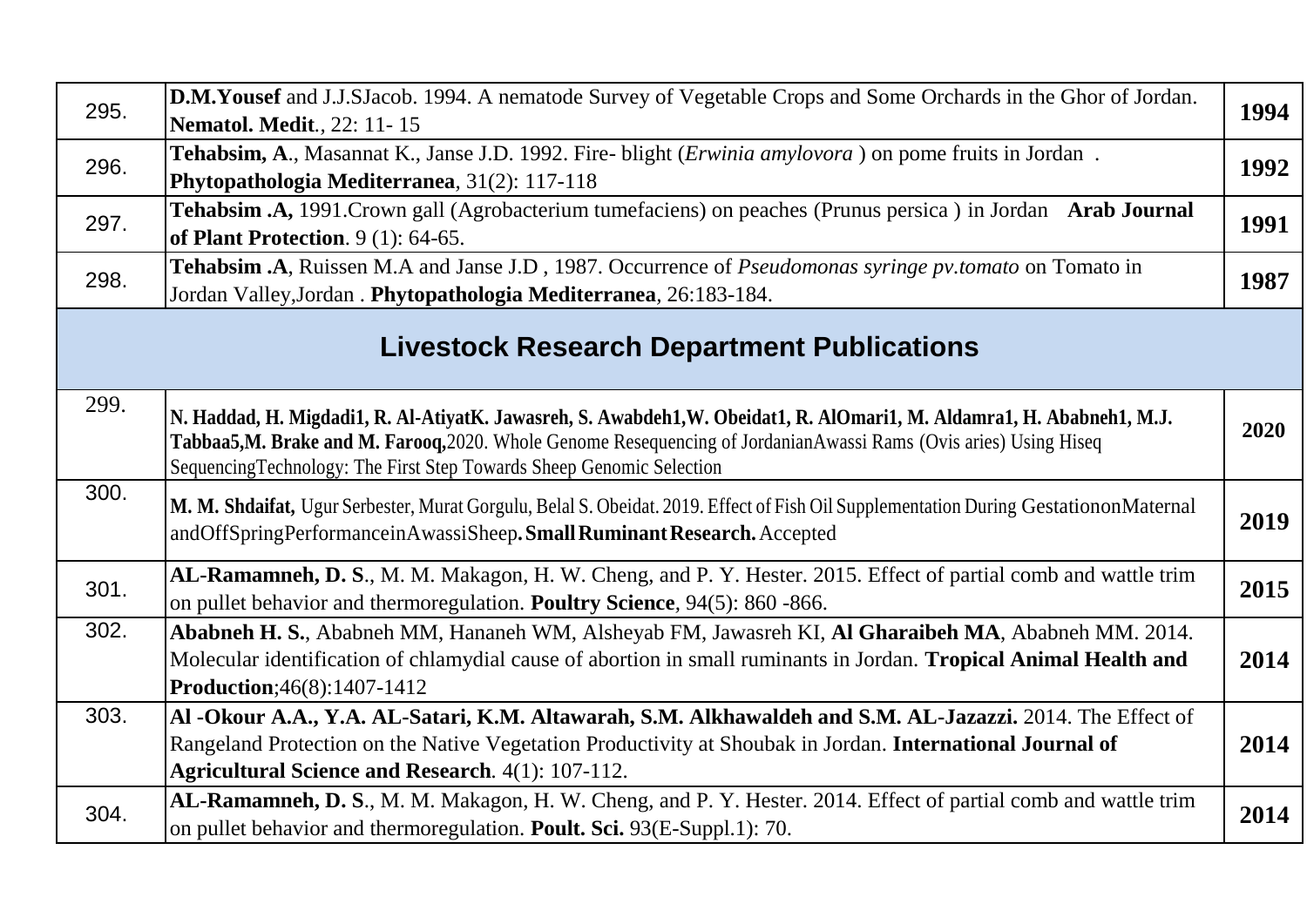| 305. | Al-Satari, Y. A., A. A. Al-Omari, Y. M. Mhawish, A. K. Al-Kabneh, Z. S. Khrist, M. S. Al-Swa'ar. 2014.<br>Abundance of natural Regeneration of Atriplex halimus and Salsola vermiculata and productivity in the Jordanian<br>Badia.Mu'tah Lil-Buhuth wad-Dirasat, 29 (1): 9-18. | 2014 |
|------|---------------------------------------------------------------------------------------------------------------------------------------------------------------------------------------------------------------------------------------------------------------------------------|------|
| 306. | Al-Satari, Y. A., Abu Dalbouh, M. O., AL-Omari, A. A. and Amayreh, I. M. 2014. Study the Productivity of<br>Rangeland Planted with Atriplex halimus Shrubs in the Northern Badia of Jordan. International. Journal of<br>Humanities, Arts, Medicine and Sciences, 2 (5): 15-20. | 2014 |
| 307. | Al-Satari, Y. A. 2014. Intercropping of Atriplex halimus, Salsola vermiculata and Barley for Sustainable Feed<br>Production under Rangeland Conditions in Jordan. International Journal of Research in Applied, Natural and<br><b>Social Sciences.</b> 2 (4), 67-72.            | 2014 |
| 308. | Al-Satari, Y. A., A. A. Al-Omari, Y. M. Mhawish, A. K. Al-Kabneh, Z. S. Khrist, M. S. Al-Swa'ar. 2014.<br>Abundance of natural Regeneration of Atriplex halimus and Salsola vermiculata and productivity in the Jordanian<br>Badia. Mu'tah Lil-Buhuth wad-Dirasat, 29(1): 9-18. | 2014 |
| 309. | Wael M. Hananeh, Mousa Daradka, Zuhair Bani Ismail, Huthaifa S. Ababneh. 2014. Apocrine hidrocytoma in an<br>Awassi sheep. Veterinary Science development; doi: 10.4081/vsd. .5439                                                                                              | 2014 |
| 310. | Al-Satari, Y. A., Mhawish, Y. M., Al-Kabneh, A. K. And Khreisat, Z. S. 2013. The Impact of Water Harvesting<br>Techniques on Barley Productivity under Rangelands Conditions in Jordan. International Journal of Agricultural<br>Science and Research. Vol. 3 (4): 65-70.       | 2013 |
| 311. | Al-Satari, Y. A., Mudabber, M. A. and Khaswneh, A. Z. 2013. Effect of Planting Date on Productivity of Three<br>Atriplex Species under Semi-Arid Conditions in Jordan. International Journal of Botany and Research. 3 (4): 7-12.                                               | 2013 |
| 312. | B.S. Obeidat, M.M. Shdaifat. 2013. Partial substitution of barley grain with Prosopis juliflora pods in lactating Awassi<br>ewes' diets: Effect on intake, digestibility, and nursing performance. Small Ruminant Research, 111: 50-55.                                         | 2013 |
| 313. | M.M. Shdaifat, F.S. Al-Barakah, A.Q. Kanan, B.S. Obeidat. 2013. The effect of feeding agricultural by-products on<br>performance of lactating Awassi ewes. Small Ruminant Research, 113:11-1.                                                                                   | 2013 |
| 314. | Al-Satari, Y. A., Mhawish, Y. and Al-Tarayrah, J. 2012. Study of planted Atriplex halimus, Salsola vermiculata and<br>native vegetation Productivity in the Middle Badia of Jordan. Mu'tah Lil-Buhuth wad-Dirasat. 27 (2):11-22.                                                | 2012 |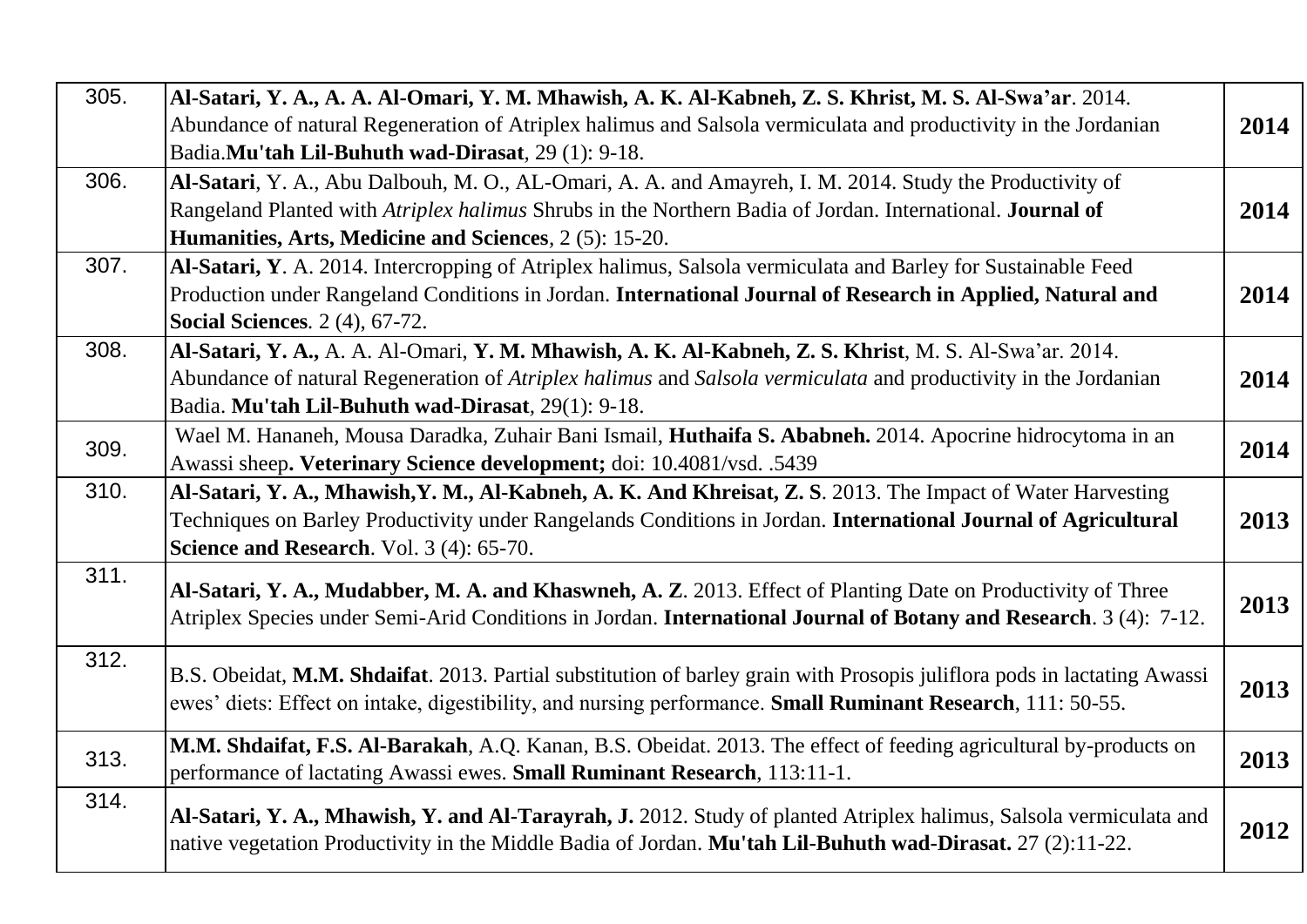| 315. | Al-Satari, Y. A., Saoub, H., Abu Dalbouh, M. O. and Amayreh, I. M. 2012. Assessment of effect of rangeland<br>protection in Khanasri area of northern Badia region of Jordan. Research on Crops Journal, 13 (1):219-222.                                                                                           | 2012 |
|------|--------------------------------------------------------------------------------------------------------------------------------------------------------------------------------------------------------------------------------------------------------------------------------------------------------------------|------|
| 316. | Jawasreh, K., O. Alqaisi, Y. Al-Satari, A. Al-Nsoor. 2012. Grazing Behavior of Awassi Sheep and the biodiversity of<br>plant species under semi-arid reserved conditions. Arid Ecosystems, 2 (4): 245-252.                                                                                                         | 2012 |
| 317. | Jawasreh, K.I. Z., Awawdweh, F., Rawashdeh I., Hejazeen F., and Al-Talib M. 2009. The Allel and Genotype<br>Frequencies of Bovine Pituitary Specific Transcription Factor and Leptin Genes in Jordanian Cattle Population by<br>using PCR-RFLP. Australian Journal of Basic and Applied Sciences, 3(3): 1601-1606. | 2009 |
| 318. | Ahmad M.AL-Majali, Khaleel Jawasreh and Amer AL-Nsour. 2008. Epidemiological studies on foot and mouth<br>disease and Para tuberculosis in Small Ruminant in Tafelah and Ma'an, Jordan. Journal of Small Ruminant<br><b>Research, 78: 197-201.</b>                                                                 | 2008 |
| 319. | AL-Majali, Jawasreh, K.I, Talafha, H.A Abdelsalam Q. Talafha. 2008. Neosporosis in sheep and different breeds of<br>goats form southern Jordan: Prevalence and risk factors analysis. A merican Journal of Animal and Veterinary<br><b>Sciences</b> , 3 (2): 47-52.                                                | 2008 |
| 320. | Al-Majali,A.M;Jawasreh,K.I;Talafha,H.A;and Talafha,A.Q.2008. Neosporosis in sheep and Different breedes of<br>Goats from Southern Jordan ; Prevalence and Rusk factors Analysis. American Journal of Animal and Veterinary<br><b>Sciences</b> , .3(2):47-52.                                                       | 2008 |
| 321. | E. Gootwine, A. Abdulkhaliq, K.I.Z. Jawasreh and A. Valle Zárate 2008. Screening for polymorphism at the piron<br>protein (PrP) locus (PRNP) in Awassi and Assaf populations, in The Palestinian Authority and Jordan. Journal of<br><b>Small Ruminant Research.</b> 77: 80-83                                     | 2008 |
| 322. | Akila S. Hamza;A. EL-Tahan; Thanaa F.Mohammadi1 and F.S. Al-Barakeh. 2007. Nutritional studies on barley silage<br>in sheep rations. Egyptian J.Nutrition and feeds, 10 (2) special Issue : 203-213.                                                                                                               | 2007 |
| 323. | Al-Barakeh, F., F.A. Elyassin and M.ALMyzeid. 2007. The nutritive value of spent cereals straw of pleurotus<br>ostreatus. J.Agric. Sci. Mansoura Univ. 32(8):6105-6114.                                                                                                                                            | 2007 |
| 324. | Al-Barakeh, F., K.Jawasreh, B. Al-Hamed. 2007. The nutritive value of fungal treated industrial and agricultural by-<br>products and its effect on Awassi sheep performance. <b>Journal of Nutrition and Feeds</b> , $10(2)$ : $387 - 399$ .                                                                       | 2007 |
| 325. | Al-Barakeh, F., F.A. Elyassin and M.Al Myzeid. 2007. Using of spent cereals straw with olive cake and spent cereals<br>straw with tomato pomace of fatting awassi lambs. J.Agric. Sci.Mansoura Univ., 32(8):6115-6120.                                                                                             | 2007 |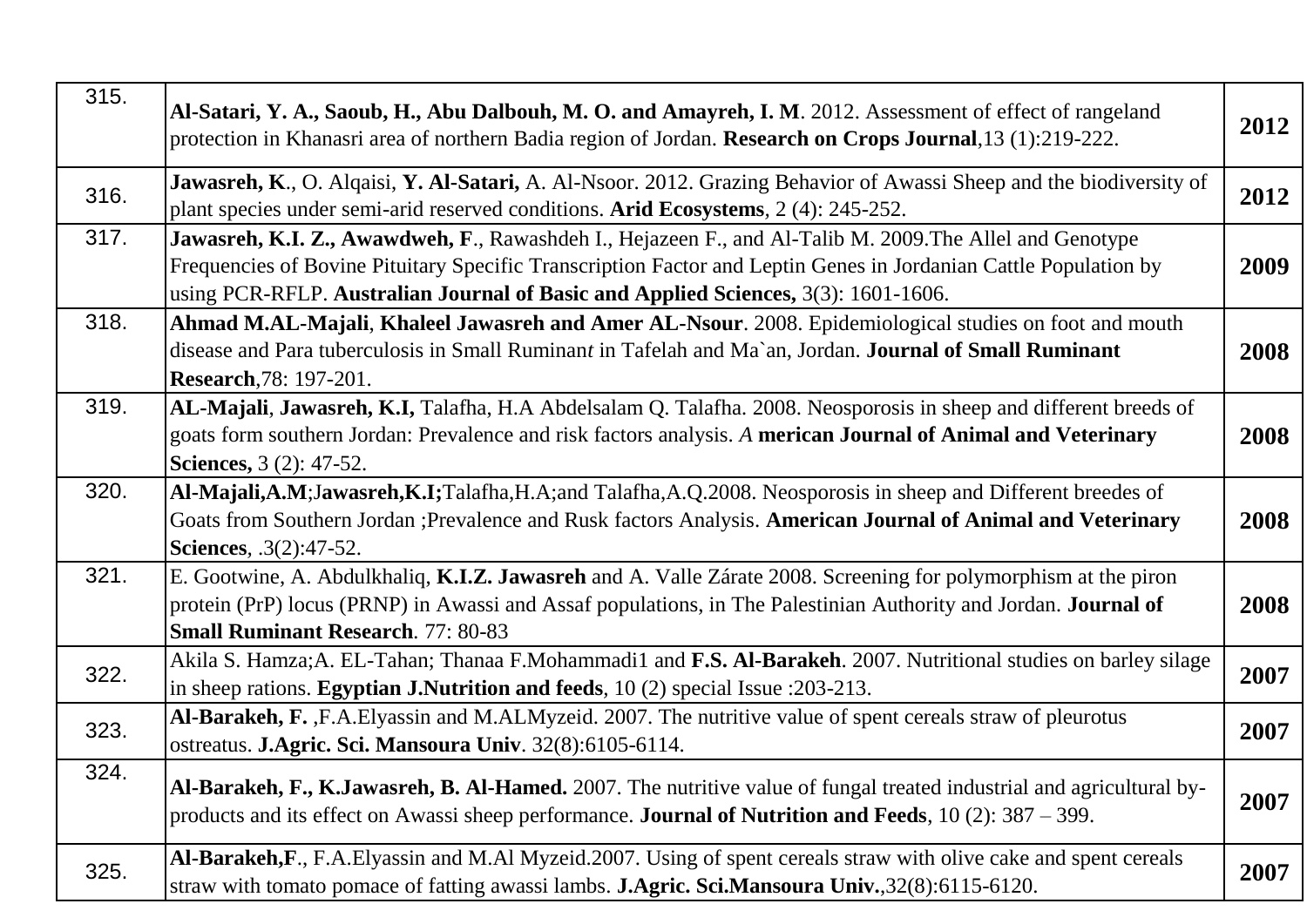| 326. | Aldomy, F. Abu-Zeid. 2007. Neonatal Mortality of Small Ruminants in Jordan. Bulgarian Journal of Veterinary<br>Midicine, 10(3): 195-199.                                                                                                                            | 2007 |
|------|---------------------------------------------------------------------------------------------------------------------------------------------------------------------------------------------------------------------------------------------------------------------|------|
| 327. | Al-Hamed, B., K.I.Z. Jawasreh. 2007. The effect of Bentonit and Zeolit treatments oin some Reproductive traits of<br>Awassi ram lambs. <b>Journal of Nutrition and Feeds</b> , $10(2)$ : $585 - 597$ .                                                              | 2007 |
| 328. | B. Al-Hamed; A. Hamra and K. I. Z. Jawasreh. 2007. The effect of Bentonit and Zeolit Treatments in some<br>Reproductive traits of Awassi Ram Lambs. Egyptian Journal of Nutrition and Feeds, 10(2): 387-399.                                                        | 2007 |
| 329. | F.AL Barakah, F.A Elyassin and M.Al Myzeid. 2007. Chemical composition and digestability of cereals straw with<br>olive cake and spent cereals straw with tomato pomace. <b>Egyptian J.Nutrition and feeds</b> , $10(2):265-274$                                    | 2007 |
| 330. | F.Al Barakeh; F.A.El-Yassin and M.AlMyzeid. 2007. Using of spent cereals straw on lambs fattening and its effect on<br>carcass characteristics. Egyptian J.Nutrition and feeds, 10 (2) special Issue : 709-719.                                                     | 2007 |
| 331. | F.S.Al-Barakeh; A.Y.Abdullah and F.T.Awawdeh.2007. Growth performance of Baladi, Damascus, Baladi-<br>Damascus crosseberd goat kids and Awassi sheep lambs slaughtered at different weights. Egyptian J.Nutrition and<br>feeds, $10(2)$ special Issue : $277-289$ . | 2007 |
| 332. | F Shidaifat, B AL-Trad, R Al-Omari.2007, Testestrone Effect On Immature Prostate Gland Development Associated<br>With Suppression Of Transforming Growth Factor-B. Life Sciences, 80(9):829-34.                                                                     | 2007 |
| 333. | Jawasreh, K. I. Z., Al-Khasawneh, 2007. Studies on some economic Characteristic on Awassi Lambs in Jordan.<br><b>Egyptian Journal of sheep and Goat, 2(2):101-110.</b>                                                                                              | 2007 |
| 334. | Jawasreh, K. I. Z., Al-Khasawneh. 2007. Genetic evaluation of milk production traits in Awassi sheep in Jordan.<br>Egyptian Journal of sheep and Goat Sciences, 2 (2):83-100.                                                                                       | 2007 |
| 335. | Jawasreh, K. I. Z. 2007. The role of Cytoplasmic Inheritance and maternal effect in some Growth traits in sheep.<br><b>Egyptian Journal Of Nutrition and Feeds</b> , 10(2): 291-291.                                                                                | 2007 |
| 336. | Al-Tabba', M., R. Kridli, A. al-Galban, F. Al-Barakeh. 2006. Age- related changes in scrotal circumference and some<br>semen characteristics in Awassi rams. Animal Reproduction, 3 (4): 431-438.                                                                   | 2006 |
| 337. | Al-Tabba', M., R. Kredli, A. al-Galban, M. Amashah, F. Al-Barakeh. 2006. Factors affecting scrotal circumference<br>and semen characteristics in Awassi rams. <b>Jordan Journal of agricultural sciences</b> , 2 (3): 243-250.                                      | 2006 |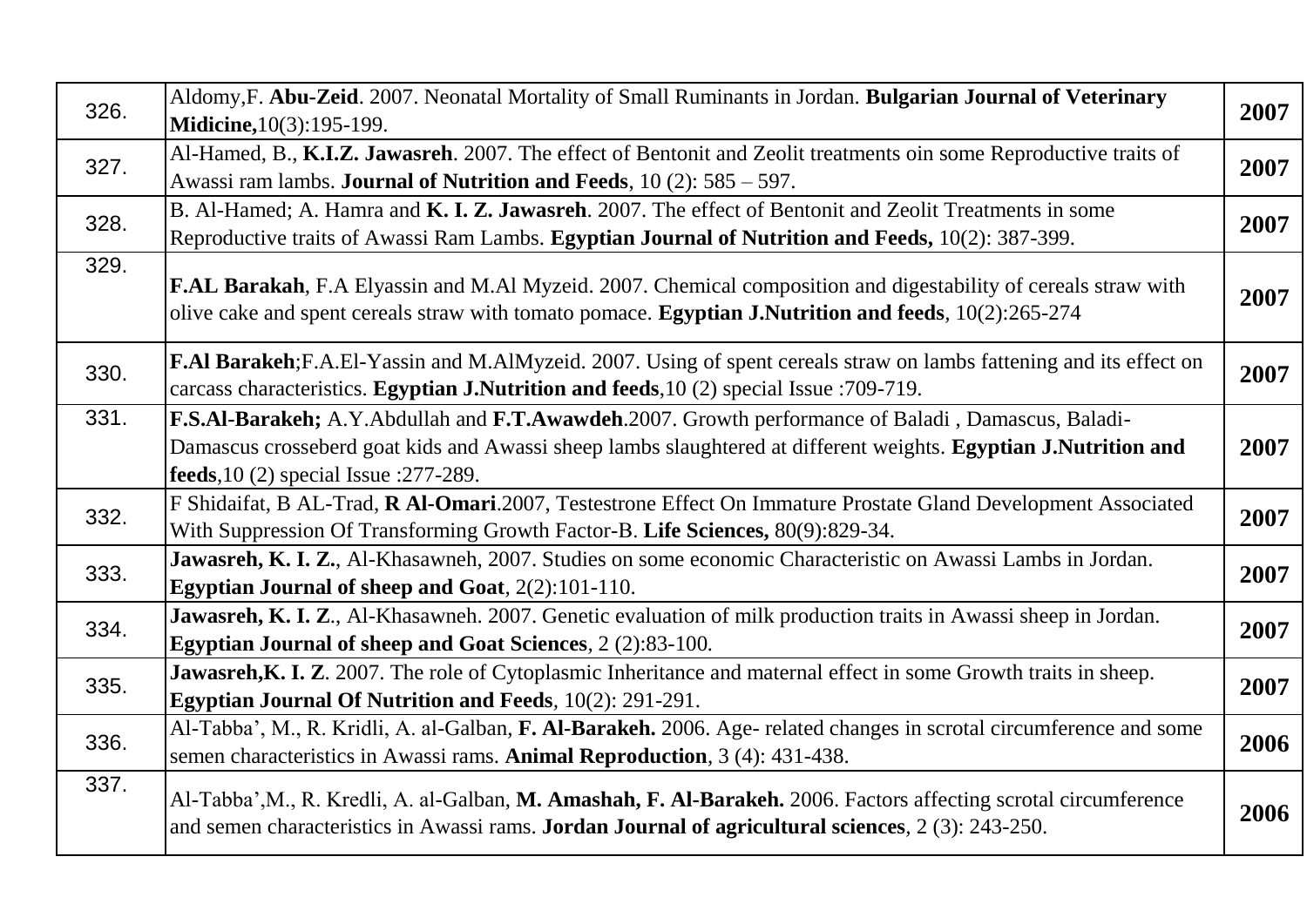| 338. | Al-Tabba', M., M. Al-Nimr, M. Amashah, F. Al-Barakeh. 2005. Age, Body Weight and growth rates to the onset of<br>puberty of mountain black Damascus Doe kids and cross breed as affected by season of birth and birth type. Dirasat,<br><b>Agricultural Sciences</b> , 32:3296-303 | 2005 |
|------|------------------------------------------------------------------------------------------------------------------------------------------------------------------------------------------------------------------------------------------------------------------------------------|------|
| 339. | Mohammad, J. Tabbua, M.A. Al-nimer, M.G. Amasheh and F.Barakeh .2005. Age ,body weight and growth rates to<br>the onset puberty of mountain black, damascus doe kids and crossberds at affected by season of birth and birth type.<br><b>Dirasat, 32:296-303</b>                   | 2005 |
| 340. | R. Al-Omari, F Shidaifat, M Daradka. 2005. Castration induced changes in dog prostate gland associated with<br>diminished activin and activin receptors expression. Life Sciences, 77: 2752-2759.                                                                                  | 2005 |
| 341. | F Shidaifat, M Daradka, R. Al-Omari. 2004, Effect of Androgen Ablation on Prostatic Cell Differentiation,<br>Endocrine Research. 30: 327-334.                                                                                                                                      | 2004 |
| 342. | Jawasreh, K. I. Z., Al-S'oob, M. and Darwish, A. 2004. Estimation of some genetic and non-genetic parameters for<br>some growth traits of Damascus goats in Jordan. Dirasat Agricultural Sciences, 31(3): 317-322.                                                                 | 2004 |
| 343. | Jawasreh, K. I. Z., M. Al-Soub, A. Darweesh. 2004. Estimation of some genetic and non-genetic parameters for some<br>growth taits of Damascus goats in Jordan. Dirasat Agricultural Sciences, 31 (3): 317-323.                                                                     | 2004 |
| 344. | Nasr, Y., K. Jamjoum. 2004. The effect of planting date and number of cladodes on the performance of cactus<br>seedlings. <b>ISHS</b> ,1: 214-219                                                                                                                                  | 2004 |
| 345. | Al-Rayyan, N., 2003. The Effect of Dietary Levels of Zinc- Methionine on the Performance of Growing Awassi<br>Lambs. Pakistan Journal of Biological Sciences, 6 (11): 979-983                                                                                                      | 2003 |
| 346. | Issa, I. A., Al-Cassey, A. A. and <b>Jawasreh, K. I. Z</b> . 2004. Estimation of some genetic parameters for some growth<br>traits in Awassi sheep. Iraqi Agri. J., 4:200-205.                                                                                                     | 2003 |
| 347. | Jawasreh, K. I. Z., I. Issa, N. Al-Anbari. 2003. Some factors affecting the incidence of retained placenta in Friesian<br>cows. Iraqi J. Agri. Sci., 34(3): 110-114                                                                                                                | 2003 |
| 348. | Nasr, Y., K. Jamjoum. 2002. The performance of opuntia ficus-indica seedlings that resulted from different number of<br>joint manure cladodes at two planting dates. Acta Horticulturae, 531: 155-169.                                                                             | 2002 |
| 349. | Al-Cassey, A. A., Issa, I. A. and Jawasreh, K. I. Z. 2001. Effect of some non genetic factors on birth weight of<br>Jordanian Awassi lambs. Iraqi J. Agri. Sci., 32(4):159-162.                                                                                                    | 2001 |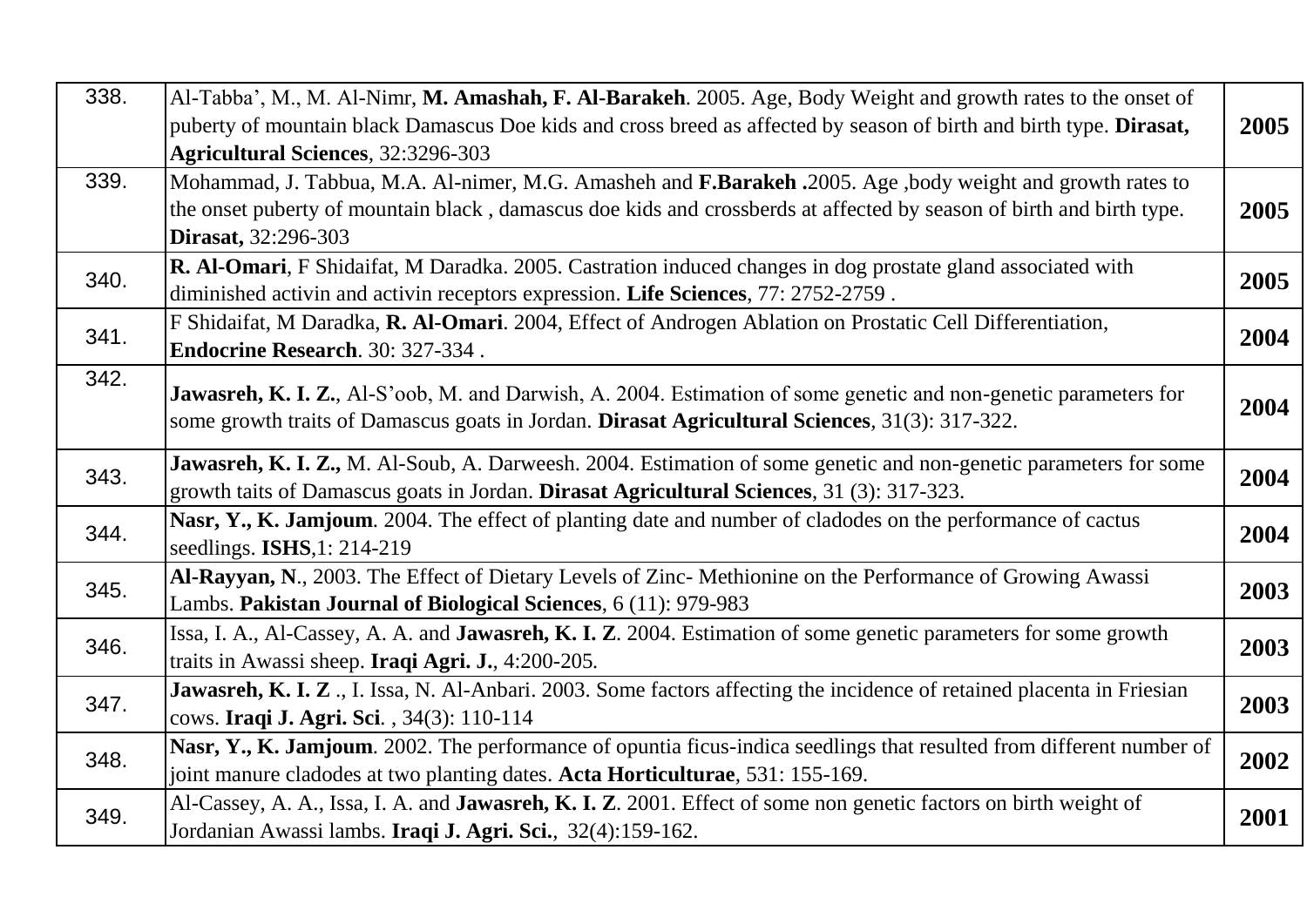| 350. | Satari, Y. Kafaween, O., Gawi, I. and Saoub, H. 2001.Responce of Two Barley Cultivars to Three Seeding Rates<br>under Supplemental Irrigation. Arab Gulf Journal of Scientific Research, 19 (1): 7-11.                                                                                      | 2001 |
|------|---------------------------------------------------------------------------------------------------------------------------------------------------------------------------------------------------------------------------------------------------------------------------------------------|------|
| 351. | Titi, H.H.M.J. Tabbaa, M.G.A.Amsheh, F.Barakeh, B.Daqamseh. 2000. Compararative perfomance of<br>Awassi lambs and Black goat kids on different crude protein level in Jordan. Small Ruminant Research, 37: 131 -<br>135.                                                                    | 2000 |
| 352. | Tabbaa M. J., W. A. Al-Azzawi and F. S. AL-Barakeh. (1998) Effect of age and sampling location of fleece and fibre<br>sheep. <b>Dirasat</b> , $25(3)$ 394 – 400.                                                                                                                            | 1998 |
|      | <b>Plant Protection Research Directorate Publications</b>                                                                                                                                                                                                                                   |      |
| 353. | Ibtihal AbuObeid, Nehaya Al-Karablieh, Jihad Haddadin, Ruba Al Omari, Abdel-Munem Al-Jabaree, Lina Al-Elaumi &<br>Safa Mazahreh, Survey on the presence of Xylella fastidiosa, the causal agent of olive quick decline syndrome (OQDS) on olives in<br>Jordan                               | 2020 |
| 354. | Abu Alloush, A.H., 2019. Developmental duration and predation rate of the coccidophagous coccinellid Rhyzobius lophanthae (Blaisdell)<br>(Coleoptera: Coccinellidae) on Aspidiotus nerii Bouche. Bulletin of Entomological Research, 1-5.<br>doi:10.1017/S0007485318000986                  | 2019 |
| 355. | Abu-Obeid, I., Khlaif, H. and Salem, N.2019, Detection and Identifecation of potato soft rot Pectobacterium carotovorum subspecies<br>carotovorum ByPCRusing different sets of primers. Jordan Journal of Agricultural Sciences, Accepted.                                                  | 2019 |
| 356. | Ibtihal Mohammad Abu-Obeid, 2019. Soft rot disease in Jordan: A Review. Advances in Environmental biology. 13(6): pages 1-6. DOI:<br>10.22587/aeb.2019.13.6.1                                                                                                                               | 2019 |
| 357. | Abu-Obeid, I., Khlaif, H. and Salem, N.2018, Identification and genetic diversity of jordanian potato soft rot isolates<br>pectobacterium carotovorum subspecies carotovorum (dye). African Journal of<br>Biotechnology.17(24):753-759.DIO:10.5897/AJB2018.16507                            | 2018 |
| 358. | Abu-Obeid, I., Khlaif, H. and Salem, N.2018, Comparison of Different Sets of Primers Used in Detection and Identification of<br>Potato Soft Rot Pectobacterium carotovorum subsp. carotovorum<br>(DYE1969). Asian Journal of research in crop science.1(1):1-12,2018; Articleno.AJRCS.40431 | 2018 |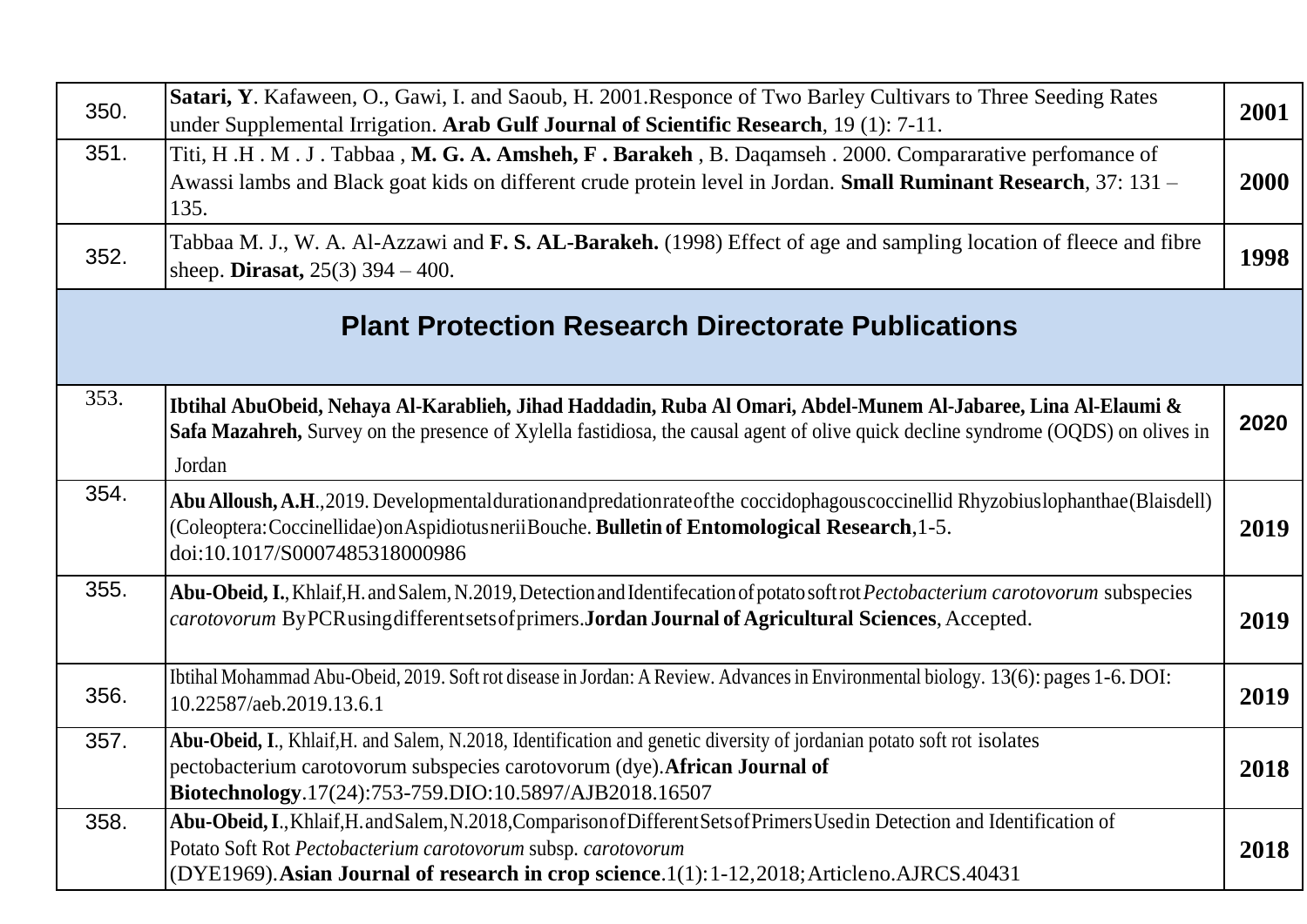| 359. | Asoufi, H., Al-Antary, T., Awwad, A. 2018. Effect of Green Synthesized Magnetite (Fe3O4) Nanoparticles on the Green Peach Aphid Myzus<br>persicae Sulzer (Homoptera: Aphididea) Longevity and Fecundity. Advances in<br><b>Environmental Biology.</b> 12(2):8-10. | 2018 |
|------|-------------------------------------------------------------------------------------------------------------------------------------------------------------------------------------------------------------------------------------------------------------------|------|
| 360. | Asoufi, H., Al-Antary, T., Awwad, A. 2018. Greenrouteforsynthesishematite ( $\alpha$ -Fe2O3) nanoparticles: Toxicity effecton the green peach<br>aphid, Myzus persicae (Sulzer). Environmental Nanotechnology, Monitoring &<br><b>Managemen.</b> , 9: 107-111.    | 2018 |
| 361. | Asoufi, H., Al-Antary, T., Awwad, A. 2018. Biosynthesis and Characterization of Iron Sulfide Nanoparticles and<br>Evaluation their Aphicidal Activity on the Green Peach Aphid. Fresenius Environmental Bulletin. 27(11):7767-7775.                               | 2018 |
| 362. | Asoufi, H., Al-Antary, T., Awwad, A. 2018. Effect of biosynthesized FeS nanoparticles on the GPA longevity and<br>fecundity. Fresenius Environmental Bulletin. 27(11):7817-7821.                                                                                  | 2018 |
| 363. | Avila L., Obeidat W., Earl H., Nu X., Lukens L.2018. Shared and genetically distinct Zea mays transcriptome responses to ongoing and past<br>low temperature exposure. BMC Genomics 19:761.C290                                                                   | 2018 |
| 364. | Hamed Khlaif, Ibtihal Abu-Obeid, and Bilal Werikat.2018, Occurrence of Plant Bacterial Diseases in Jordan. African Journal of<br>Agricultural Research.13(40), 2104-2117, DOI: 10.5897/AJAR2018.13301.                                                            | 2018 |
| 365. | Ibtihal Abu-Obeid, Hamed Khlaif, Nida Salem.2018, Detection and Identification of Potato Soft Rot<br>Pectobacterium carotovorum Subspecies carotovorum by PCR Analysis of 16S rDNA in Jordan. Agricultural Sciences, 2018, 9,546-556.                             | 2018 |
| 366. | I., Salem, T., Al-Antary. 2018, Biochemical tests for the toxicity of some pesticides on the two spotted spider mite Tetatetranychus urticaea<br>Koch (Acari: Tetranchedae) under laboratory conditions. Journal of PSP. 27,<br>7003-7008                         | 2018 |
| 367. | Madanat, H.M. Al-Antary T.M., and Abu Zarga, M.H., 2018, Identification and Isolation of the Insecticidal compounds from Robinia<br>pseudoacacia L. (Fabaceae), Fresenius Environmental Bulletin, 27 (3): 1838-1849.                                              | 2018 |
| 368. | Obeidat W., Avila L., EarlH., LukensL. 2018. Leafspectral reflectance of maizes eedlings and its relationship to cold tolerance. Crop<br>Science 58: 2569-2580.                                                                                                   | 2018 |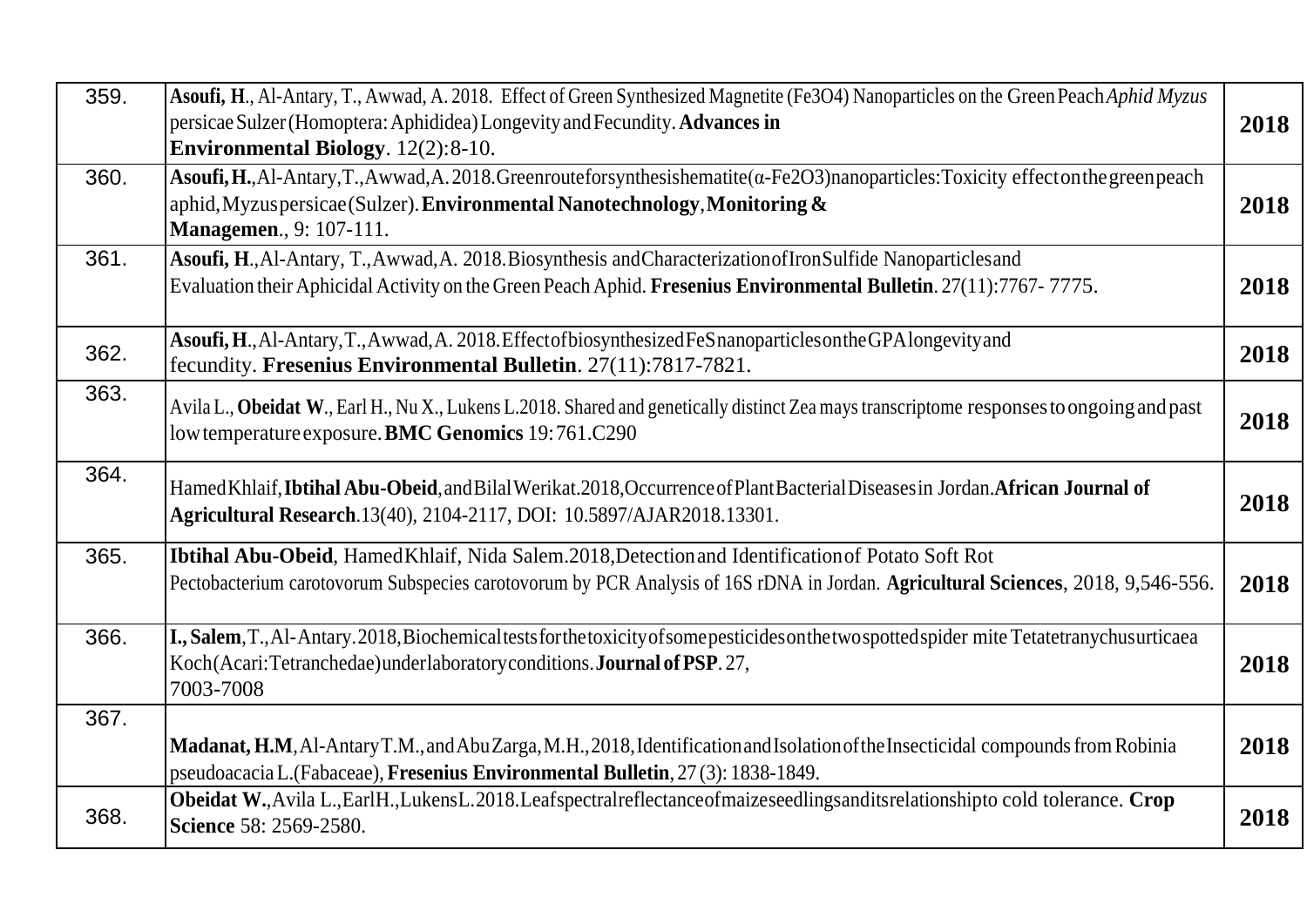| 369. | Abu-Obeid, I., Khlaif, H. and Salem, N. 2017. Detection and identification of bacterial soft rot of potato<br>Pectobacterium carotovorum subsp. carotovorum using specific PCR primers in Jordan. African Journal of<br>Agricultural Research. 12(39):2910-2918.DOI:10.5897/AJAR2017.12620.                                                                                                                   | 2017 |
|------|---------------------------------------------------------------------------------------------------------------------------------------------------------------------------------------------------------------------------------------------------------------------------------------------------------------------------------------------------------------------------------------------------------------|------|
| 370. | Al-abed, A., Qaryouti,M., Naser,Z., Youssef, S., Shalaby, A., Edelstein, M., Freeman, S., Cohen,R., Pivonia,S.,<br>Omary, N.2017, Performance of Grafted Galia and Ananas Melon Types under Different Salinity Concentrations.<br>Cucurbit Genetic Cooperative Report. 39and 40:10-13.                                                                                                                        | 2017 |
| 371. | Madanat, H. M. and Al-Antary, T. M., and Abu Zarga, M.H. 2017, Bioactivity of Six Acetone Plant Extracts Against<br>the Green Peach Aphid Myzus persicae Sulzer (Homoptera: Aphididae), Fresenius Environmental Bulletin,<br>26(5):3340-3349 •                                                                                                                                                                | 2017 |
| 372. | Madanat, H. M. and Al-Antary, T. M., and Abu Zarga, M.H. 2016. Toxicity of Six Plant Extracts Against the Green<br>Peach Aphid Myzus persicae Sulzer (Homoptera: Aphididae), Fresenius Environmental Bulletin, 25(3):706-718.                                                                                                                                                                                 | 2016 |
| 373. | Abu-Shiribi, A. Abu Obeid, I, Naser, Z. Al Banna L. and Mansour, A. , 2015, Pest management of protected pepper<br>under organic farming in the Jordan Valley. Egyption Journal of Agricultural Research, 93(1)(B):471-485.                                                                                                                                                                                   | 2015 |
| 374. | Al-Abed, A., Luma Al-banna. 2015, Response of Barley, Wheat and Oat to the Mediterranean Cereal Cyst Nematode<br>H. latipons. The 5th International Cereal Cyst Nematode Initiative (ICNI) Workshop Proceedings of the fifth<br>international cereal nematode initiative Workshop, 12-15 September 2015, Ankara, Turkey(Full text).                                                                           | 2015 |
| 375. | Akl Awwad, Nida Salem, Wafaa Khrfan, Qusay Ibrahim.2015. FT-IR spectroscopy and X-ray diffraction<br>characterization of biosynthesized silver/silver chloride nanoparticles. Arab Journal of Physical Chemistry. 2(1): 14-<br>19.                                                                                                                                                                            | 2015 |
| 376. | Luma Al-banna, Adel AL Abded, Isam Fattash, Wafa Khrfan, Hamzeh Lafi, Toujan Abu Shweimeh, Dua Mazrawi,<br>Isaaf Abu AL Ragheb. Nematodes of small grain cereals current status and research. Current status of cyst and root<br>lesion nematodes attacking cereals in Jordan. Proceedings of the fifth international cereal nematode initiative<br>Workshop, 12-15 September 2015, Ankara, Turkey(Full text) | 2015 |
| 377. | Nida Salem, Akl Mansour, Amany Abdeens, Salah Araj and Wafaa Khrfan. 2015. First report of tomato chlorosis<br>virus infecting tomato crops in Jordan. Plant Disease. 9: 99.                                                                                                                                                                                                                                  | 2015 |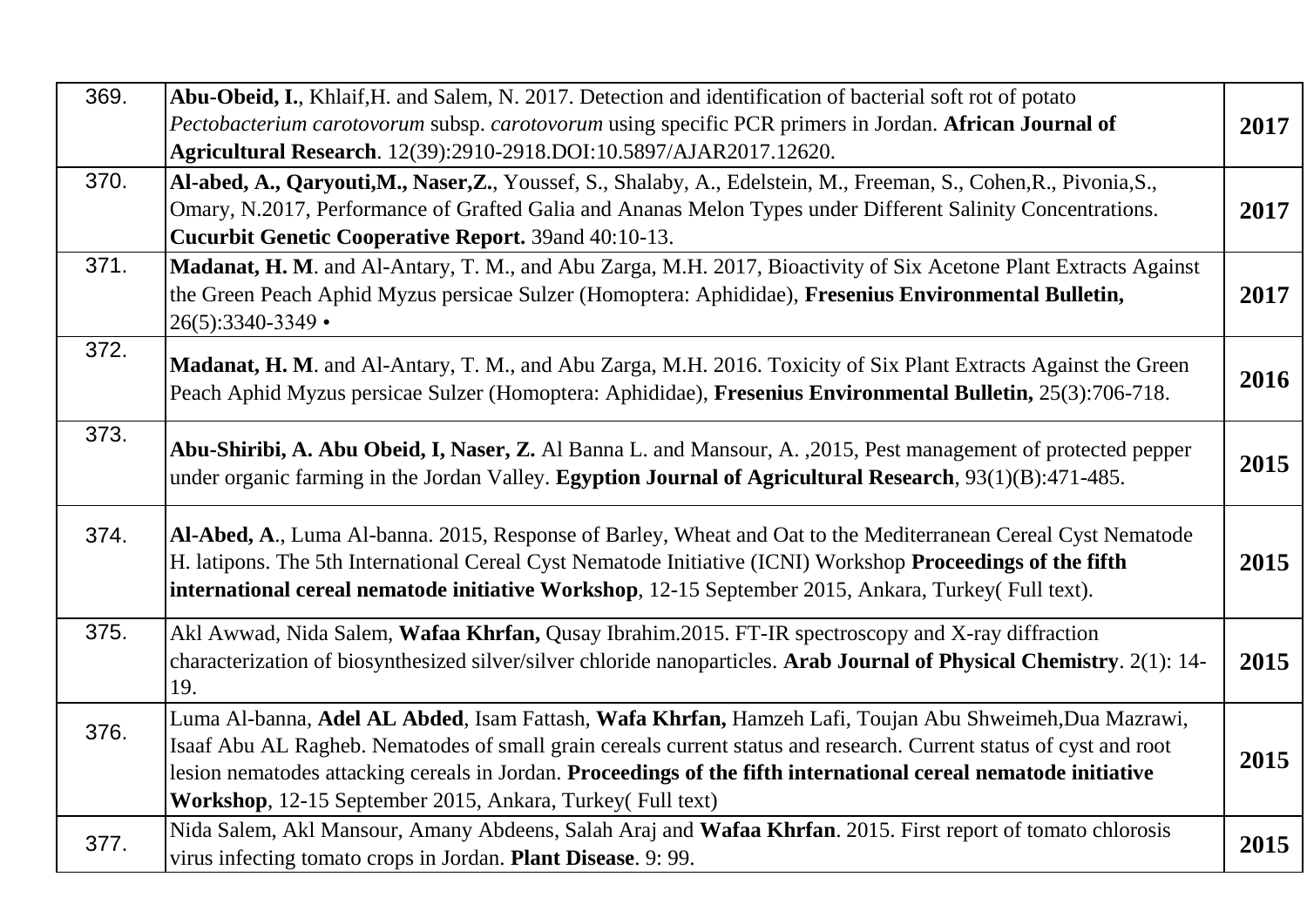| 378. | Ploetz , R., Freeman. S., Konkol, J., Al-Abed, A., Naser , Z., Shalan, K., Brakat, R and Yair , I. 2015. Tropical race 4<br>of Panama disease in the Middle East. Phytoparasitica. 43:283-293.                                                                                                                   | 2015 |
|------|------------------------------------------------------------------------------------------------------------------------------------------------------------------------------------------------------------------------------------------------------------------------------------------------------------------|------|
| 379. | Wafaa Kherfan, Francis Ogbonnaya, Luma Al-Banna. 2015. Response of wheat to a Jordanian isolate of<br>mediterranean cereal cyst nematode (Heterodera latipons). Australasian Plant Pathology. 45(1): 19-28.                                                                                                      | 2015 |
| 380. | Al-Fwaeer, M., Abu-Obaid, I., Al-Zyoud, F., Abo-Alosh, A., and Halaybeh, M. 2014. Population Dynamics of the<br>Hibiscus Mealybug Maconellicoccus hirsutus Green (Hom., Pseudococcidae) and Its Parasitoid on Guava Trees in<br>Madaba - Jordan. International Journal of Agriculture and Forestry .4(3):171-177 | 2014 |
| 381. | Garacia, F. A., Ordonez, N., Konkol, J., Al-Qasem, M., Naser, Z., Abdelwali, M., Salem, N., Waalwijk, C., Ploetz,<br>R.C. 2014. First Report of Tropical Race 4 of Fusarium oxysporium f.sp. cubense outside Southern Asia. Plant<br><b>Disease</b> , 98(5):694.                                                 | 2014 |
| 382. | Wafaa Kherfan, Francis Ogbonnaya, Luma Al-Banna. 2014. Variability in response of Wheat and Aegilops<br>genotypes to mediterranean cereal cysts nematode (Heterodera latipons). Journal of Nematology. 46(2): 187-187.                                                                                           | 2014 |
| 383. | Al-Abed .A, Al-Momany,A., and Al-Banna,L. 2013. Effect of Initial inoculums on the reproduction of Heterodera<br>latipons. Jordan Journal of Agricultural Science. 9(3): 316-342.                                                                                                                                | 2013 |
| 384. | Mashal, M., Obaidat, B. 2013. Field Evaluation of Trichoderma harzianum on Dubas Date Palm Ommatissus Lybicus<br>Berg. Trig., Palm Scale Parlatoria blanchardi and Egg Lace Wings Chrysopa vulgaris Sch Comparing with other<br>Chemicals on Date Palm. Jordan Journal of Agricultural sciences, 4(9): 576-589.  | 2013 |
| 385. | Abdel-Wali, M. Mustafa, T. and Al-Lala, M. 2012. Residual Toxicity of Abamectin, Milbemectin and Chlorfenapyr<br>to Different Populations of the Two Spotted Spider Mite, Tetranychus urticae Koch, (Acari: Tetranychide) on<br>Cucumber in Jordan. World Journal of Agricultural Sciences, 8(2):174-178.        | 2012 |
| 386. | Al-Antary, T. Ala-Lala, M. and Abed-Wali, M. 2012. Response of seven population of the two-spotted spider mite<br>(Tetranychus urticae Koch) for amitraz acaricide on cucumber (cucumis sativus 1.) under plastic houses in Jordan.<br>Advances in <i>Envin. Biology</i> , 6(3):951-954.                         | 2012 |
| 387. | Madanat, H.M., and Al-Antary T.M. 2012. Role of Mating Disruption Pheromones and Lure Traps Supplemented<br>with Spraying Some Insecticides in Management of the codling moth Cydia pomonella (Lepidoptera: Tortricidae) in<br>Jordan. Jordan Journal of Agricultural Sciences. 8(4), 583-595                    | 2012 |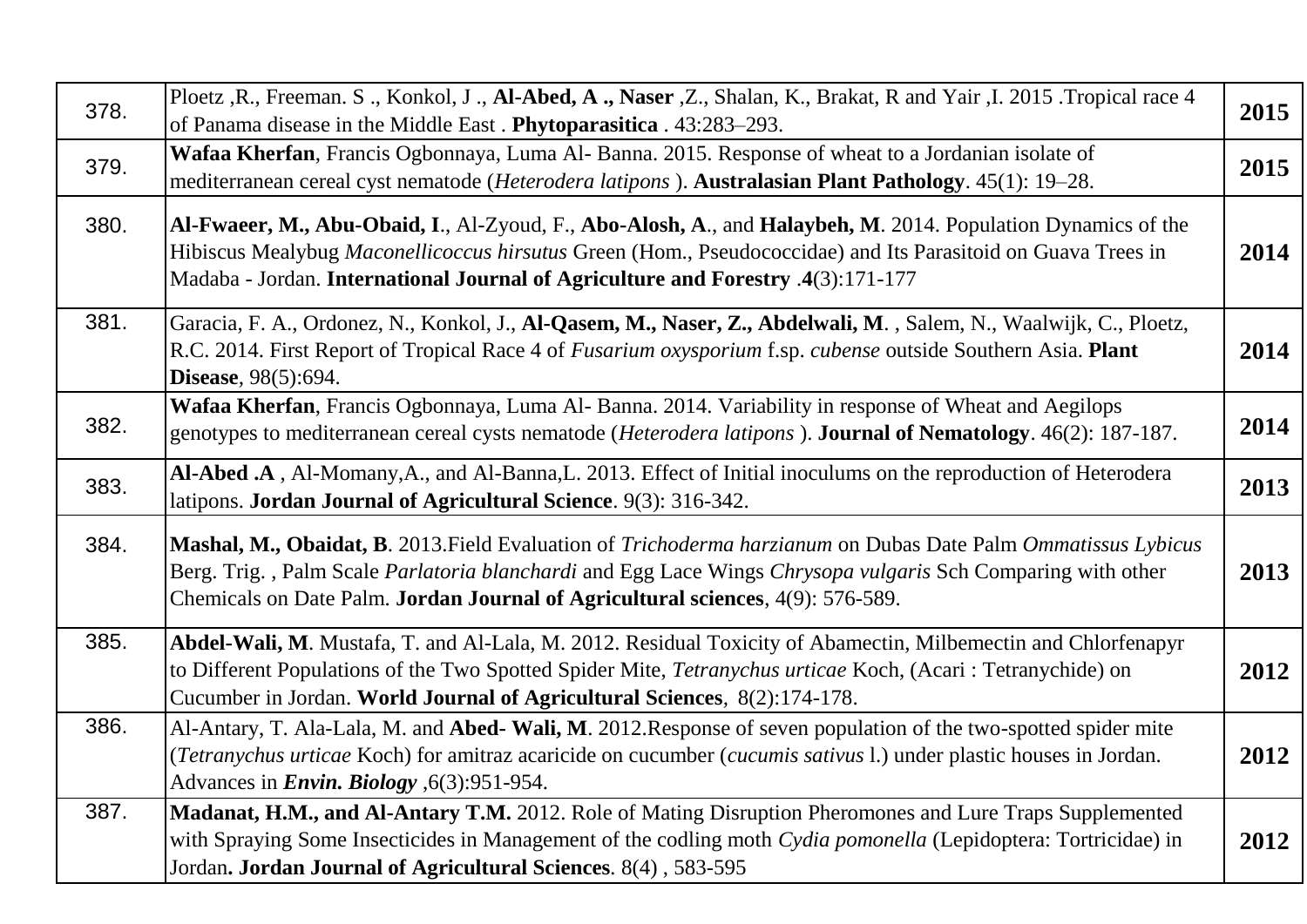| 388. | Madanat, H.M., F.A. Al-Zyoud, A.H. Abdel-Ghani, and N.F. Majali. 2012. Sources of tolerance in wheat and<br>barley against the cereal leafminer Syringopais temperatella Led. (Lep., Scythrididae) under semi-arid climate of south<br>Jordan. Jordan Journal of Agricultural Sciences. 8(3):367-379.                             | 2012 |
|------|-----------------------------------------------------------------------------------------------------------------------------------------------------------------------------------------------------------------------------------------------------------------------------------------------------------------------------------|------|
| 389. | Mashal, M. Obaidat, B. 2012. Evaluating the effect of some biotic insecticides on palm Dubas (Ommatissus lybicus<br>Bergevin.): Trpiduchidae: Homomptera) and eggs of lace wings (Chrysopa vulgaris Schn, Chrysopidae: Neuroptera)<br>numbers. Jordan journal of Agri. Sciences, 8 (4): 684-691.                                  | 2012 |
| 390. | Mazen Ateyyat, Marwan Abdel-Wali, and Tawfiq Al-Antary. 2012. Toxicity of five medicinal plant oils to woolly<br>apple aphid, Eriosoma lanigerum (Homoptera: Aphididae). Australian Journal of Basic and Applied Sciences,<br>$6(9):66-72.$                                                                                       | 2012 |
| 391. | Qaryouti, M., Najdawi, A., Al-Abed, A. 2012, Regional Studies of Pathogens Development on Stored Tomato<br>Cultivars in the Middle East. Acta Hort. 934, ISHS: 363-370.                                                                                                                                                           | 2012 |
| 392. | Tawfiq M. Al-Antary, Mohammad R. Al-lala, Marwan I Abdelwali. 2012. Evaluation of Resistance in Seven<br>Populations of the Two-Spotted Spider Mite (Tetranchus urticae Kosh) for Abamevtin on Cucumber Under Plastic<br>Houses Conditions in Jordan. Dirasat, Agricultural Science, 39(1): 51-57.                                | 2012 |
| 393. | Al-Fawaeer, M.S. Eftayeh, M. A, Mustafa T. Al-Antarry and Migdadi H. M. 2011. Polymorphism Among and Within<br>Populations of Ceratitis capitata Wiedemann (Diptera: Tephritidae) in the Jordan Valley and Southern Syria. Jordan<br>Journal of Agricultural Sciences, Volume 7(1):51-64.                                         | 2011 |
| 394. | Al-Abed, A., Naser. Z., and Mustafa., D. 2011. Field Application of Brassicaceous Ammendments for the control of<br>root Knot Nematode (Meloidogyne incognita) on Cucumber. Jordan Journal of Agricultural Science. 7(1): 76-82.                                                                                                  | 2011 |
| 395. | Ateyayat, M. Abed- Wali, Mand and Asoufi, H. . 2011. Rearing and release of <i>Aphelinus mali</i> (hald) (Hymenoptera:<br>Aphelinidae), the Sole parasitoid of wooly apple aphid <i>Eriosoma lanigerum</i> (hausmann)(homoptera: Eriosoatidae) on<br>apple orchards in Ash-Shoubak. Academic journal of entomology, 4(3):108-113. | 2011 |
| 396. | Al-Abed, A., Al-Momany, A., and Al-Banna, L. 2009. Epidemiological Studies on the Mediterranean cereal cyst<br>nematode Heterodera latipons, attacking barley in Jordan. In Cereal cyst nematodes: status, research and outlook.<br>P: 183-188.                                                                                   | 2009 |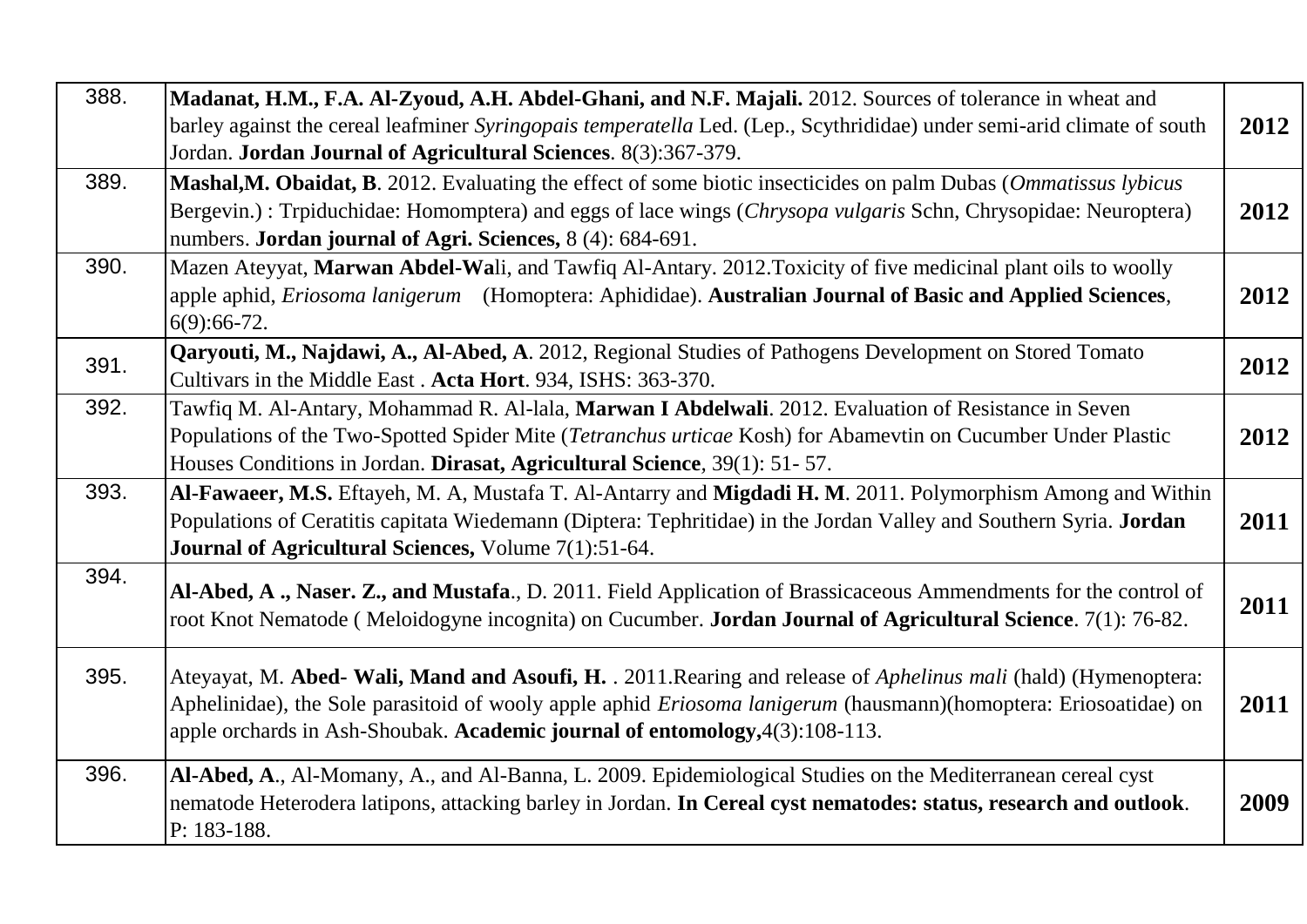| 397. | Muna salem Al-Fawaeer, Mohammad Adel Eftayeh, Tawfiq Mustafa Al-Antarry.2008. Susceptibility of some citrus<br>cultivars for Ceratitis capitata Wiedemann (Diptera: Tephritidae) in Central Jordan valley. Damascus journal of<br><b>Agricultural Science, 24(2).</b>                                                                                                 | 2008 |
|------|-----------------------------------------------------------------------------------------------------------------------------------------------------------------------------------------------------------------------------------------------------------------------------------------------------------------------------------------------------------------------|------|
| 398. | Muna salem Al-Fawaeer, Mohammad Adel Eftayeh, Tawfiq Mustafa Al-Antarry. 2008. Field evaluation of certain<br>attractants of Mediterranean fruitfly Ceratitis capitata Wiedemann (Diptera: Tephritidae) in Central Jordan valley.<br>Damascus journal of Agricultural Science, 24(2).                                                                                 | 2008 |
| 399. | Abdel-Wali, M. M. Bahdousheh, A. Al-Awamleh, A. Shaderma, S. Arabyat, K. Ananbieh, M. Ayasreh, A. Frehat, N.<br>Romiah, Y. Alawneh, N. Abu-Nab, A. Gharaybeh, S. Qbielat and M. Edwan. 2007. Determining Pesticides<br>Waiting Periods and Residues on Vegetables under Jordan Valley conditions. Acta Horticulturae ,741: 87-107.                                    | 2007 |
| 400. | Abdel- Wali, M. Mustafa, T. and Al-mazra'awi, M. 2007. Toxicity of Selected Insecticides to Green Peach Aphid, Myzus<br>persicae (Hom.: Aphididae) and its Parasitoid, Aphidius matricariae (Hym.: Aphidiidae). American-Eurasian<br><b>J.Agric. &amp; Environ. Sci.</b> , 2(5):498-503.                                                                              | 2007 |
| 401. | Asoufi. H. Hameed, K.M and A.Mahasneh. The Cellulase and Pectinase Activities Associated with the Virulence of<br>Indigenouse Sclerotinia sclerotiorum Isolates in Jordan Valley. Plant Pathology Journal., 23 (4): 233-238.                                                                                                                                          | 2007 |
| 402. | Muna Mashal, Basil Abeidate and Nasir Romea . 2007. Effect of Muslin Bagging Technique on the Control of<br>Greater Date Moth Arenipses sebella (Hamps.) Lepidoptera : Pyralidae and Lesser Date Moth Batrrachedra<br>amydraula (Meyr)Lepidoptera : Mumphida on Date Palm Phoenix dactylifera l. in Jordan. Jordan Journal of<br>Agricultural Sciences, 3(4):504-514. | 2007 |
| 403. | Abdel Wali, M., T. Mustafa. 2006. Response of <i>Aphidius matricariae</i> Haliday (Hym.: Aphidiidae) from mummified<br>Myzus persicae Sulzer (Hom.: Aphididae) to short term cold storage. International Pest Control, 48(5): 262-265.                                                                                                                                | 2006 |
| 404. | Osofee, H., Hameed k.h.and Mahasneh, A. 2005. Relatedness among indigenous members of Sclerotinia sclerotiorum<br>by mycelial compatibility and RAPB analysis in the Jordan Valley. Plant Pathol .J., 21(2):106-110.                                                                                                                                                  | 2005 |
| 405. | Al- Abed, Adel., 2004. Heterodera latipons on barley in Jordan. Phytopathol. Mediterr., 43: 311-317.                                                                                                                                                                                                                                                                  | 2004 |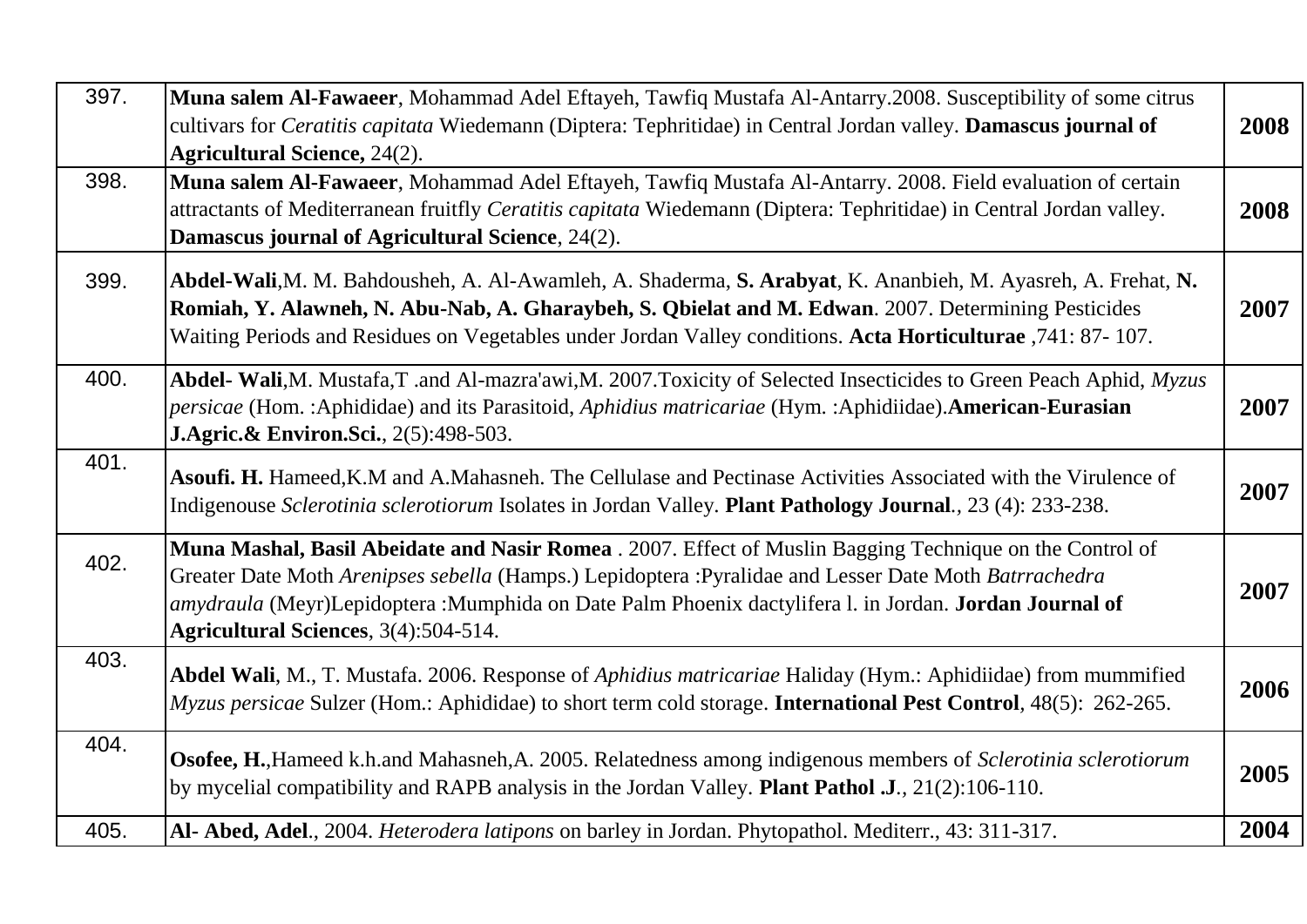| 406. | <b>Obeidat, W</b> and Akkawi, M. 2002. Bionomics and control of Pomegranate butterfly Virachola (Deudorix) Livia<br>(Klug) (Lepidoptera: Lycaenidae) in northern Jordan. Dirasat Journal, 29: 1-12.                                                                                                                                                      | 2002 |
|------|----------------------------------------------------------------------------------------------------------------------------------------------------------------------------------------------------------------------------------------------------------------------------------------------------------------------------------------------------------|------|
| 407. | Abu-Obeid, I, Al-Momany, A, Mustafa, T. 2000. Temperature and media effects on Growth Rate of V.lecanii. Mu'tah<br>Lil-Buhuth wad-Dirasat, $15(2):75-86$ .                                                                                                                                                                                               | 2000 |
| 408. | Tawfiq. M.Mustafa, Muna Salem Turaikhim.2000. Response of some onion varieties to <i>thrips tabaci</i> Lindeman<br>(Thysanoptera: Thripidae) in Jordan valley. Mu'tah Lil-Buhuth wad-Dirasat 15(2): 9-22.                                                                                                                                                | 2000 |
| 409. | JR. Qasem., A, Al-bed., and HA, Abu-Blan. 1995. Antifungal activity of calmmy inula (Inula viscosa) on<br>Helminthosporium sativum and Fusarium oxysporum f. Sp. Lycopersici . Phytopathol. Mediterran, 34(1): 7-14.                                                                                                                                     | 1995 |
| 410. | A.S. Al-Abed, J.R. Qasem and H.A. Abu-Blan.1993. Antifungal effects of some common wild plant species on certain<br>plant pathogenic fungi. Dirasat (Pure and Applied Sciences), 20 B (3): 149-157.                                                                                                                                                      | 1993 |
|      | <b>Water and Soil and Research Directorate Publications</b>                                                                                                                                                                                                                                                                                              |      |
|      | 411. Asad Mohammad FathiAlKhader, Effect of Nitrogen Fertigation on Nutrients Content and Uptake of Watermelon<br>(Citrulluslanatus) under Drip Irrigation System, Journal of Research in Agriculture and Animal Science Volume 8 ~ Issue 3<br>(2021) pp: 16-24 ISSN(Online) : 2321-9459                                                                 | 2021 |
| 412. | Ola Al-Qawasmi, Feasibility of rainwater harvesting from residential rooftops in Jordan, Applied Water Science (2021)<br>11:30 https://doi.org/10.1007/s13201-021-01365-w                                                                                                                                                                                | 2021 |
|      | 413. Hisham ABO-AHMEDEH1, Amer MHASNEH1, Hamzeh RAWASHDEH2 <sup>*</sup> Using Soil and Foliar Applications of<br>some Fertilizers to Improve the Yield and Quality Parameters of Table Grapes (Vitis vinifera L.) Bulletin UASVM series<br>Agriculture 77(1) / 2020 Print ISSN 1843-5246; Electronic ISSN 1843-5386 DOI:10.15835/buasvmcn-agr: 2019.0016 | 2020 |
|      | 414. M. M. Al-a'qarbeh, M. W. Shammout and A. M. Awwad. Nano platelets kaolinite for the adsorption of toxic metal ions<br>in the environment. Chemistry International 6(2) (2020) 49-55. https://doi.org/10.5281/zenodo.3361011                                                                                                                         | 2020 |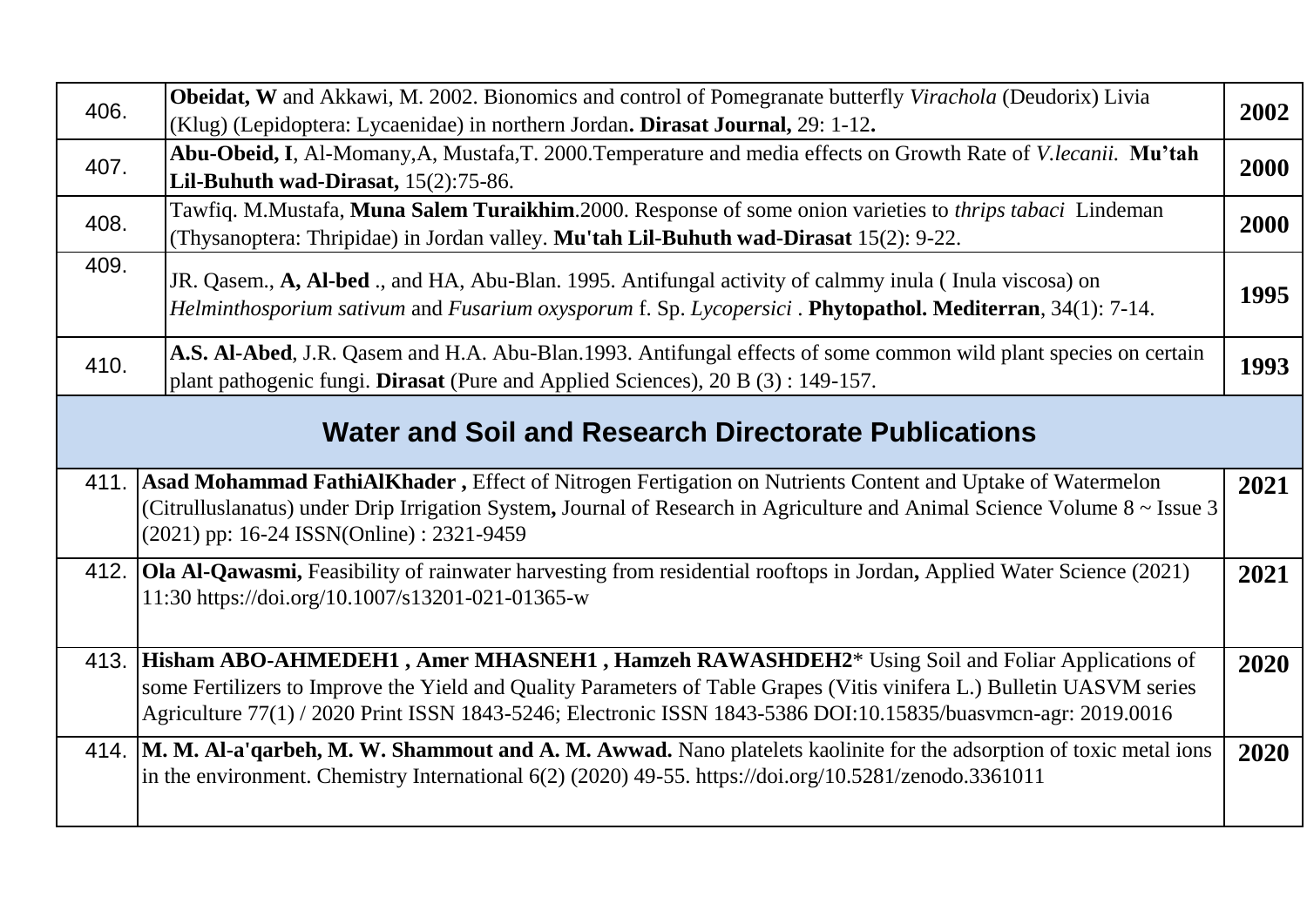|      | 415. A. M. Awwad, M. W. Amer and M. M. Al-aqarbeh. TiO2-kaolinite nanocomposite prepared from the Jordanian Kaolin<br>clay: Adsorption and thermodynamics of $Pb(II)$ and $Cd(II)$ ions in aqueous solution. Chemistry International 6(4) (2020)<br>168-178. https://doi.org/10.5281/zenodo.3597558                                            | 2020 |
|------|------------------------------------------------------------------------------------------------------------------------------------------------------------------------------------------------------------------------------------------------------------------------------------------------------------------------------------------------|------|
|      | 416. : A. M. Awwad, N. M. Salem, M. M. Agarbeh and F. M. Abdulaziz. Green synthesis, characterization of silver sulfide<br>nanoparticles and antibacterial activity evaluation. Chemistry International 6(1) (2020) 42-48.<br>https://doi.org/10.5281/zenodo.3243157                                                                           | 2020 |
| 417. | Marwa Alaqarbeh1, Fawwaz I. Khalili1 · Olfa Kanoun, Manganese ferrite (MnFe2O4) as potential nanosorbent<br>for adsorption of uranium(VI) and thorium(IV), Journal of Radioanalytical and Nuclear Chemistry<br>https://doi.org/10.1007/s10967-019-06953-4                                                                                      | 2019 |
|      | 418. AIKhader, Asad, M.F., Qaryouti, M.M., Okasheh, T.M. 2019 Effect of nitrogen on yield, quality and irrigation water use efficiency of drip<br>fertigated grafted watermelon (Citrullus lanatus) grown on a calcareous Soil.<br><b>Journal of Plant Nutrition DOI:10.1080/01904167.2019.1568464</b>                                         | 2019 |
| 419. | Bani Hani M.N., Al-Ramamneh E.Al., HaddadM.A.Al-Tawaha A.R. and Y.Al-Satari. 2019. The Impactof Cattle Manure on the Content<br>of Major Minerals and Nitrogen Uptake from N15 Isotope-Labeled Ammonium Sulphate Fertilizer in Maiz (Zea Mays L.) Plants. Pakistan<br><b>Journal of Botany.</b> 1(11) DOI:10.30848/PJB2019-1(11).              | 2019 |
| 420. | HaddadM.A.,Al-DalainS.,Al-TabbalJ.A., Bani-Hani N.M.,JaradatD.M.M.,ObeidatM.andAl-Ramamneh E. 2019,InVitroAntioxidant<br>Activity, Macronutrients and Heavy Metal Anlysis of Maize (ZeaMaysL.) Leaves Grown at Different Levels of Cattle Amended Soil in<br>Jordan Valley. Pakistan Journal of Botany 51(3):1-8. DOI: 10.30848/PJB2019-3(12). | 2019 |
| 421. | Bani Hani M. N. 2018. Challenges and opportunities for cropproduction under dry and saline environments in ARASI. Section 3 Jordan. 2018.<br>PreparedbytheJointFAO/IAEAdivisionofNuclearTechniquesinFoodand Agricultura; Asia and the Pacific Section, Departement of<br>Technical Cooperation.                                                | 2018 |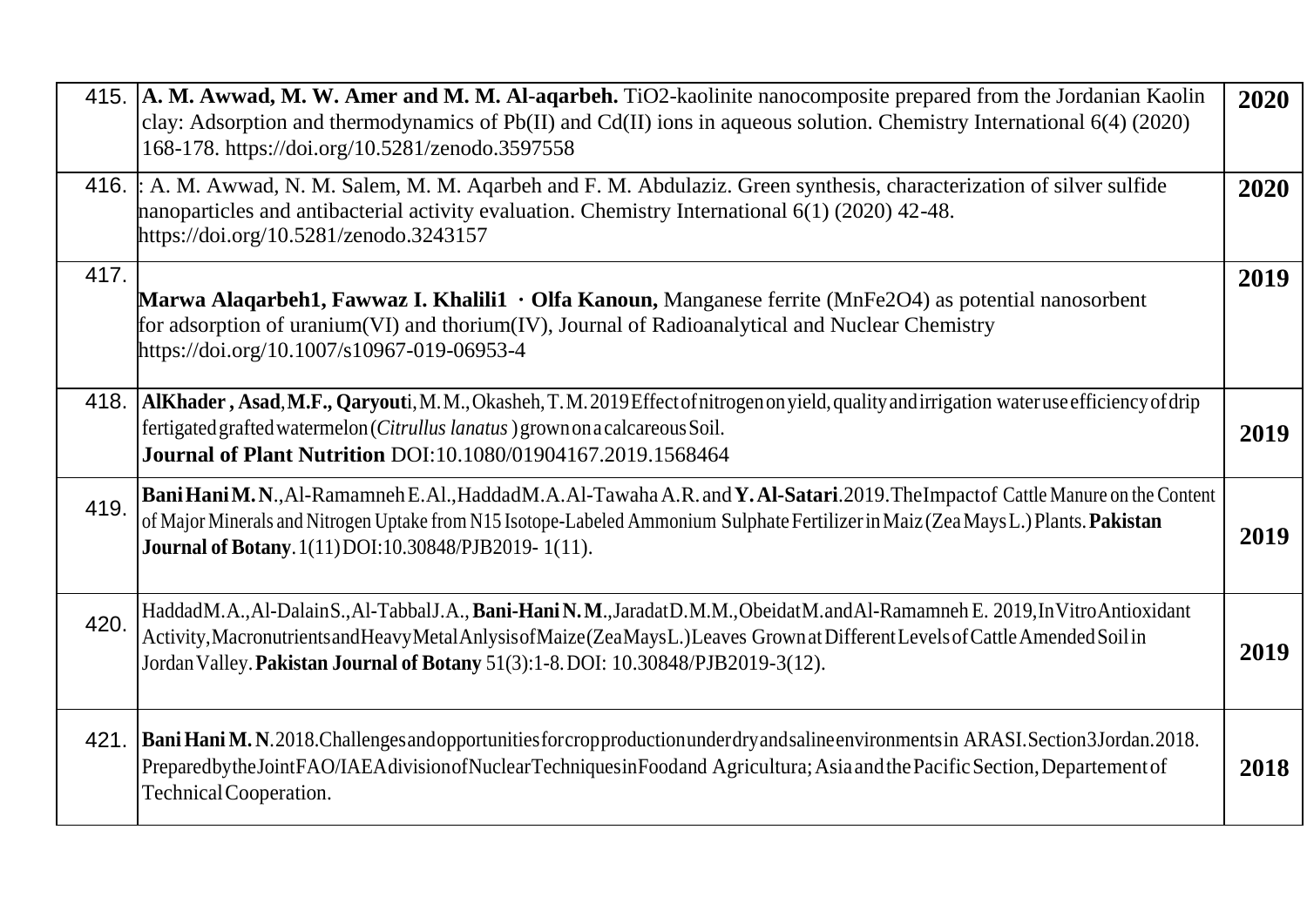|      | 422. Bani Hani M. N., Al Tabal J., Haddad M. A., Aldal'in H. K., Al-Fraihat A. H., Alhrout H. H., Hasan H. S. and F.M. Aldabbas. 2018. The Effect of<br>PlantDensity on the Water Use Efficiency and Quality of Potato (Solanum tuberosum L.Cv. Spunta) in the Jordan Valley. Journal of<br>Agricultural Science. Vol. 10(12):203-214.                  | 2018 |
|------|---------------------------------------------------------------------------------------------------------------------------------------------------------------------------------------------------------------------------------------------------------------------------------------------------------------------------------------------------------|------|
|      | 423. Bani Hani M.N., HaddadM.A., AlTabalJ., Al-FraihatA.H., Al-QudahM., Al-DalainS.Y.A. and M.A.Al-Tarawneh. 2018. Optimum<br>irrigationregimetomaximizetheyield, wateruseefficiency and quality of potato (Solanum tuberosum L. Cv. Spunta). Research on Crops<br><b>Journal</b> . Vol ol 19(2): 237-244.                                              | 2018 |
| 424. | Al-GhzawiA.LA., Bani Khalaf Y., Al-AjlouniZ.I.AL-QuraanN.A., Musallam I. and Bani HaniN.2018. The Effect of Supplemental<br>Irrigation on Canopy Temperature Depression, Chlorophyll Content, and Water Use Efficiency in Three Wheat (Triticum aestivum L. and T.<br>durum Desf.) Varieties Grown in Dry Regions of Jordan. Agriculture, 8 (67): 1-23. | 2018 |
|      | 425. AukourF.J., Bani Hani N., Al-KofahiS.D, and Abu SmeirSh. 2018. The Effects of Biosolid Application on Water- Use Efficiency and the Growth<br>BehaviorofSesbaniasesban(L.)MerrinAridMediterraneanEnvironments.<br>Jordan Journal of Earth and Environmental Sciences. Vol 9 (3): 134-138. ISSN 1995-6681                                           | 2018 |
| 426. | Naoum, S., Albalawneh, A., Ayoub S., Diab, M., Amayreh, I., Ammoush, M., Kawaleet, B. and Daoud. L. 2018.<br>Productivity of water, growth and yield of olive trees under deficit irrigation. Acta Horticulturae, 1199: 261-266.                                                                                                                        | 2018 |
|      | 427. AL-Ghawanmeh Kh.M., Bani Hani N., AL-Hamouri A., and .N.S. Karam. 2017. Effect of irrigation with nutrient solutions mixed with treated<br>wastewateron Asiatic lily 'Brunello' grown in a closed soilless culture. Acta agriculturae Slovenica, 109(1): 29 - 42.                                                                                  | 2017 |
| 428. | AlhroutH.H., Bani-Hani N., Haddad M.A., Al-Tabbal J.A.S., Aldal'in H.Kh. and M.M. Alkharabsheh. 2017. Morphological, Yieldand Yield<br>Components of Maize (Zea Mays L.) Grown in Cattle Manure Amended Soil in the<br>Jordan Valley. Journal of Agronomy. 16(4):174-179.                                                                               | 2017 |
| 429. | Bani Hani M.N., HaddadM.A., and A.Shadideh.2017. MultipleLinear Regression (MLR) Modelfor Prediction Potential<br>Evapotranspiration (ET0). Assiut University Bulletin for Enviromental Research. 20(2):11-20.                                                                                                                                          | 2017 |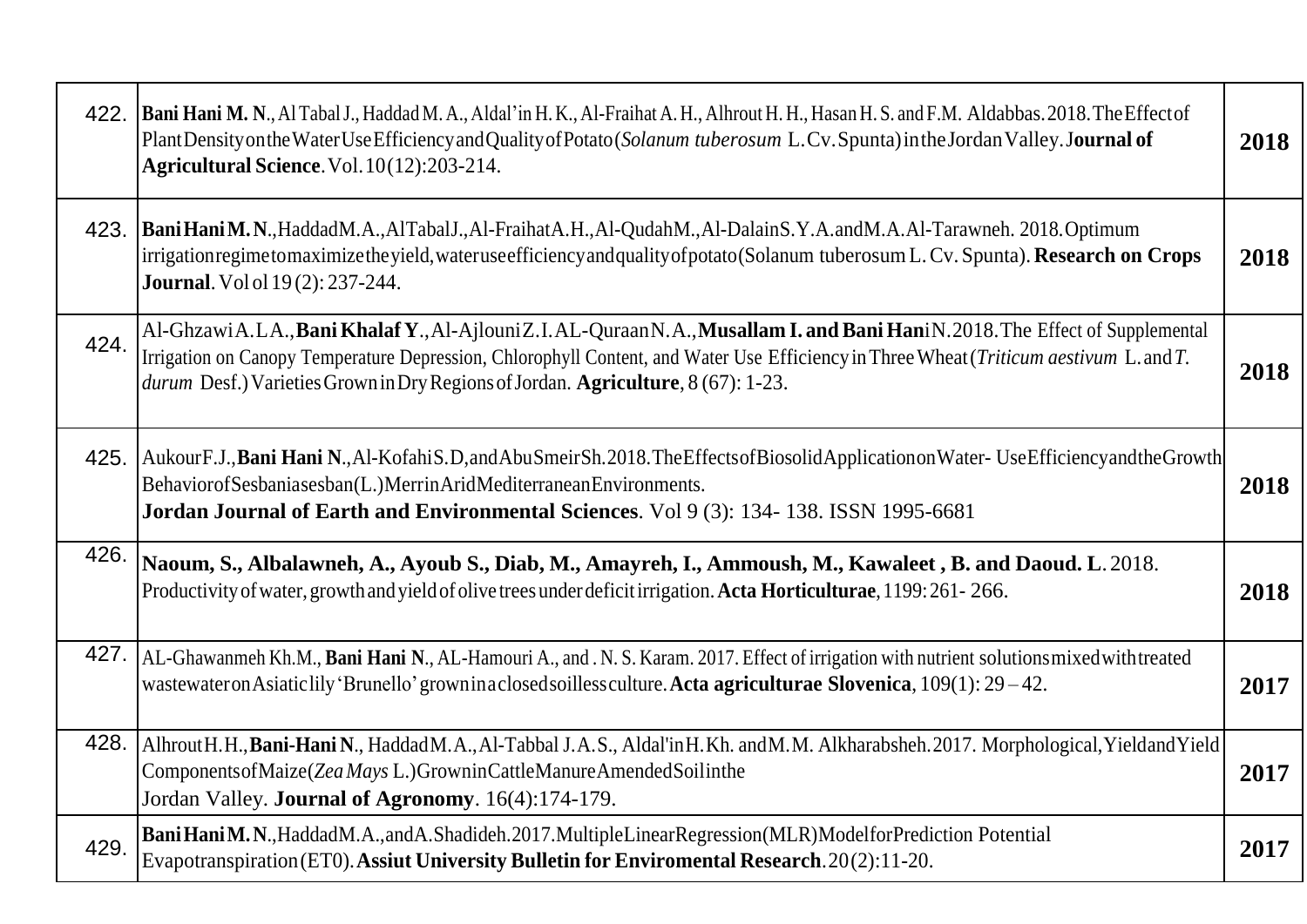| 430. | PerakisC., KyriakarakosG., Bani Hani N., HammadS., DamasiotisM. 2017. Investigation of solar powered drip<br>irrigation: The case study of Jordan Valley. Res. Agr. Eng. 63(4): 168–171                                                                                             | 2017 |
|------|-------------------------------------------------------------------------------------------------------------------------------------------------------------------------------------------------------------------------------------------------------------------------------------|------|
|      | 431. AbeerAlbalawneh, Tsun-Kuo Chang, SamiaAkroush. 2016. Reuse of Treated Greywater for Home Garden Irrigation:<br>Understanding User Experiences 處理後之灰水用於家庭農園灌溉: 使用者經驗之探究. Taiwan Water Conservancy<br>$03/2016$ ; $64(1)$ :1-11.                                                 | 2016 |
| 432. | AbeerAlbalawneh, Tsun-Kuo Chang, Chi-Su Chou, SireenNaoum. 2016. Efficiency of a Horizontal Sub-Surface Flow<br>Constructed Wetland Treatment System in an Arid Area. Water 02/2016; 8(2):51. DOI:10.3390/w8020051                                                                  | 2016 |
| 433. | <b>Rawashdeh H., Sala F. 2016.</b> The effect of iron and boron foliar fertilization on yield and yield components of wheat.<br>Romanian Agricultural Research, vol., 33.                                                                                                           | 2016 |
| 434. | Yaser M. Mhawish, Muna Saba. 32016 Impact of Population Growth on Land Use Changes in Wadi Ziqlab of Jordan<br>between 1952 And 2008. International Journal of Applied Sociology. 6(1): 7-14. DOI:10.5923/j.ijas.20160601.02                                                        | 2016 |
|      | 435. AbeerAlbalawneh, Tsun-Kuo Chang, Chun-Wei Huang, SafaMazahreh. 2015. Using Landscape Metrics Analysis and<br>Analytic Hierarchy Process to Assess Water Harvesting Potential Sites in Jordan. Environments 09/2015; 2(3):415-<br>434. DOI:10.3390/environments2030415          | 2015 |
| 436. | AbeerAlbalawneh and Tsun-Kuo Chang.2015. Review of the Greywaterand Proposed Greywater Recycling Scheme for<br>Agricultural Irrigation Reuses. International Journal of Research - granthaalayah, 3(12):16-35.                                                                      | 2015 |
| 437. | AbeerAlbalawneh, Tsun-Kuo Chang, Chi-Su Chou. 2015. Impacts on soil quality from long-term irrigation with<br>treated greywater. Paddy and Water Environment, DOI:10.1007/s10333-015-0499-6                                                                                         | 2015 |
| 438. | AlKhader, A. M.F. and A. R., Azmi. 2015. The Impact of Phosphorus Fertilizers on Nutrients Content and Uptake in<br>Lettuce (Lactuca sativa L.) and on Selected Chemical Properties of a Calcareous Soil, Jordan Journal of Agricultural<br>Sciences, Vol. 11 (4):1021-1035.        | 2015 |
| 439. | AlKhader AMF .2015. The Impact of Phosphorus Fertilizers on Heavy Metals Content of Soils and Vegetables<br>Grown on Selected Farms in Jordan. Agrotechnol 5: 137. doi:10.4172/2168-9881.1000137.                                                                                   | 2015 |
|      | 440. [Al-Zu'bi, Y., Ammari, T. G., Al-Balawneh, A., Al-Dabbas, M., Ta'any, R., and Abu-Harb, R. 2015. Ablution greywater<br>treatment with the modified re-circulated vertical flow bioreactor for landscape irrigation. Desalination and<br><b>Water Treatment</b> , 54(1), 59-68. | 2015 |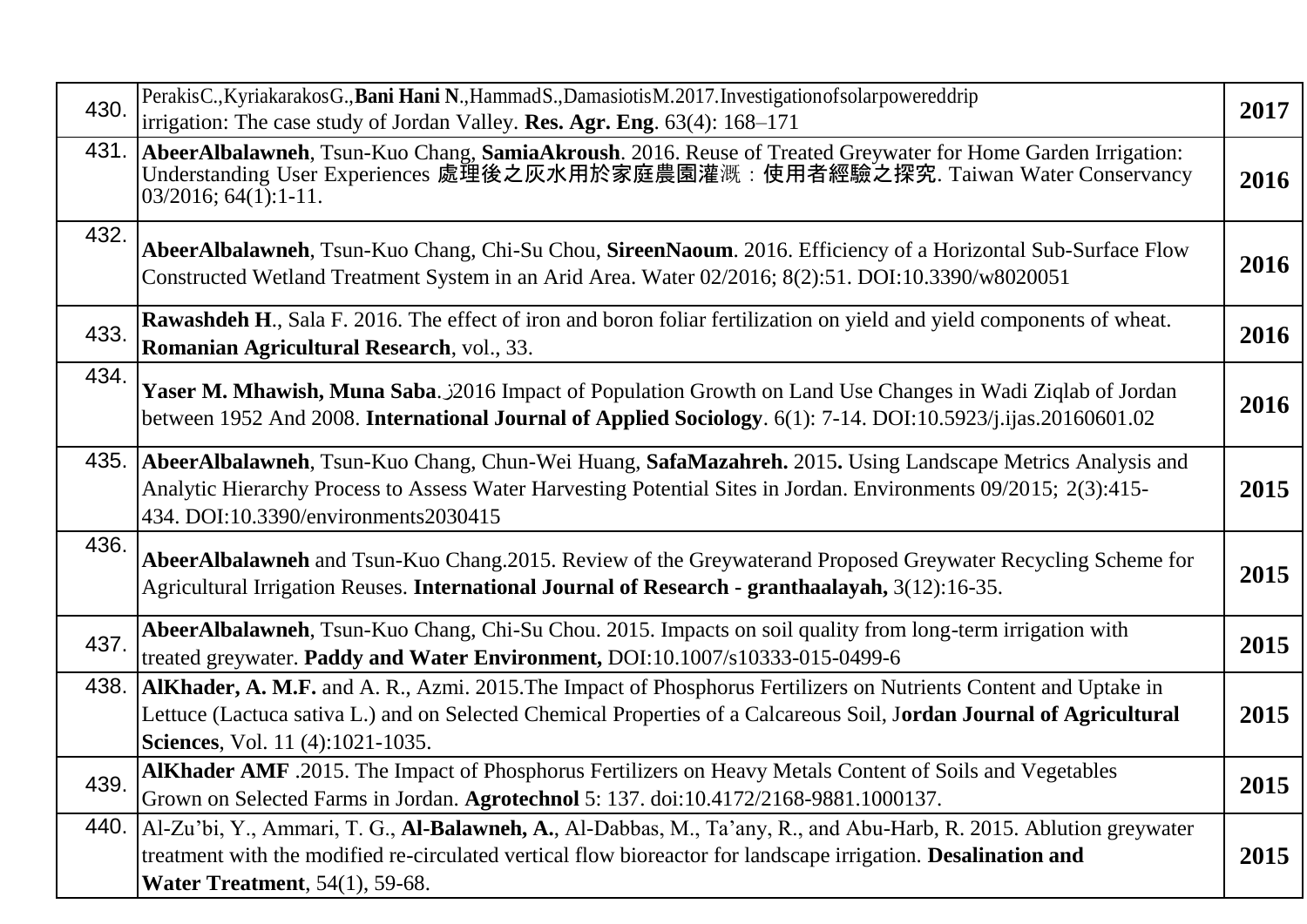| 441. | Boldea M., Sala F., Rawashdeh, H., Lucian D. 2015. Evaluation of agricultural yield in relation to the doses of<br>mineral fertilizers. Journal of Central European Agriculture, 16(2):149-161. DOI: 10.5513/JCEA01/16.2.1603                                                                             | 2015 |
|------|-----------------------------------------------------------------------------------------------------------------------------------------------------------------------------------------------------------------------------------------------------------------------------------------------------------|------|
| 442. | Hamzeh R., Sala F. 2015. A Review: Foliar application with iron as a vital factor of wheat crop growth, yield quantity and<br>quality. International Journal of Agricultural Policy and Research. 3(9): 368-376. DOI:10.15739/IJAPR.062.                                                                  | 2015 |
| 443. | Rawashdeh H., Sala F. 2015. Effect of some micronutrients on growth and yield of wheat and its leaves and grain<br>content of iron and boron. Bulletin USAMV series Agriculture. 72(2): 504-508.                                                                                                          | 2015 |
| 444. | Sala F., Rawashdeh H., Boldea M. 2015. Differentiated contribution of minerals through Soil and foliar fertilization to<br>the winter wheat yield. American Journal of Experimental Agriculture. 6(3): 158-167. DOI: 10.9734/AJEA/2015/14354                                                              | 2015 |
| 445. | Sala F., Rawashdeh, H., Boldea M. 2015. Biofortification and shoot: root ratio in wheat seedlings under the influence<br>of certain mineral elements. AgroLife Scientific Journal. 4(2): 106-113.                                                                                                         | 2015 |
| 446. | Sala F., Boldea M., Rawashdeh H., Nemet I. 2015. Mathematical model for determining the optimal doses of mineral<br>fertilizers for wheat crops. Pakistan Journal of Agricultural Sciences. 52(3), 609-617.                                                                                               | 2015 |
| 447. | Abu-Sharar, T.M., Bani Hani, N. and Al-Khader, S. 2014. Boron adsorption-desorption characteristics of irrigated<br>soils in the Jordan Valley. Geoderma Regional. 2(3): 50-59.                                                                                                                           | 2014 |
| 448. | AlKhader, A. M.F. and A. R., Azmi. 2014. Effects of phosphorous fertilizer type and rate on plant growth and heavy<br>metals content in lettuce (Lactuca sativa L.) grown on calcareous soil. Jordan Journal of Agricultural Sciences, 10<br>$(4):796-810.$                                               | 2014 |
| 449. | Rawashdeh H., Sala F. 2014. Influence of iron foliar fertilization on some growth and physiological parameters of<br>wheat at two growth stages. Scientific Papers. Series A. Agronomy. 57, 306-309.                                                                                                      | 2014 |
| 450. | <b>Rawashdeh H.</b> , Florin S. 2014. The effect of boron foliar fertilizer on some morphological parameters of wheat at<br>different growth stages. Review on Agriculture and Rural Development. 3(1): 27-32.                                                                                            | 2014 |
| 451. | Rawashdeh H., Sala F. 2014. Foliar Application of Boron on Some Yield Components and Grain Yield of Wheat.<br>Academic Research Journal of Agricultural Science and Research. 2(7): 97-101.                                                                                                               | 2014 |
| 452. | Tarek G. Ammari, Yasin Al-Zu'bi, Abeer Al-Balawneh, RaghebTahhan, Muhamad Al-Dabbas, Rakad A. Ta'any, Raihan<br>Abu-Harb: An evaluation of the re-circulated vertical flow bioreactor to recycle rural greywater for irrigation<br>under arid Mediterranean bioclimate. Ecological Engineering, 70:16-24. | 2014 |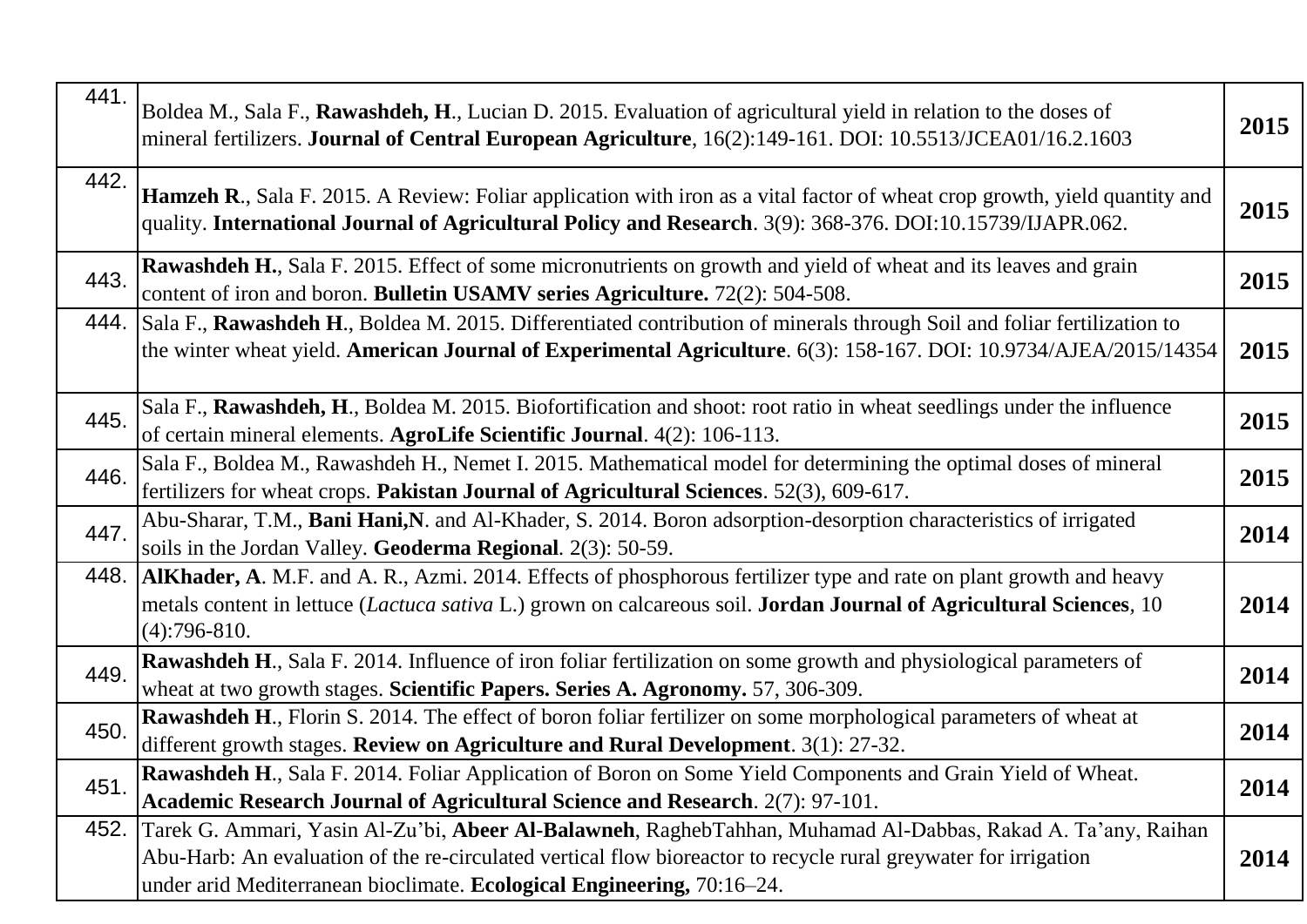|      | 453. AlKhader, A. M.F., A. R., Azmi and R., Munir. 2013. The effect of phosphorous fertilizers on the growth and quality of<br>lettuce (Lactuca sativa L.) under greenhouse and field conditions. Journal of Food, Agriculture & Environment,<br>$11(2):777-783.$                                      | 2013 |
|------|--------------------------------------------------------------------------------------------------------------------------------------------------------------------------------------------------------------------------------------------------------------------------------------------------------|------|
| 454. | AlKhader and Abu Rayyan. 2013. Improving Water Use Efficiency of Lettuce (Lactuca sativa L.) Using Phosphorous<br>Fertilizers. SpringerPlus 2:563.                                                                                                                                                     | 2013 |
| 455. | Boufaroua, Mohammed, AbeerAlbalawneh, and TheibOweis. 2013. Assessing the efficiency of grey-water reuse at<br>household level and its suitability for sustainable rural and human development. British Journal of Applied Science<br>and Technology 3.4: 962                                          | 2013 |
|      | 456. M. Minwer Alkharabsheha, T.K. Alexandridisa, G. Bilasb, N. Misopolinosb and N. Silleosa. 2013. Impact of land<br>cover change on soil erosion hazard in northern Jordan using remote sensing and GIS, Procedia Environmental Sciences,<br>$19:912-921$                                            | 2013 |
| 457. | Rawashdeh H., Sala F. 2013. The effect of foliar application of iron and boron on early growth parameters of wheat<br>(Triticum aestivum L.). Research Journal of Agricultural Science. 45(1): 21-26.                                                                                                  | 2013 |
| 458. | Rawashdeh H., Sala F. 2013. The effect of different levels of boron and iron foliar application on growth parameters<br>of wheat seedlings. In: African Crop Science Conference Proceedings. 11, 861-864.                                                                                              | 2013 |
|      | 459. Al-Rousan, W., Ajo, R., Angor, M., Osaili, T. and Nabeel M. Bani-Hani. 2012. Impact of different irrigation levels and<br>harvesting periods on the quantity and quality of Navel oranges (Citrus sinensis) and fruit juice. Journal of Food,<br>Agriculture & Environment . Vol.10 (2): 115-119. | 2012 |
|      | 460. Ziadat; Bruggman; Owais; Haddad; Mazahreh, Shatanawi; Syouf. 2012. Apartticipatory GIS Approach for Assessing<br>land suitability for rainwater Harvesting in Arid Rangeland Enviornment. Arid Land Research and Management<br><b>Manuscript.</b> 26:297-311                                      | 2008 |
| 461. | Naem Th. Mazahrih, Nedal Katbeh-Bader, Steven R. Evett, James E. Ayars, and Thomas J. Trout. 2008. Field Calibration<br>Accuracy and Utility of Four Down-Hole Water Content Sensors . Vadose Zone J., 7: 992-1000.                                                                                    | 2007 |
|      | 462. M. I. Safi, A. Fardous, M. Muddaber, S. El-Zuraiqi, A. Balaweneh, L. Al-Hadidi, and I. Bashabsheh. 2007. Long<br>Term Effects of Reclaimed Water on Rose and Carnation Cut Flower Crops in Soil and Soilless Media. Journal of<br><b>Applied Sciences, 7 (8) 1191-1198.</b>                       | 2007 |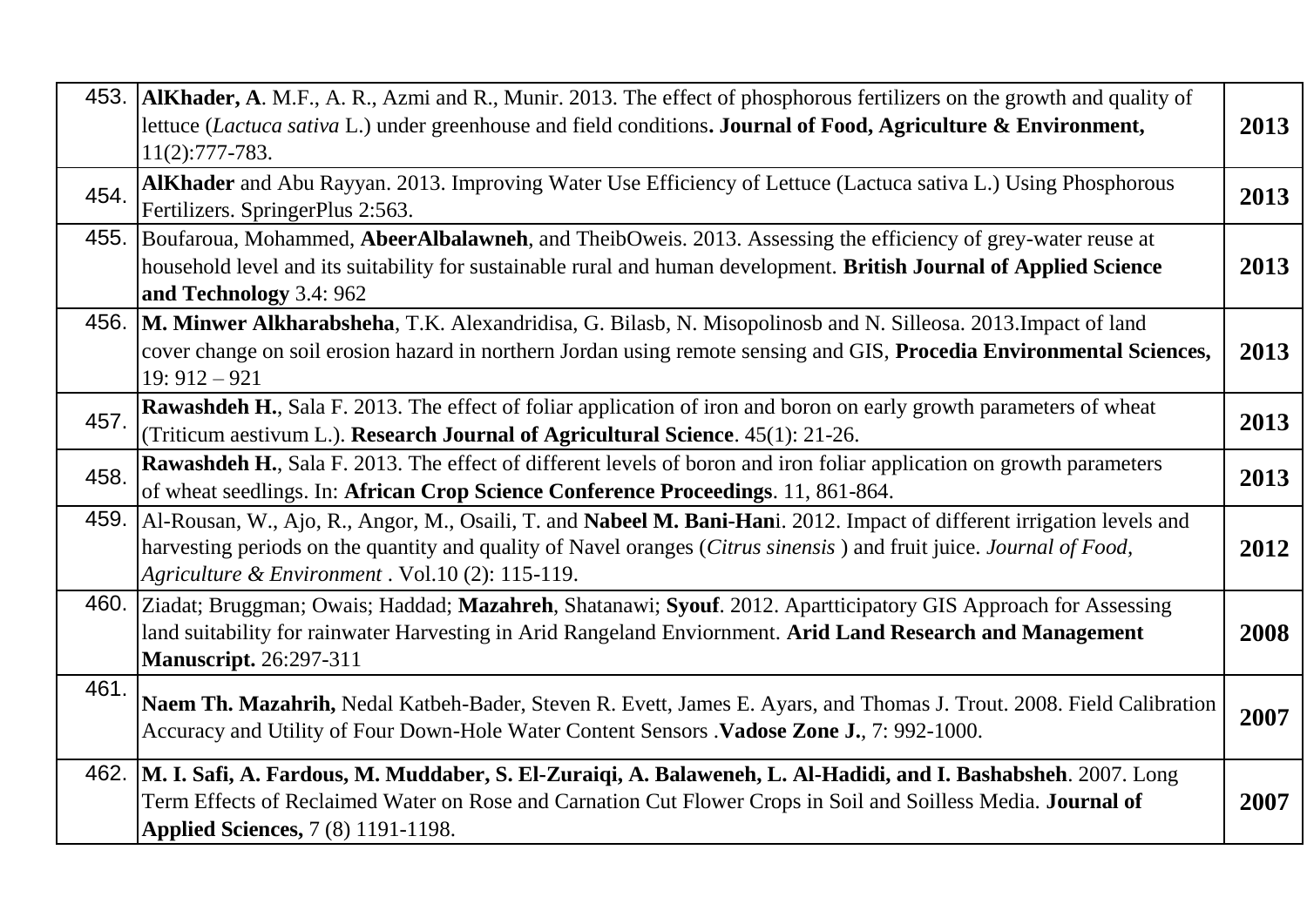|      | 463. Mahmoud I. Safi, Bulad Ahmed, BlawenahAbeer, Bashabsheh Ibrahim. 2007. Water Use Efficiency and Flower Yield and<br>Quality of Three Matthiolaincana Cultivars Irrigated with Three Types of Water. Asian Journal of Plant Sciences<br>$, 6(4)$ , 648-652. | 2007 |
|------|-----------------------------------------------------------------------------------------------------------------------------------------------------------------------------------------------------------------------------------------------------------------|------|
| 464. | Safi, M. I., A. Bulad, A. Blawenah, and I. Bashabsheh. 2007. Water use efficiency, flower yield and quality of<br>Liliumaziatische irrigated with different water types. International Journal of Agriculture and Biology, 9(2):264-266.                        | 2007 |
| 465. | Safi, M., A.N. Fardous, M. Mdabber, S. Zureiki, L. Al-Hadid, I. Bashabsheh. 2006 Chemical Effect of Reclaimed<br>Water on Soil and Rose Tissue, Planted in Soil and Tuff Media. Journal of Applied Horticulture, 8 (1): 65-69.                                  | 2006 |
| 466. | Karadsheh, Ismat., E. H. Sourell. 2005. Teilflaechen spezifische Beregnung: Eine neue Beregnungsstrategie. Land<br>Technik, 3: 140-141.                                                                                                                         | 2005 |
| 467. | Safi, M., A.N. Fardous, M. Mdabber, S. Zureiki, L. Al-Hadid, I. Bashabsheh. 2006. Chemical Effect of Reclaimed<br>Water on Soil and Carnation Tissue, Planted in Soil and Tuff Media. Bul. J. Agric. Sci., 12 (4): 559-569.                                     | 2005 |
| 468. | Safi, M., 2005. Flower Production Related to Re-looming Time of Three Rosa hybrida Cultivars in Response to<br>Rootstock Type. Science Asia 31(2). 179-181.                                                                                                     | 2005 |
| 469. | Safi, M., A.N. Fardous, M. Mdabber, S. Zureiki, L. Al-Hadid, I. Bashabsheh. 2005. Effect of Treated Saline Water<br>on Flower Yield and Quality of Roses Rosa hybrida and Carnation Dianthus caryophyllus. Science Asia, 31(4):335-339.                         | 2005 |
| 470. | Safi, M., A.N. Fardous, M. Mdabber, S. Zureiki, L. Al-Hadid, I. Bashabsheh. 2005. Evaluation of Yield Responses<br>of Carnation and Rose Cut Flowers to Salinity. Mu'tah Lil Buhuth Wa-Dirasat, 20(2): 89-104.                                                  | 2004 |
| 471. | Safi, M., J. Sawan. 2004. Growth and Flower Quality of Three Rosa hybrida Cultivars in Response to Rootstock.<br>Mu'tah Lil Buhuth Wa- Dirasat, 19(1): 11-24.                                                                                                   | 2004 |
| 472. | Safi, M., J. Sawan. 2004. Rootstock effects on yield and mineral composition of rose cut flowers. Journal of Applied<br><b>Horticulture</b> , 6 (2):94-98.                                                                                                      | 2004 |
| 473. | Safi, M., J. Sawan. 2004. Rose Vase Life and Water Relations in Response to Rootstock Type. Mu'tah Lil Buhuth<br>Wa-Dirasat, 19(1): 25-36.                                                                                                                      | 2004 |